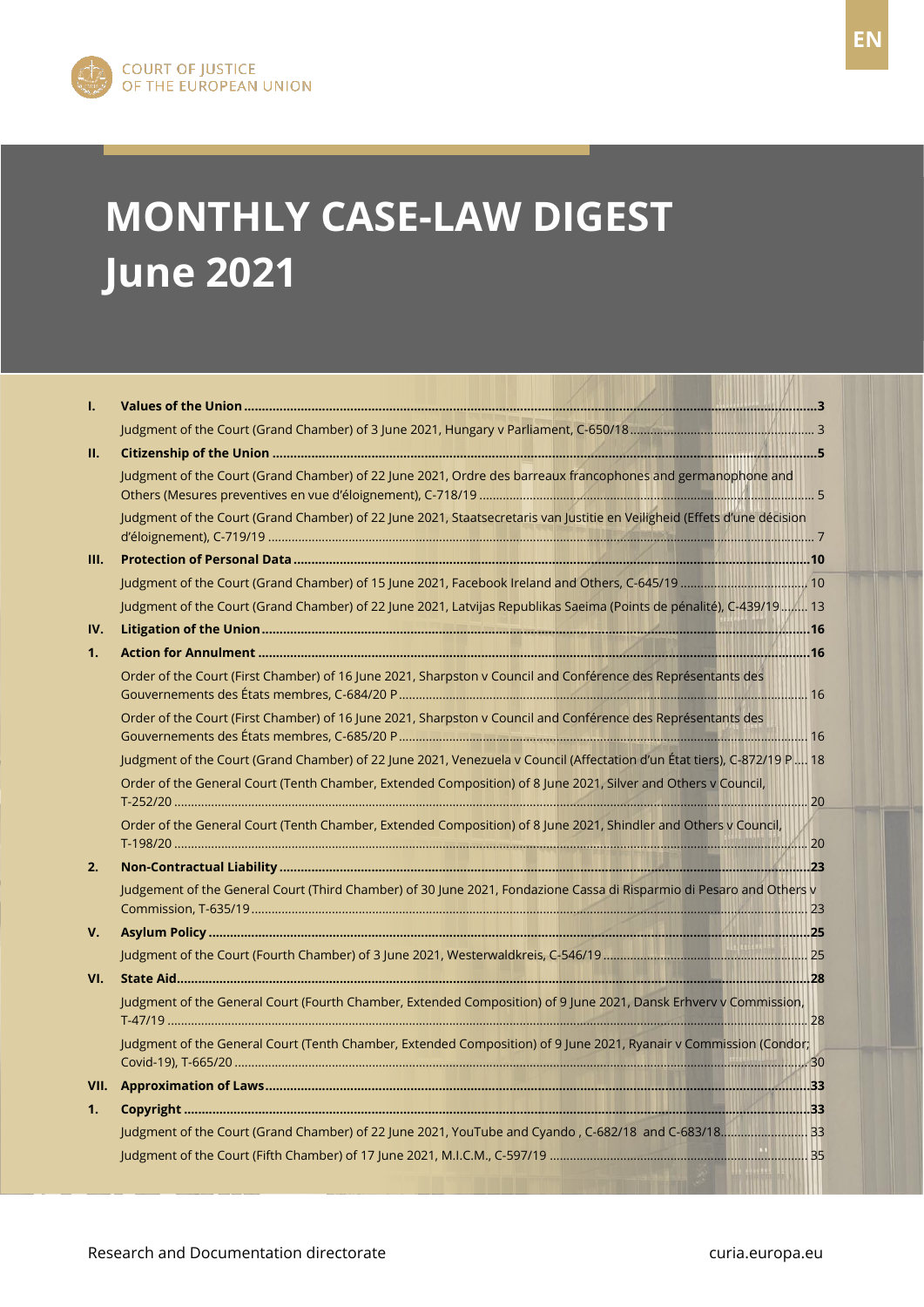| 2.  |                                                                                                                      |  |
|-----|----------------------------------------------------------------------------------------------------------------------|--|
|     | Judgment of the General Court (Tenth Chamber, Extended Composition) of 2 June 2021, Style & Taste v EUIPO - The      |  |
|     | Judgment of the General Court (Third Chamber) of 2 June 2021, Franz Schröder v EUIPO - RDS Design (MONTANA),         |  |
|     | Judgment of the General Court (Third Chamber) of 2 June 2021, Himmel v EUIPO - Ramirez Monfort (Hispano Suiza),      |  |
|     |                                                                                                                      |  |
|     |                                                                                                                      |  |
|     |                                                                                                                      |  |
| IX. |                                                                                                                      |  |
|     |                                                                                                                      |  |
|     | Judgment of the Court (Sixth Chamber) of 10 June 2021, Ultimo Portfolio Investment (Luxembourg), C-303/20 46         |  |
| Х.  |                                                                                                                      |  |
|     | Judgment of the General Court (First Chamber) of 16 June 2021, Krajowa Izba Gospodarcza Chłodnictwa i Klimatyzacji v |  |
|     |                                                                                                                      |  |
| XI. |                                                                                                                      |  |
|     |                                                                                                                      |  |

2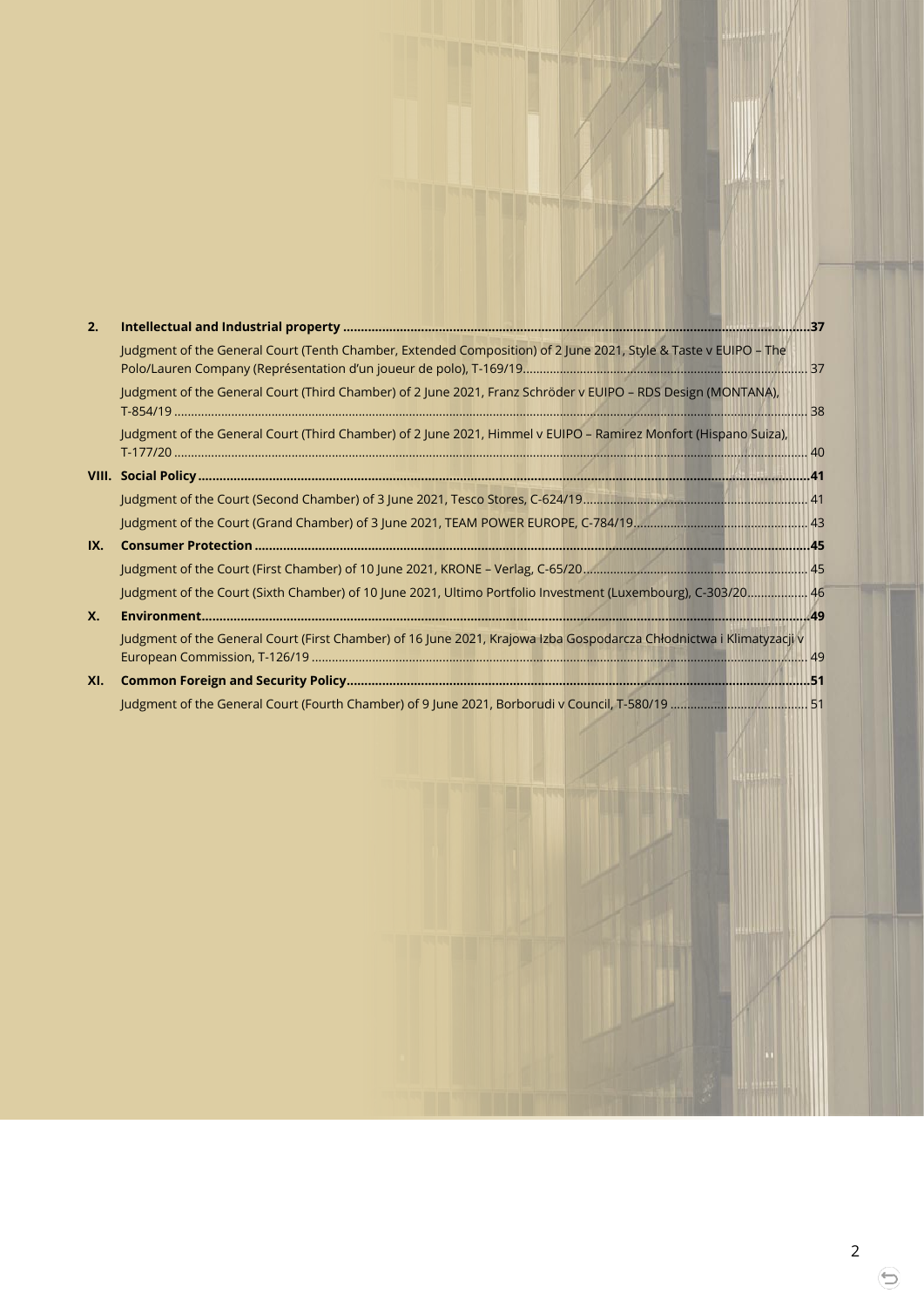# <span id="page-2-1"></span><span id="page-2-0"></span>**I. VALUES OF THE UNION**

## **Judgment of the Court (Grand Chamber) of 3 June 2021, Hungary v Parliament, C-650/18**

[Link to the complete text of the judgment](https://curia.europa.eu/juris/document/document.jsf?text=&docid=242030&pageIndex=0&doclang=en&mode=lst&dir=&occ=first&part=1&cid=323445)

Action for annulment – Article 7(1) TEU – European Parliament resolution on a proposal calling on the Council of the European Union to determine the existence of a clear risk of a serious breach of the values on which the European Union is founded – Articles 263 and 269 TFEU – Jurisdiction of the Court – Admissibility of the appeal – Challengeable act – Article 354 TFEU – Rules for counting votes in the Parliament – Rules of Procedure of the Parliament – Rule 178(3) – Concept of 'votes cast' – Abstentions – Principles of legal certainty, equal treatment, democracy and sincere cooperation

On 12 September 2018, the European Parliament adopted a resolution <sup>1</sup> on a proposal calling on the Council of the European Union to determine, pursuant to Article  $7(1)$  TEU,  $^2$  the existence of a clear risk of a serious breach by Hungary of the values on which the Union is founded. That declaration triggered the procedure laid down in Article 7 TEU, capable of leading to the suspension of certain rights resulting from EU membership.

Under the fourth paragraph of Article 354 TFEU, which sets out the voting arrangements for the purposes of applying Article 7 TEU, the adoption by the Parliament of the resolution at issue required a two-thirds majority of votes cast, representing the majority of its component Members. In applying its Rules of Procedure which provide that, in calculating whether a text has been adopted or rejected, account is to be taken only of votes cast 'for' and 'against', except in those cases for which the Treaties lay down a specific majority,  $3$  the Parliament only took into consideration, in calculating the votes on the resolution at issue, the votes in favour and against cast by its Members and excluded abstentions. <sup>4</sup>

Taking the view that, when calculating the votes cast, the Parliament should have taken account of the abstentions, Hungary brought an action under Article 263 TFEU for annulment of that resolution.

The Court, sitting as the Grand Chamber dismisses that action. It finds, in the first place, that the contested resolution may be subject to judicial review under Article 263 TFEU. In the second place, it considers that MEPs' abstentions do not have to be counted in order to determine whether the majority of two thirds of the votes cast, referred to in Article 354 TFEU, has been reached.

#### *Findings of the Court*

 $\overline{a}$ 

In the first place, the Court first rules on its jurisdiction to rule on the present action, and then on the admissibility of that action.

First of all, it states that Article 269 TFEU, which provides for a limited possibility of bringing an action for annulment against acts adopted by the European Council or the Council under the procedure

The Council shall regularly verify that the grounds on which such a determination was made continue to apply.'

<sup>1</sup> Resolution [2017/2131(INL)] (OJ 2019 C 433, p. 66).

<sup>2</sup> Article 7(1) TEU provides as follows: 'On a reasoned proposal by one third of the Member States, by the European Parliament or by the European Commission, the Council, acting by a majority of four fifths of its members after obtaining the consent of the European Parliament, may determine that there is a clear risk of a serious breach by a Member State of the values referred to in Article 2 TEU. Before making such a determination, the Council shall hear the Member State in question and may address recommendations to it, acting in accordance with the same procedure.

<sup>3</sup> Rule 178(3) of the Rules of Procedure of the Parliament.

<sup>4</sup> The resolution was adopted with 448 votes cast in favour and 197 cast against; 48 MEPs present abstained.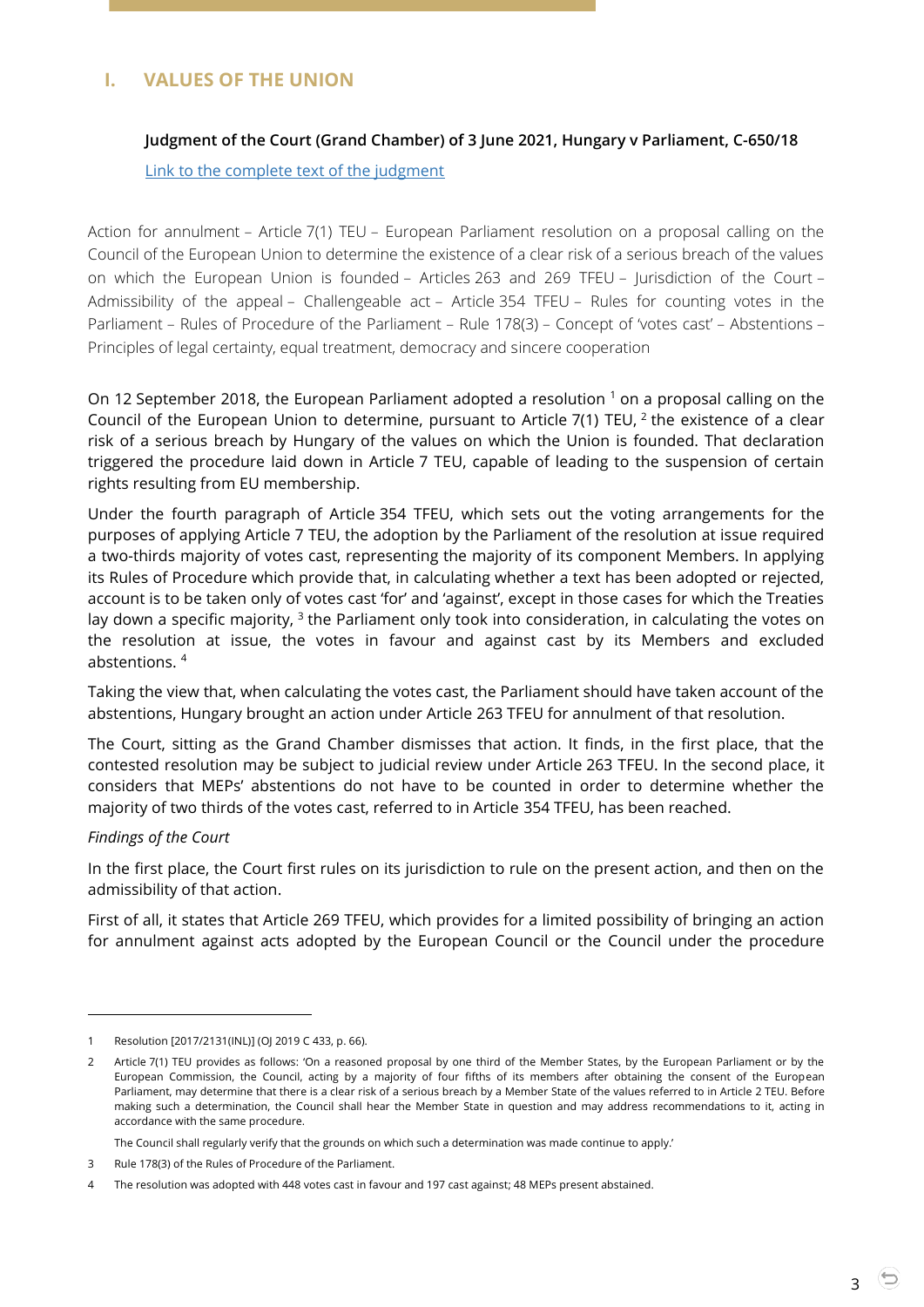referred to in Article 7 TEU, does not exclude the Court's jurisdiction to hear and determine the present action. By making that right of action subject to stricter conditions than those imposed by Article 263 TFEU, Article 269 TFEU entails a limitation on the general jurisdiction of the Court of Justice of the European Union to review the legality of acts of the EU institutions and must, therefore, be interpreted narrowly. Furthermore, resolutions of the Parliament, adopted under Article 7(1) TEU, are not referred to in Article 269 TFEU. Thus, the authors of the Treaties did not intend to exclude an act such as the contested resolution from the general jurisdiction conferred on the Court of Justice of the European Union by Article 263 TFEU. Such an interpretation contributes to the observance of the principle that the European Union is a union based on the rule of law which has established a complete system of legal remedies and procedures designed to enable the Court of Justice of the European Union to review the legality of acts of the EU institutions.

Next, the Court considers that the contested resolution constitutes a challengeable act. It produces binding legal effects from the time of its adoption since, until the Council takes a decision on the action to be taken on it, that resolution has the immediate effect of lifting the prohibition which is imposed on the Member States on taking into consideration or declaring admissible to be examined an asylum application made by a Hungarian national. <sup>5</sup>

Moreover, the contested resolution does not constitute an intermediate measure the legality of which can be challenged only in the event of a dispute concerning definitive act for which it represents a preparatory step. First, in adopting that resolution, the Parliament did not express a provisional position, even though a subsequent determination by the Council of the existence of a clear risk of a serious breach by a Member State of EU values is subject to the prior approval of the Parliament. Secondly, the resolution at issue produces independent legal effects in so far as, even though the Member State concerned can rely the unlawfulness of that resolution in support of any action for annulment against the Council's subsequent determination, the potential success of that action would not, in any event, make it possible to eliminate all the binding effects of that resolution.

The Court notes, however, that certain specific conditions, laid down in Article 269 TFEU, to which the bringing of an action for annulment against a determination made by the Council, which may be adopted following a reasoned proposal by the Parliament such as the contested resolution, must also apply to an action for annulment brought, pursuant to Article 263 TFEU, against such a reasoned proposal, failing which Article 269 TFEU would be deprived of its practical effect. Thus, the latter action may be brought only by the Member State which is the subject of the reasoned proposal and the grounds for annulment relied on in support of such an action can only be based on infringement of the procedural rules referred to in Article 7 TEU.

In the second place, ruling on the substance, the Court observes that the concept of 'votes cast', contained in the fourth paragraph of Article 354 TFEU is not defined in the Treaties and that that autonomous concept of EU law must be interpreted in accordance with its usual meaning in everyday language. That concept, in its usual sense, covers only the casting of a positive or negative vote on a given proposal, whereas abstention, understood as a refusal to adopt a position, cannot be treated in the same way as a 'vote cast'. Consequently, the rule laid down in the fourth paragraph of Article 354 TFEU, which requires a majority of votes cast, must be interpreted as precluding the taking into account of abstentions.

That being so, after recalling that the fourth paragraph of Article 354 TFEU lays down a dual requirement for a majority, that is to say that acts adopted by the Parliament under Article 7(1) TEU must obtain, on the one hand, agreement from two thirds of the votes cast and, on the other hand, the agreement of the majority of MEPs, the Court observes that, in any event, abstentions are taken into account in order to ascertain that the votes in favour represent the majority of MEPs.

 $\overline{a}$ 

4

<sup>5</sup> In accordance with the sole article of Protocol Nº (24) on asylum for nationals of Member States of the European Union (OJ 2010 C 83, p. 305).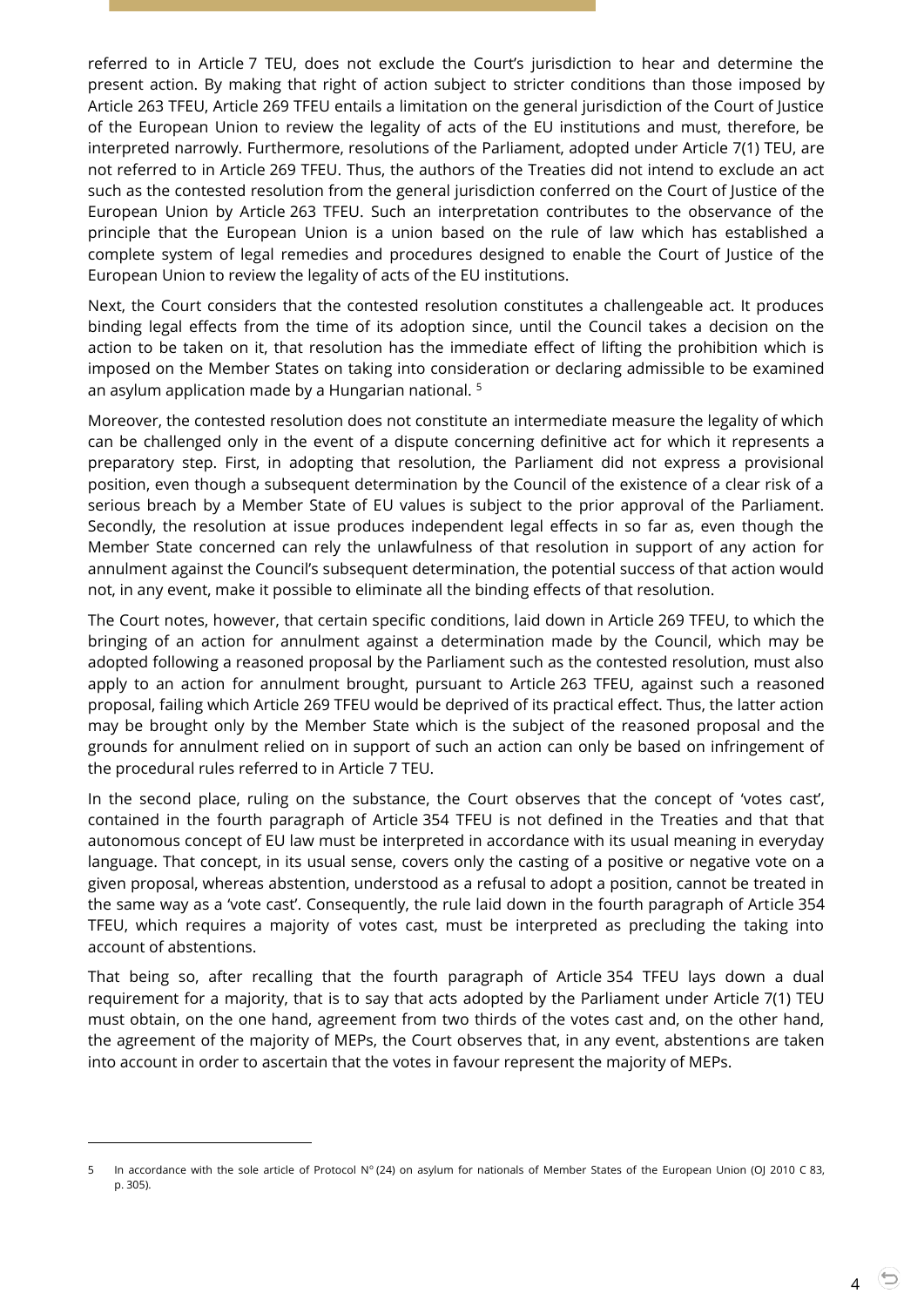Lastly, the Court considers that the exclusion of abstentions in the calculation of votes cast, within the meaning of the fourth paragraph of Article 354 TFEU, is not contrary either to the principle of democracy or to the principle of equal treatment in the light, in particular, of the fact that the MEPs who abstained on the occasion of the vote acted with full knowledge of the facts, since they had been informed in advance that abstentions would not be counted as votes cast.

# <span id="page-4-1"></span><span id="page-4-0"></span>**II. CITIZENSHIP OF THE UNION**

## **Judgment of the Court (Grand Chamber) of 22 June 2021, Ordre des barreaux francophones and germanophone and Others (Mesures preventives en vue d'éloignement), C-718/19**

[Link to the complete text of the judgment](https://curia.europa.eu/juris/document/document.jsf?text=&docid=243245&pageIndex=0&doclang=en&mode=lst&dir=&occ=first&part=1&cid=5285458)

Reference for a preliminary ruling – Citizenship of the Union – Articles 20 and 21 TFEU – Directive 2004/38/EC – Right of citizens of the Union and their family members to move and reside freely within the territory of the Member States – Decision to terminate a person's residence on grounds of public policy – Preventive measures to avoid any risk of the person concerned absconding during the period allowed for that person to leave the territory of the host Member State – National provisions similar to those applicable to third-country nationals under Article 7(3) of Directive 2008/115/EC – Maximum period of detention for the purpose of removal – National provision identical to that applicable to third-country nationals

Two actions for annulment were brought before the Cour constitutionnelle (Constitutional Court, Belgium) in respect of the Law of 24 February 2017 amending the Law of 15 December 1980 on the admission, residence, establishment and removal of foreign nationals in order to enhance protection of public policy and national security, <sup>6</sup> the first by Ordre des barreaux francophones et germanophone, and the second by four non-profit associations involved in the defence of migrants' rights and protection of human rights.

The national legislation provides, first, for the possibility of imposing on Union citizens and their family members, during the period allowed for them to leave the territory of Belgium following the adoption of an expulsion decision taken against them on grounds of public policy or during an extension of that period, preventive measures aimed at avoiding any risk of absconding, such as house arrest. Second, it allows Union citizens and their family members who have not complied with such an expulsion decision to be kept in detention, for a maximum period of eight months, in order to ensure that that decision is enforced. Those provisions are similar or identical to those which are applicable to illegally staying third-country nationals and which are intended to transpose the Return Directive<sup>7</sup> into Belgian law.

 $\overline{a}$ 

5

<sup>6</sup> Moniteur Belge of 19 April 2017, p. 51890.

<sup>7</sup> Directive 2008/115/EC of the European Parliament and of the Council of 16 December 2008 on common standards and procedures in Member States for returning illegally staying third-country nationals (OJ 2008 L 348, p. 98) ('the Return Directive').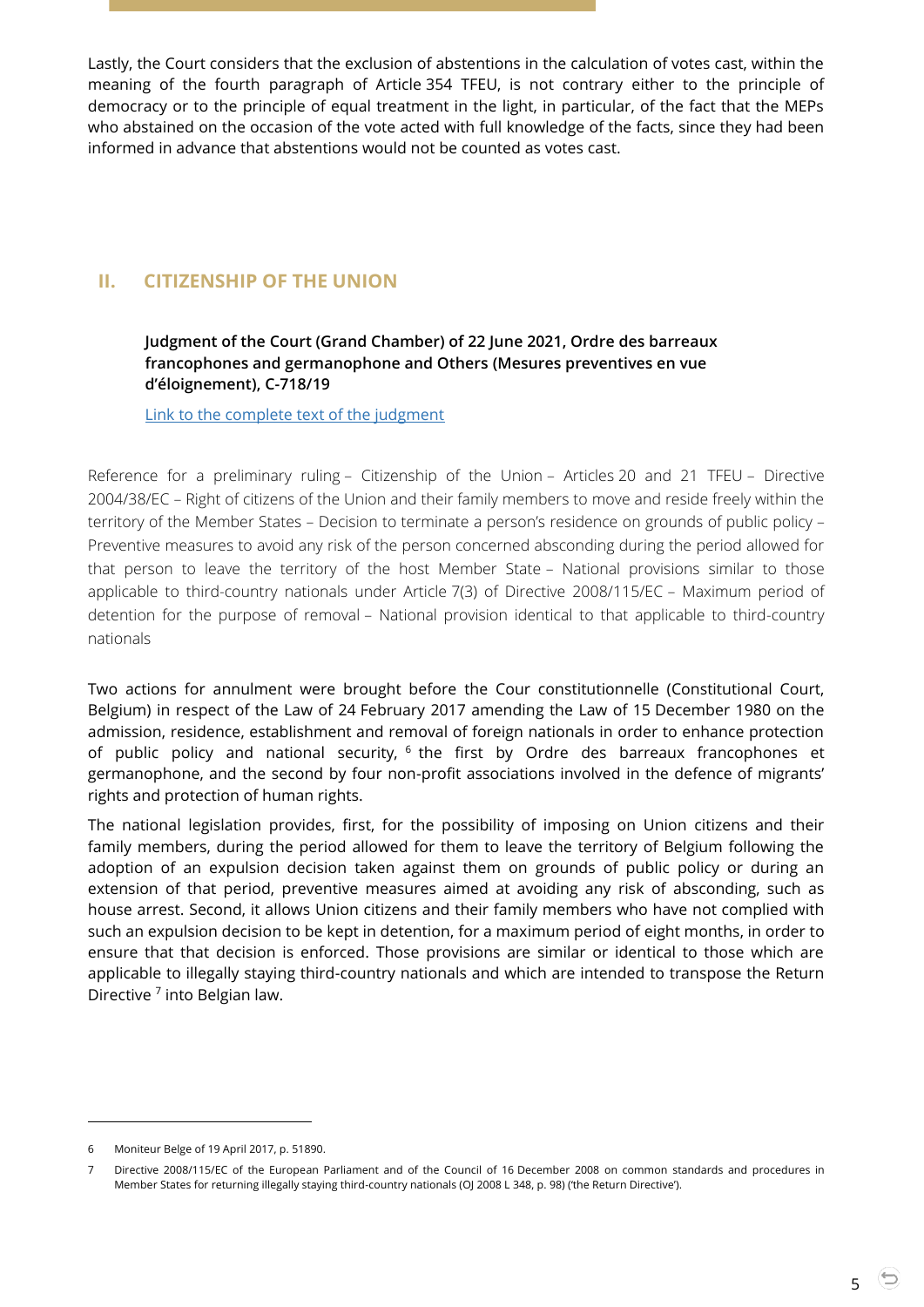In those circumstances, the referring court asked the Court of Justice about the compatibility of that Belgian legislation with the freedom of movement guaranteed to Union citizens and their family members by Articles 20 and 21 TFEU and by the Residence Directive. <sup>8</sup>

#### *Findings of the Court*

The Grand Chamber of the Court finds, as a preliminary point, that, in the absence of EU rules on the enforcement of a decision to expel Union citizens and their family members, the mere existence of rules provided for by the host Member State in the context of such enforcement that are based on those applicable to the return of third-country nationals is not, in itself, contrary to EU law. However, such rules must comply with EU law, in particular concerning the freedom of movement and residence of Union citizens and their family members. The Court goes on to determine whether those rules constitute restrictions on that freedom and, if so, whether those rules are justified.

Thus, the Court finds, in the first place, that, in so far as the national provisions concerned limit the movements of the person concerned, they constitute restrictions on the freedom of movement and residence.

In the second place, as to whether there is any justification for such restrictions, the Court recalls first of all that the measures at issue are aimed at enforcing expulsion decisions adopted on grounds of public policy or public security and must therefore be assessed in the light of the requirements laid down in Article 27 of the Residence Directive. <sup>9</sup>

First, as regards the preventive measures aimed at avoiding the risk of absconding, the Court rules that Articles 20 and 21 TFEU and the Residence Directive do not preclude the application to Union citizens and their family members, during the period allowed for them to leave the territory of the host Member State following the adoption of such an expulsion decision, of provisions that are similar to provisions whose purpose is, as regards third-country nationals, to transpose the Return Directive into national law,  $^{10}$  provided that the former provisions respect the general principles relating to the restriction on the right of entry and the right of residence on grounds of public policy, public security or public health laid down in the Residence Directive <sup>11</sup> and are no less favourable than the latter provisions.

Such preventive measures necessarily contribute to the protection of public policy, in so far as their purpose is to ensure that a person who represents a threat to public policy in the host Member State is expelled from the territory of that State. Those measures must therefore be regarded as restricting the freedom of movement and residence of that person 'on grounds of public policy' within the meaning of the Residence Directive, <sup>12</sup> and are therefore capable, in principle, of being justified under that directive.

Furthermore, those measures cannot be considered contrary to the Residence Directive solely on the ground that they are similar to the measures which are intended to transpose the Return Directive into national law. However, the Court points out that the beneficiaries of the Residence Directive enjoy a status and rights entirely different from those that may be relied upon by the beneficiaries of the Return Directive. Consequently, in view of the fundamental status of Union citizens, measures

<sup>8</sup> Directive 2004/38/EC of the European Parliament and of the Council of 29 April 2004 on the right of citizens of the Union and their family members to move and reside freely within the territory of the Member States amending Regulation (EEC) Nº 1612/68 and repealing Directives 64/221/EEC, 68/360/EEC, 72/194/EEC, 73/148/EEC, 75/34/EEC, 75/35/EEC, 90/364/EEC, 90/365/EEC and 93/96/EEC (OJ 2004 L 158, p. 77, and corrigenda OJ 2004 L 229, p. 35, and OJ 2005 L 197, p. 34) ('the Residence Directive').

<sup>9</sup> In accordance with paragraph 2 of that article, restrictive measures taken on grounds of public policy or public security are to comply with the principle of proportionality and are to be based exclusively on the personal conduct of the individual concerned.

<sup>10</sup> Article 7(3) of the Return Directive. According to that provision, 'certain obligations aimed at avoiding the risk of absconding, such as regular reporting to the authorities, deposit of an adequate financial guarantee, submission of documents or the obligation to stay at a certain place may be imposed for the duration of the period for voluntary departure'.

<sup>11</sup> Article 27 of the Residence Directive.

<sup>12</sup> Article 27(1) of the Residence Directive.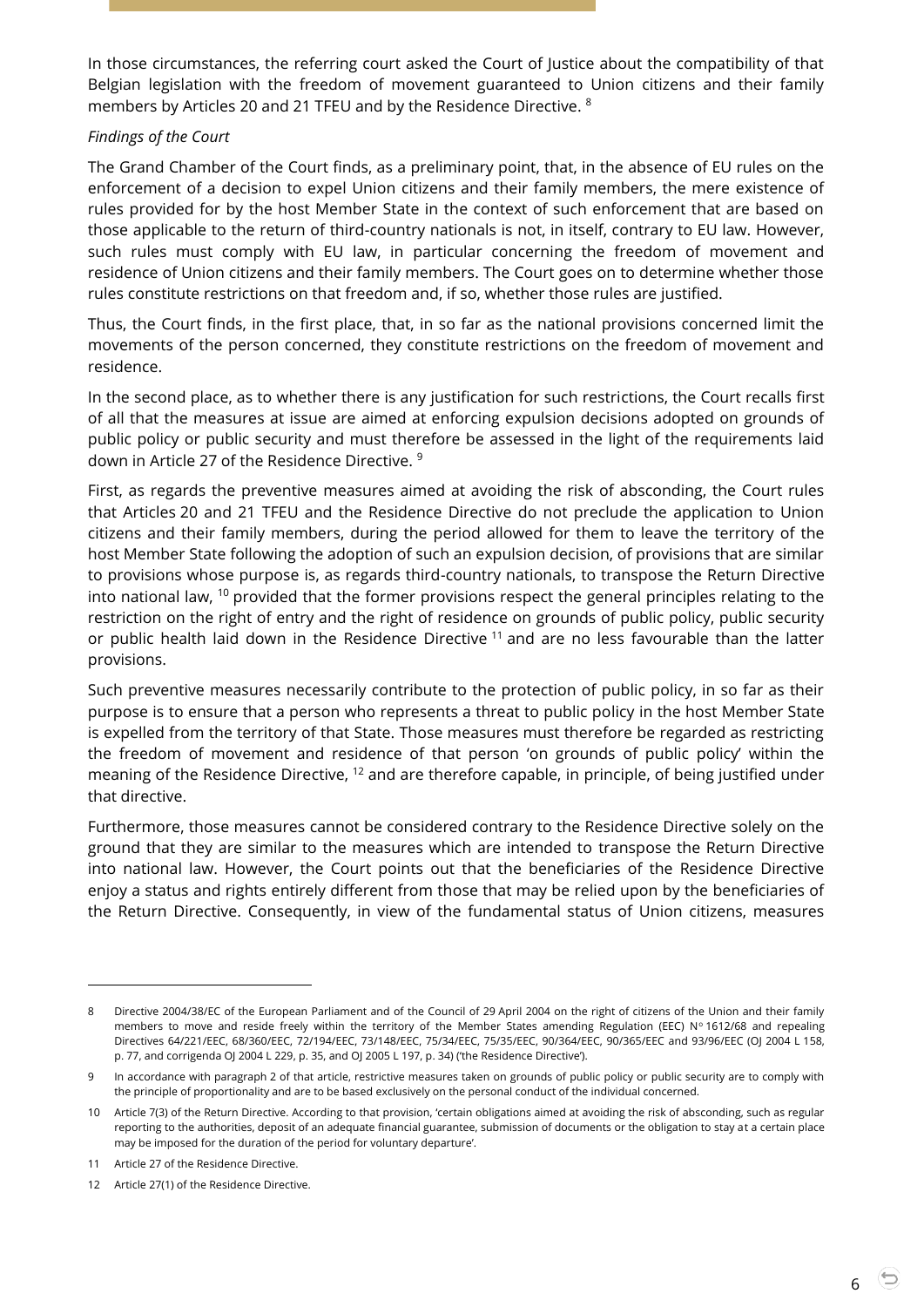which may be imposed on them in order to avoid a risk of absconding cannot be less favourable than measures provided for under national law to avoid a risk of third-country nationals absconding, during the period for voluntary departure, where such third-country nationals are subject to a return procedure on grounds of public policy.

Second, as regards detention for the purpose of removal, the Court rules that Articles 20 and 21 TFEU and the Residence Directive preclude national legislation which applies to Union citizens and their family members who, after the expiry of the period allowed for them to leave the territory or an extension of that period, have not complied with an expulsion decision taken against them on grounds of public policy or public security, a detention measure for a maximum period of detention of eight months, that period being identical to that applicable, in national law, to third-country nationals who have not complied with a return decision issued on such grounds pursuant to the Return Directive. <sup>13</sup>

In that regard, the Court states that the period of detention provided for by the national provision concerned, which is identical to that applicable to the removal of third-country nationals, must be proportionate to the objective, which is to establish an effective removal policy in respect of Union citizens and their family members. As regards specifically the duration of the removal procedure, Union citizens and their family members are not in a comparable situation to that of third-country nationals, with the result that there is no justification for treating all those individuals in the same way as regards the maximum period of detention.

In particular, the Member States have systems of cooperation and facilities in the context of the expulsion of Union citizens or their family members to another Member State that they do not necessarily have in the context of the removal of a third-country national to a third country. Since relations between Member States are based on the duty of sincere cooperation and the principle of mutual trust, they should not give rise to the same difficulties as those which may arise where there is cooperation between Member States and third countries. Nor should the practical difficulties involved in organising the return journey generally be the same for both categories of individual. Last, the return of a Union citizen to the territory of the Member State of origin is facilitated by the Residence Directive.<sup>14</sup>

According to the Court, it follows that a maximum period of detention of eight months for the purpose of removal for Union citizens and their family members goes beyond what is necessary to achieve the objective pursued.

## <span id="page-6-0"></span>**Judgment of the Court (Grand Chamber) of 22 June 2021, Staatsecretaris van Justitie en Veiligheid (Effets d'une décision d'éloignement), C-719/19**

[Link to the complete text of the judgment](https://curia.europa.eu/juris/document/document.jsf?text=&docid=243243&pageIndex=0&doclang=en&mode=lst&dir=&occ=first&part=1&cid=347343)

Reference for a preliminary ruling – Citizenship of the Union – Directive 2004/38/EC – Right of citizens of the Union and their family members to move and reside freely within the territory of the Member States – Article 15 – End of a Union citizen's temporary residence in the territory of the host Member State – Expulsion decision – Physical departure of that Union citizen from that territory – Temporal effects of that expulsion decision – Article 6 – Possibility for that Union citizen to enjoy a new right of residence on his or her return to that territory

<sup>13</sup> Article 6(1) of the Return Directive.

<sup>14</sup> Under Article 27(4), the Member State which issued the passport or identity card must allow the holder of such a document who has been expelled from another Member State to re-enter its territory without any formality.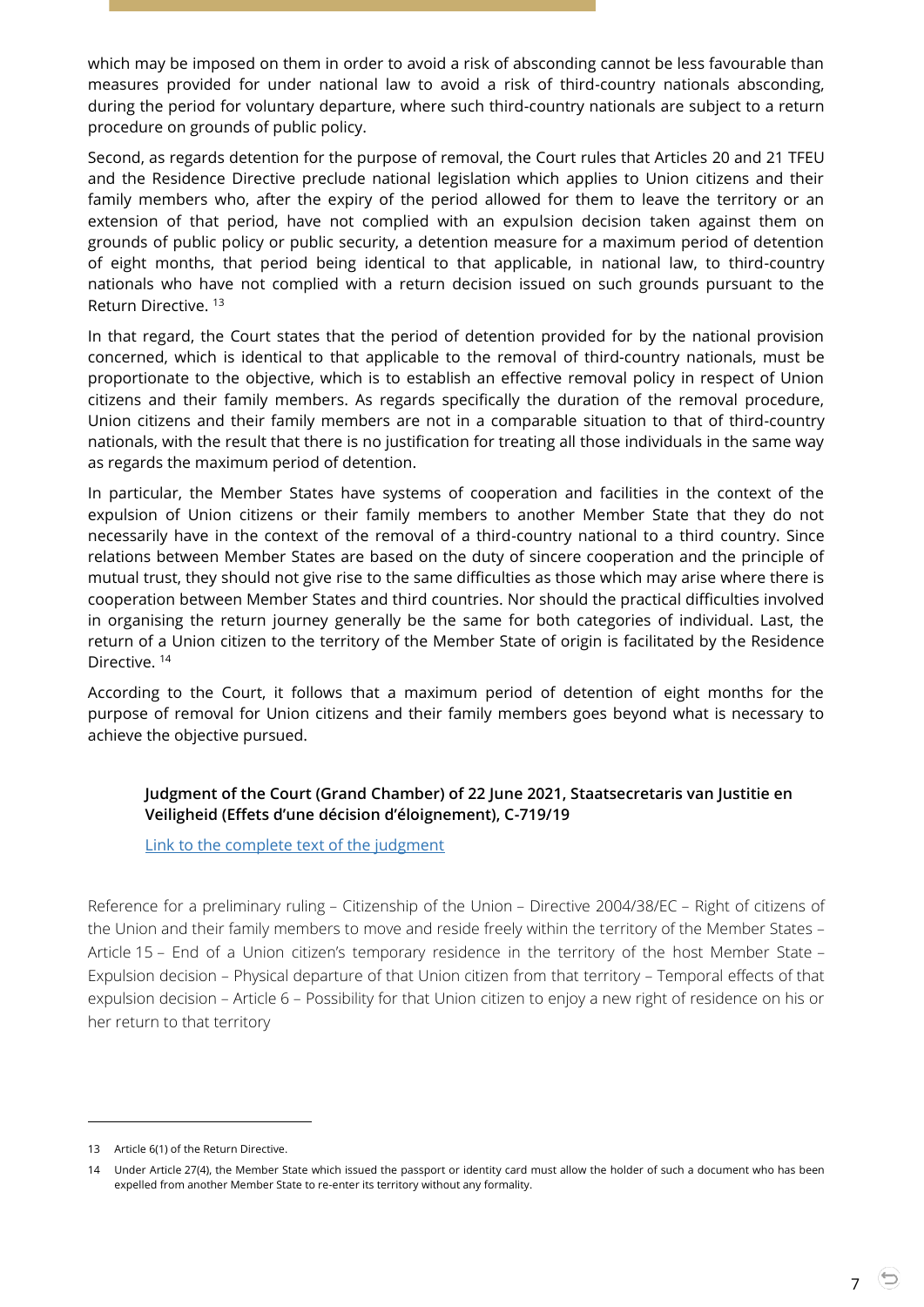By decision of 1 June 2018, the Staatssecretaris van Justitie en Veiligheid (State Secretary for Justice and Security, Netherlands; 'the State Secretary') found that FS, a Polish national, was residing illegally in the territory of the Netherlands on the ground that he no longer satisfied the conditions laid down in Article 7 of Directive 2004/38, <sup>15</sup> relating to the right of residence for more than three months, and ordered him to leave the territory of the Netherlands. By decision of 25 September 2018 ('the expulsion decision'), the State Secretary declared unfounded the objection which FS had lodged against the previous decision. He set a period of four weeks for voluntary departure, expiring on 23 October 2018, beyond which FS could be expelled on the ground that he was illegally resident.

In any event, FS left the Netherlands by 23 October 2018 at the latest, since the German police arrested him on that date on suspicion of shoplifting. FS stated that he was resident in Germany, near the Netherlands border. FS also stated that, owing to his dependence on marijuana, he travelled to the Netherlands on a daily basis to purchase it. On 22 November 2018, he was apprehended in a supermarket in the Netherlands on suspicion of theft. Following his arrest and detention by the police, the State Secretary placed FS in administrative detention with a view to expelling him to his country of origin. The grounds stated for that decision were the risk of FS evading the monitoring of foreign nationals or avoiding or impeding preparations for his departure or the expulsion procedure.

By judgment delivered in December 2018, the rechtbank Den Haag, zittingsplaats Groningen (District Court, The Hague, sitting in Groningen, Netherlands), dismissed as unfounded the action brought by FS against the detention decision. FS lodged an appeal against that judgment before the referring court, the Raad van State (Council of State, Netherlands). That court observes that the expulsion decision adopted against FS is an expulsion decision within the meaning of Article 15 of the Residence Directive. <sup>16</sup> According to that court, the lawfulness of FS's detention following his return to the Netherlands depends on the issue of whether he had a right of residence in the Netherlands once again on the date on which he was placed in detention. Consequently, the Court has been asked to rule on the circumstances in which a Union citizen who has been the subject of an expulsion decision adopted on grounds other than public policy, public security or public health may rely on a new right of residence in the host Member State.

In its Grand Chamber judgment, the Court holds that a decision to expel a Union citizen from the territory of the host Member State, adopted on the basis of Article 15(1) of the Residence Directive on the ground that that Union citizen no longer enjoys a temporary right of residence in that territory under that directive, cannot be deemed to have been complied with in full merely because that Union citizen has physically left that territory within the period prescribed by that decision for his or her voluntary departure. The Court also states that, in order to enjoy a new right of residence under Article 6(1) of that directive in the same territory, the Union citizen who has been the subject of such an expulsion decision must not only have physically left the territory of the host Member State, but must also have genuinely and effectively terminated his or her residence there, with the result that, upon his or her return to that territory, his or her residence cannot be regarded as constituting in fact a continuation of his or her previous residence in that territory.

#### *Findings of the Court*

 $\overline{a}$ 

To reach that conclusion, in the first place, the Court examines whether the mere physical departure of a Union citizen from the host Member State is sufficient in order for an expulsion decision taken against that Union citizen under Article 15(1) of the Residence Directive to be regarded as having been

<sup>15</sup> Directive 2004/38/EC of the European Parliament and of the Council of 29 April 2004 on the right of citizens of the Union and their family members to move and reside freely within the territory of the Member States amending Regulation (EEC) Nº 1612/68 and repealing Directives 64/221/EEC, 68/360/EEC, 72/194/EEC, 73/148/EEC, 75/34/EEC, 75/35/EEC, 90/364/EEC, 90/365/EEC and 93/96/EEC (OJ 2004 L 158, p. 77; 'the Residence Directive').

<sup>16</sup> That provision provides, inter alia, that certain procedures provided for in Chapter VI of that directive, entitled 'Restrictions on the right of entry and the right of residence on grounds of public policy, public security or public health' (the procedures laid down in Articles 30 and 31), are to apply by analogy to all decisions restricting free movement of Union citizens and their family members on grounds other than public policy, public security or public health.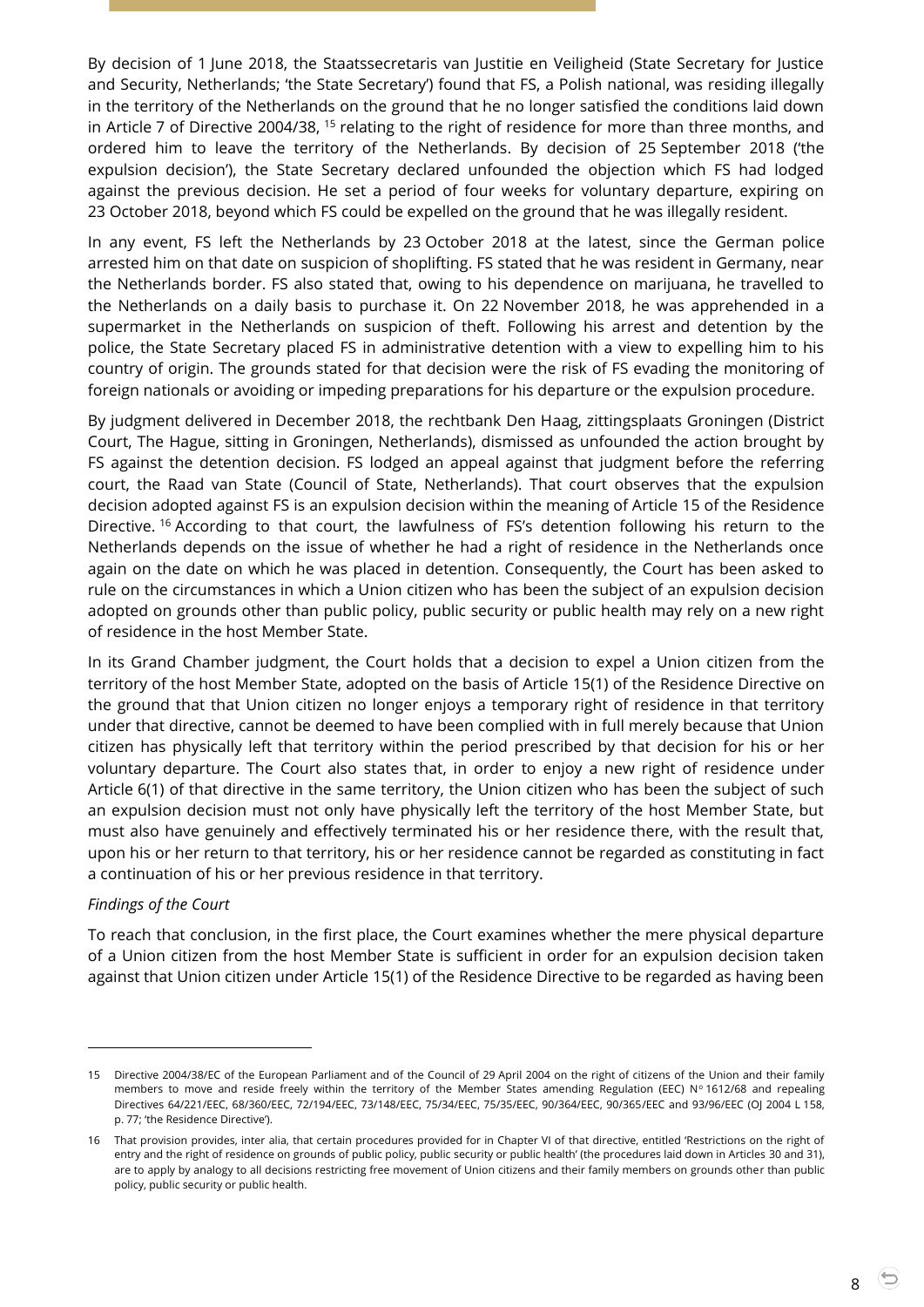complied with in full. In that regard, the Court observes that the temporal effects of such an expulsion decision are not apparent from the wording of that directive. Next, having regard to the objective pursued by that provision and its context and the aim of that directive, the Court observes that the possibility offered to the host Member State of expelling Union citizens who are no longer legally resident in its territory is consistent with the specific objective provided for by the Residence Directive, which is to prevent Union citizens and their family members from becoming an unreasonable burden on the social assistance system of the host Member State during their temporary residence. The Court also points out that an interpretation which consists of stating that the mere physical departure of the Union citizen is sufficient for the purposes of complying with an expulsion decision would result in him or her being allowed to rely on multiple successive temporary periods of residence in a Member State in order, in fact, to reside there permanently, even though such a citizen did not satisfy the conditions for a right of permanent residence laid down in the Residence Directive. According to the Court, such an interpretation would be inconsistent with the overall context of the Residence Directive, which introduced a gradual system as regards the right of residence in the host Member State, which culminates in the right of permanent residence.

Furthermore, the Court considers that the grant of a minimum period of one month from notification of the expulsion decision to comply with that decision,  $17$  inasmuch as it enables the citizen concerned to prepare his or her departure, supports an interpretation of Article 15(1) of the Residence Directive to the effect that an expulsion decision is complied with when that citizen has terminated genuinely and effectively his or her residence in that territory.

In the second place, the Court provides useful indications to the referring court to enable it to determine, on the basis of an overall assessment of all the circumstances of the dispute before it, whether the Union citizen in question has genuinely and effectively terminated his or her residence in the host Member State, in such a way that the expulsion decision to which he was subject has been complied with in full. In that regard, the Court states first of all that to oblige such a citizen, in all cases, to leave the host Member State for a minimum period, for example three months, in order to be able to rely on a new right of residence in the Member State, under Article 6(1) of that directive, would be to render the exercise of that fundamental right subject to a limitation not provided for either by the Treaties or by that directive. However, the length of the period spent by that person outside the territory of the host Member State following the adoption of the expulsion decision may be of some importance, in so far as the longer the person concerned is absent from the host Member State, the more that absence attests to the genuine and effective nature of the end of his or her residence. In addition, among the other useful indications provided by the Court, the latter emphasises the importance of all the factors evidencing a break in the links between the Union citizen concerned and the host Member State, such as the termination of a lease contract or moving house or flat. The Court states that the relevance of such factors must be assessed by the competent national authority in the light of all the specific circumstances characterising the particular situation of the Union citizen concerned.

In the last place, the Court sets out the consequences of failure to comply with an expulsion decision. On that matter, the Court states that if it follows from such a verification that the Union citizen has not genuinely and effectively terminated his or her temporary residence in the territory of the host Member State, that Member State is not obliged to adopt a new expulsion decision on the basis of the same facts which gave rise to the expulsion decision already taken against that citizen, but may rely on that latter decision in order to oblige him or her to leave its territory. However, the Court points out that a material change in circumstances enabling the Union citizen to satisfy the conditions laid down in Article 7 of the Residence Directive, concerning the right of residence for more than three months, would deprive the expulsion decision of which he or she is the subject of any effect and would require, despite the failure to comply with that decision, that his or her residence on the

<sup>17</sup> Provided for in Article 30(3) of the Residence Directive and applicable by analogy to a decision taken on the basis of Article 15 of that directive.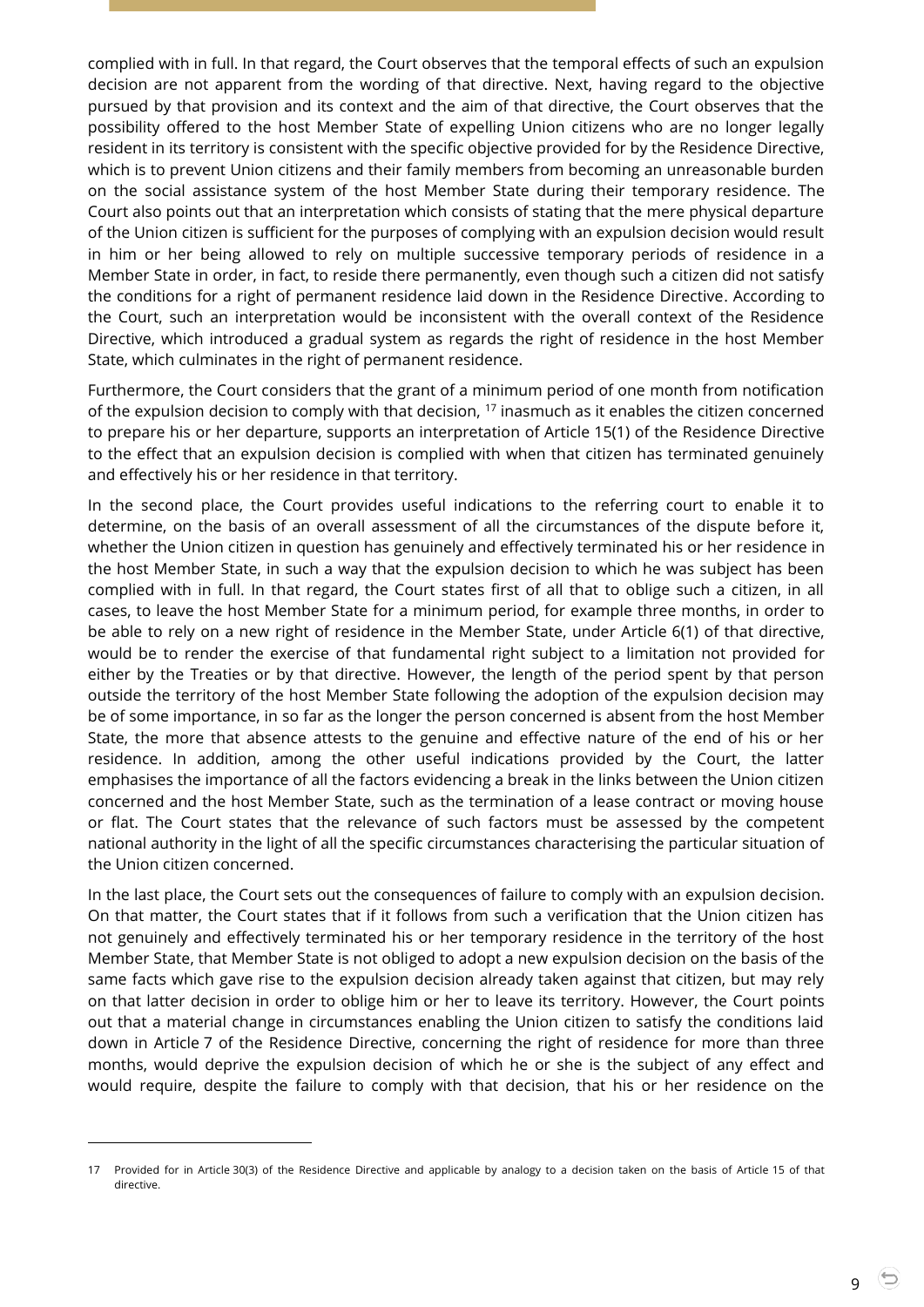territory of the Member State concerned be regarded as legal. With respect to the possibility for a Member State to verify whether such an expulsion decision has been complied with in full, despite the limitations imposed by EU law on such controls, certain provisions of the Residence Directive are intended to enable the host Member State to ensure that the temporary residence of nationals of other Member States in its territory is carried out in a matter consistent with that directive. <sup>18</sup> Finally, the Court states that an expulsion decision taken against a Union citizen under Article 15(1) of the Residence Directive cannot be enforced against him or her where, under Article 5 of that directive, which provides for the right of entry to the territory of the host Member State, that citizen travels to that territory on an ad hoc basis for purposes other than to reside there.

# <span id="page-9-1"></span><span id="page-9-0"></span>**III. PROTECTION OF PERSONAL DATA**

## **Judgment of the Court (Grand Chamber) of 15 June 2021, Facebook Ireland and Others, C-645/19**

## [Link to the complete text of the judgment](https://curia.europa.eu/juris/document/document.jsf?text=&docid=242821&pageIndex=0&doclang=en&mode=lst&dir=&occ=first&part=1&cid=347343)

Reference for a preliminary ruling – Protection of natural persons with regard to the processing of personal data – Charter of Fundamental Rights of the European Union – Articles 7, 8 and 47 – Regulation (EU) 2016/679 – Cross-border processing of personal data – 'One-stop shop' mechanism – Sincere and effective cooperation between supervisory authorities – Competences and powers – Power to initiate or engage in legal proceedings

On 11 September 2015, the President of the Belgian Privacy Commission ('the Privacy Commission') brought an action before the Nederlandstalige rechtbank van eerste aanleg Brussel (Dutch-language Court of First Instance, Brussels, Belgium), seeking an injunction against Facebook Ireland, Facebook Inc. and Facebook Belgium, aiming to put an end to alleged infringements of data protection laws by Facebook. Those infringements consisted, inter alia, of the collection and use of information on the browsing behaviour of Belgian internet users, whether or not they were Facebook account holders, by means of various technologies, such as cookies, social plug-ins <sup>19</sup> or pixels.

On 16 February 2018, that court held that it had jurisdiction to give a ruling on that action and, on the substance, held that the Facebook social network had not adequately informed Belgian internet users of the collection and use of the information concerned. Further, the consent given by the internet users to the collection and processing of that data was held to be invalid.

On 2 March 2018, Facebook Ireland, Facebook Inc. and Facebook Belgium brought an appeal against that judgment before the Hof van beroep te Brussel (Court of Appeal, Brussels, Belgium), the referring court in the present case. Before that court, the Belgian Data Protection Authority ('the DPA') acted as the legal successor of the President of the Privacy Commission. The referring court held that it solely has jurisdiction to give a ruling on the appeal brought by Facebook Belgium.

<sup>18</sup> That is true, inter alia, of Article 5(5) of the Residence Directive, according to which the Member State may require the person concerned to report his or her presence within its territory within a reasonable and non-discriminatory period of time, since failure to comply with that obligation, like a failure to comply with the registration obligation, may make the person concerned liable to non-discriminatory and proportionate sanctions.

<sup>19</sup> For example, the 'Like' or 'Share' buttons.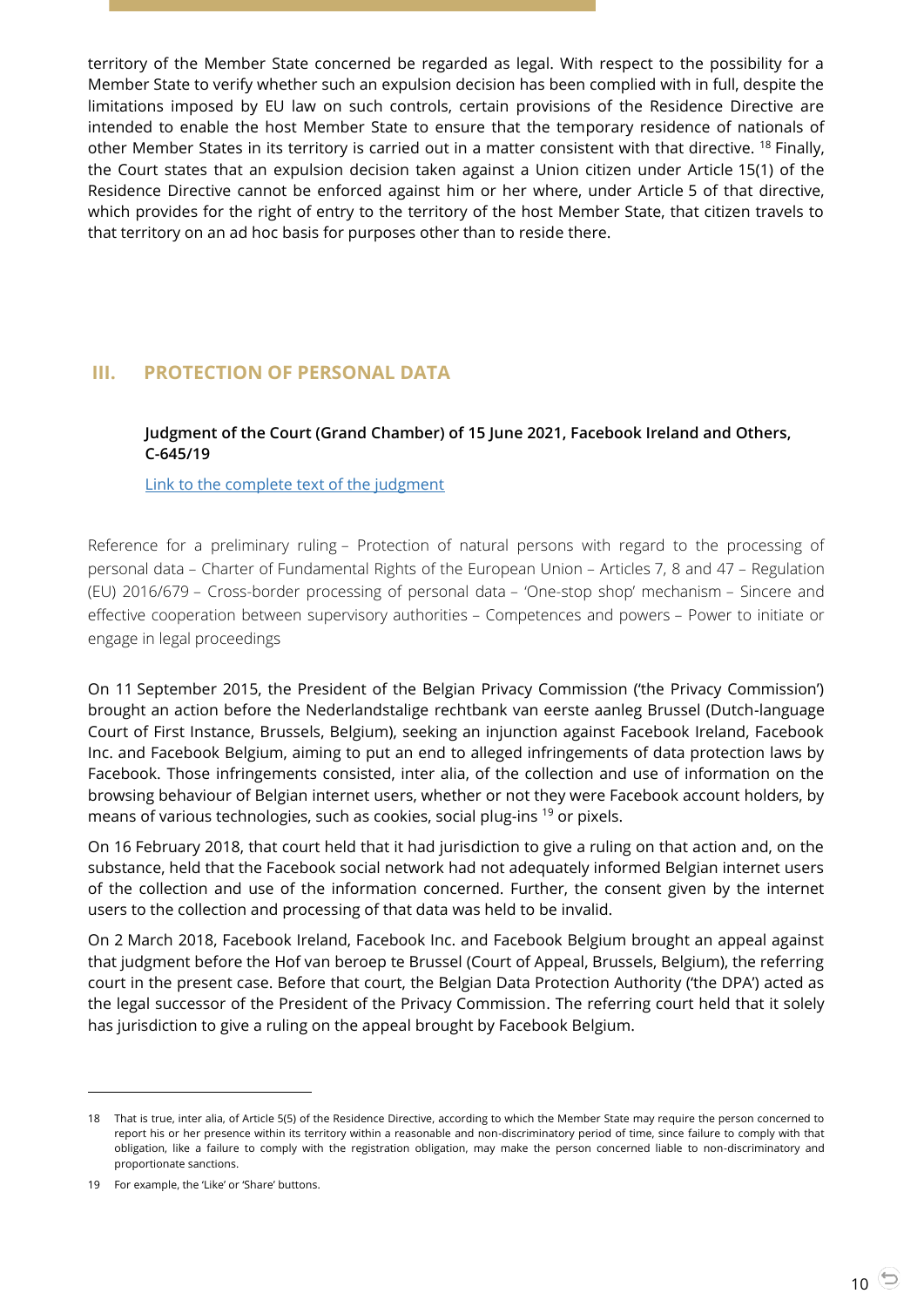The referring court was uncertain as to the effect of the application of the 'one-stop shop' mechanism provided for by the General Data Protection Regulation <sup>20</sup> on the competences of the DPA and, in particular, as to whether, with respect to the facts subsequent to the date of entry into force of the GDPR, namely 25 May 2018, the DPA may bring an action against Facebook Belgium, since it is Facebook Ireland which has been identified as the controller of the data concerned. Since that date, and in particular under the 'one-stop shop' rule laid down by the GDPR, only the Data Protection Commissioner (Ireland) is competent to bring injunction proceedings, subject to review by the Irish courts.

In its Grand Chamber judgment, the Court of Justice specifies the powers of national supervisory authorities within the scheme of the GDPR. Thus, it considers, inter alia, that that regulation authorises, under certain conditions, a supervisory authority of a Member State to exercise its power to bring any alleged infringement of the GDPR before a court of that State and to initiate or engage in legal proceedings in relation to an instance of cross-border data processing, <sup>21</sup> although that authority is not the lead supervisory authority with regard to that processing.

#### *Findings of the Court*

In the first place, the Court specifies the conditions governing whether a national supervisory authority, which does not have the status of lead supervisory authority in relation to an instance of cross-border processing, must exercise its power to bring any alleged infringement of the GDPR before a court of a Member State and, where necessary, to initiate or engage in legal proceedings in order to ensure the application of that regulation. Thus, the GDPR must confer on that supervisory authority a competence to adopt a decision finding that that processing infringes the rules laid down by that regulation and, in addition, that power must be exercised with due regard to the cooperation and consistency procedures provided for by that regulation. <sup>22</sup>

With respect to cross-border processing, the GDPR provides for the 'one-stop shop' mechanism,  $^{23}$ which is based on an allocation of competences between one 'lead supervisory authority' and the other national supervisory authorities concerned. That mechanism requires close, sincere and effective cooperation between those authorities in order to ensure consistent and homogeneous protection of the rules for the protection of personal data, and thus preserve its effectiveness. As a general rule, the GDPR guarantees in this respect the competence of the lead supervisory authority for the adoption of a decision finding that an instance of cross-border processing is an infringement of the rules laid down by that regulation,  $24$  whereas the competence of the other supervisory authorities concerned for the adoption of such a decision, even provisionally, constitutes the exception to the rule. <sup>25</sup> However, in the exercise of its competences, the lead supervisory authority cannot eschew essential dialogue and sincere and effective cooperation with the other supervisory authorities concerned. Accordingly, in the context of that cooperation, the lead supervisory authority may not ignore the views of the other supervisory authorities concerned, and any relevant and reasoned objection made by one of the other supervisory authorities has the effect of blocking, at least temporarily, the adoption of the draft decision of the lead supervisory authority.

<sup>20</sup> Regulation (EU) 2016/679 of the European Parliament and of the Council of 27 April 2016 on the protection of natural persons with regard to the processing of personal data and on the free movement of such data, and repealing Directive 95/46/EC (General Data Protection Regulation) (OJ 2016 L 119, p. 1) ('the GDPR'). Under Article 56(1) of the GDPR: 'Without prejudice to Article 55, the supervisory authority of the main establishment or of the single establishment of the controller or processor shall be competent to act as lead supervisory authority for the cross-border processing carried out by that controller or processor'.

<sup>21</sup> Within the meaning of Article 4, point (23), of the GDPR.

<sup>22</sup> Laid down in Articles 56 and 60 of the GDPR.

<sup>23</sup> Article 56(1) of the GDPR.

<sup>24</sup> Article 60(7) of the GDPR.

<sup>25</sup> Article 56(2) and Article 66 of the GDPR set out exceptions to the general rule that it is the lead supervisory authority that is competent to adopt such decisions.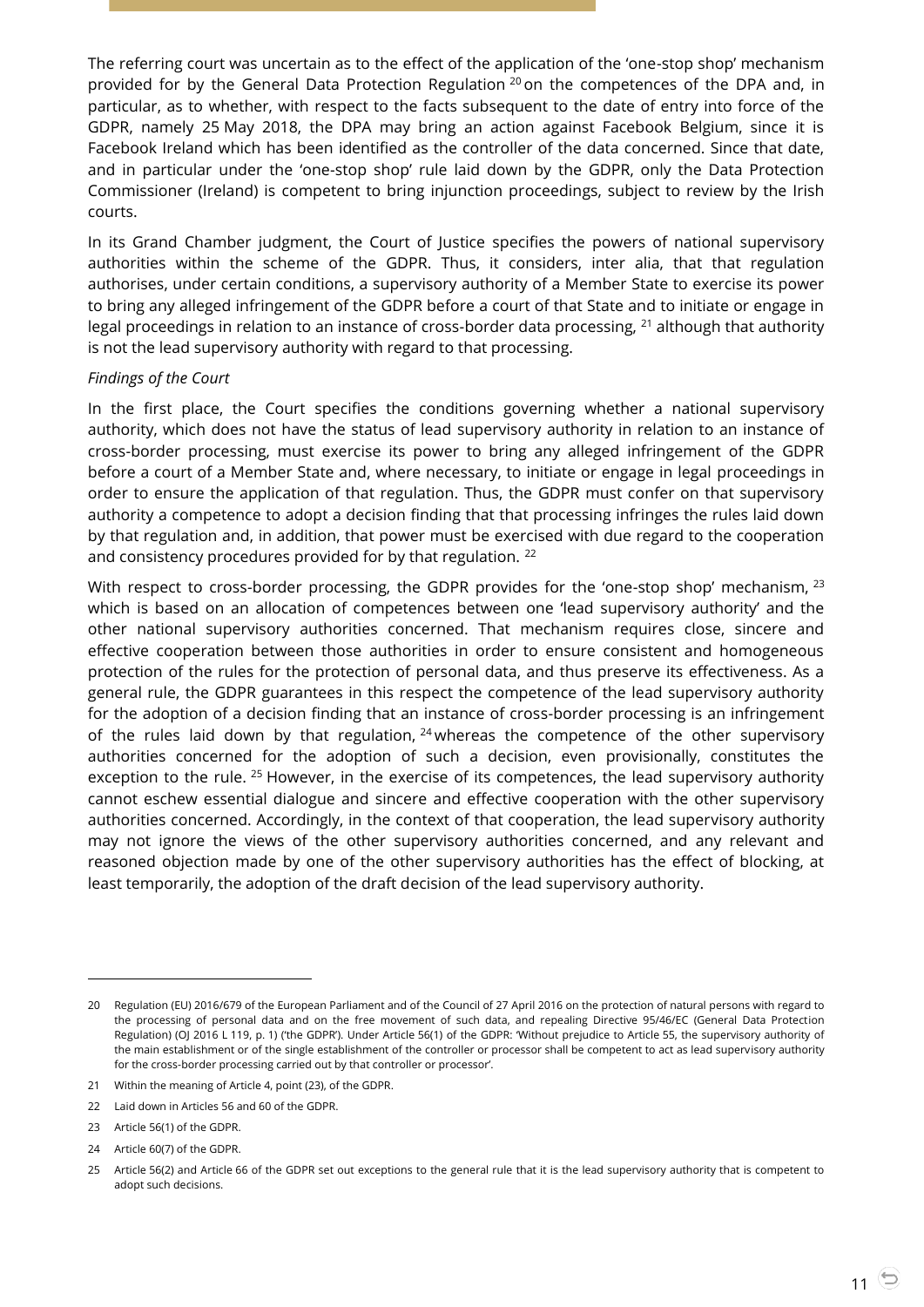The Court also adds that the fact that a supervisory authority of a Member State which is not the lead supervisory authority with respect to an instance of cross-border data processing may exercise the power to bring any alleged infringement of the GDPR before a court of that State and to initiate or engage in legal proceedings only when that exercise complies with the rules on the allocation of competences between the lead supervisory authority and the other supervisory authorities  $^{26}$  is compatible with Articles 7, 8 and 47 of the Charter of Fundamental Rights of the European Union, which guarantee data subjects the right to the protection of his or her personal data and the right to an effective remedy, respectively.

In the second place, the Court holds that, in the case of cross-border data processing, it is not a prerequisite for the exercise of the power of a supervisory authority of a Member State, other than the lead supervisory authority, to initiate or engage in legal proceedings  $27$  that the controller or the processor with respect to the cross-border processing of personal data to which that action relates has a main establishment or another establishment on the territory of that Member State. However, the exercise of that power must fall within the territorial scope of the GDPR, <sup>28</sup> which presupposes that the controller or the processor with respect to the cross-border processing has an establishment in the European Union.

In the third place, the Court rules that, in the event of cross-border data processing, the power of a supervisory authority of a Member State, other than the lead supervisory authority, to bring any alleged infringement of the GDPR before a court of that Member State and, where appropriate, to initiate or engage in legal proceedings, may be exercised both with respect to the main establishment of the controller which is located in that authority's own Member State and with respect to another establishment of that controller, provided that the object of the legal proceedings is a processing of data carried out in the context of the activities of that establishment and that that authority is competent to exercise that power.

However, the Court adds that the exercise of that power presupposes that the GDPR is applicable. In this instance, since the activities of the establishment of the Facebook group located in Belgium are inextricably linked to the processing of personal data at issue in the main proceedings, with respect to which Facebook Ireland is the controller within the European Union, that processing is carried out 'in the context of the activities of an establishment of the controller' and, therefore, does fall within the scope of the GDPR.

In the fourth place, the Court holds that, where a supervisory authority of a Member State which is not the 'lead supervisory authority' brought, before the date of entry into force of the GDPR, legal proceedings concerning an instance of cross-border processing of personal data, that action may be continued, under EU law, on the basis of the provisions of the Data Protection Directive, <sup>29</sup> which remains applicable in relation to infringements of the rules laid down in that directive committed up to the date when that directive was repealed. In addition, that action may be brought by that authority with respect to infringements committed after the date of entry into force of the GDPR, provided that that action is brought in one of the situations where, exceptionally, that regulation confers on that authority a competence to adopt a decision finding that the processing of data in question is in breach of the rules laid down by that regulation, and that the cooperation and consistency procedures provided for by the regulation are respected.

-

<sup>26</sup> Laid down in Articles 55 and 56, read together with Article 60 of the GDPR.

<sup>27</sup> Pursuant to Article 58(5) of the GDPR.

<sup>&</sup>lt;sup>28</sup> Article 3(1) of the GDPR provides that that regulation is applicable to the processing of personal data 'in the context of the activities of an establishment of a controller or a processor in the [European] Union, regardless of whether the processing takes place in the [European] Union or not'.

<sup>&</sup>lt;sup>29</sup> Directive 95/46/EC of the European Parliament and of the Council of 24 October 1995 on the protection of individuals with regard to the processing of personal data and on the free movement of such data (OJ 1995 L 281, p. 31).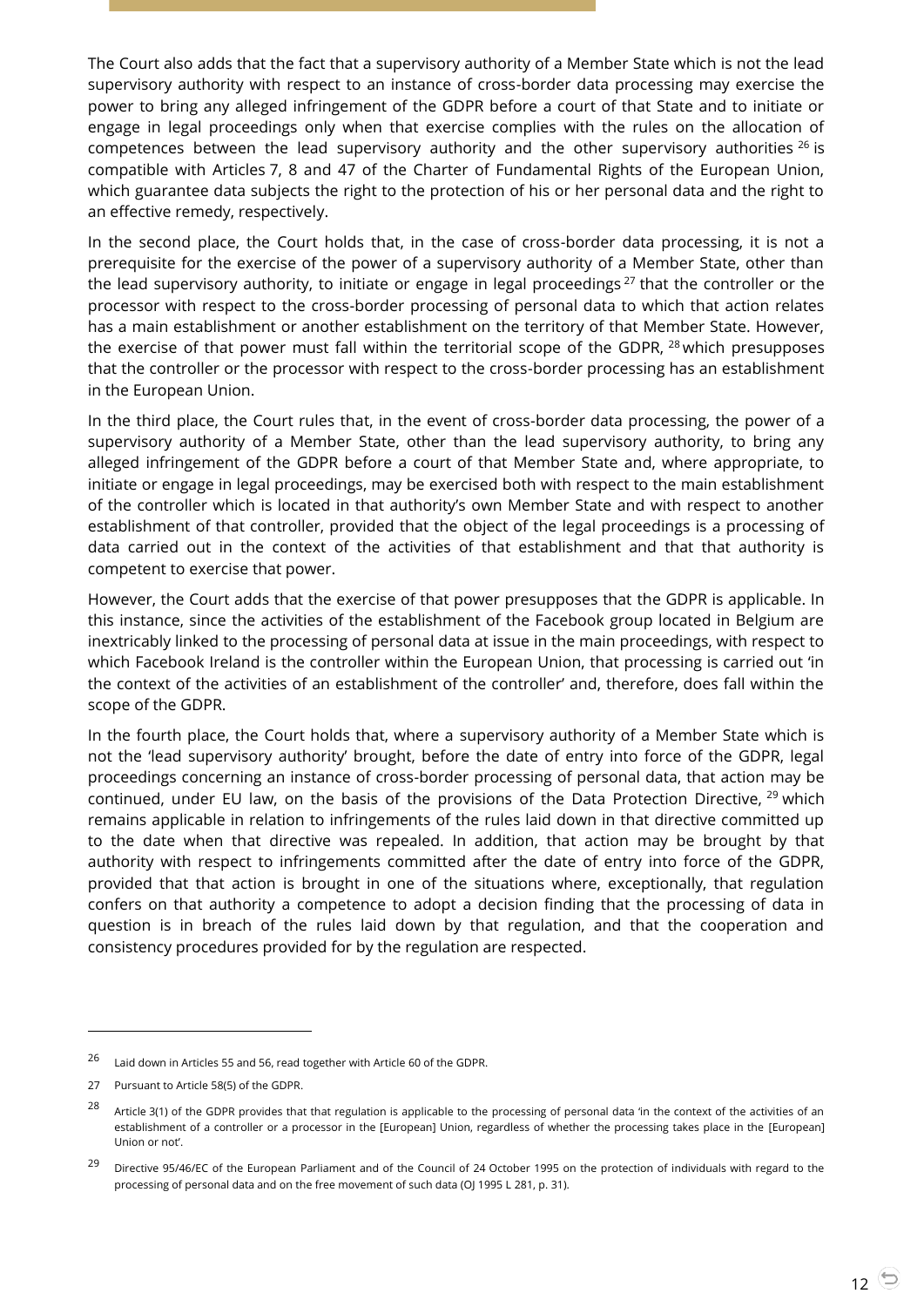In the fifth and last place, the Court recognises the direct effect of the provision of the GDPR under which each Member State is to provide by law that its supervisory authority is to have the power to bring infringements of that regulation to the attention of the judicial authorities and, where appropriate, to initiate or engage otherwise in legal proceedings. Consequently, such an authority may rely on that provision in order to bring or continue a legal action against private parties, even where it has not been specifically implemented in the legislation of the Member State concerned.

## <span id="page-12-0"></span>**Judgment of the Court (Grand Chamber) of 22 June 2021, Latvijas Republikas Saeima (Points de pénalité), C-439/19**

[Link to the complete text of the judgment](https://curia.europa.eu/juris/document/document.jsf?text=&docid=243244&pageIndex=0&doclang=en&mode=lst&dir=&occ=first&part=1&cid=367411)

Reference for a preliminary ruling – Protection of natural persons with regard to the processing of personal data – Regulation (EU) 2016/679 – Articles 5, 6 and 10 – National legislation providing for public access to personal data relating to penalty points imposed for road traffic offences – Lawfulness – Concept of 'personal data relating to criminal convictions and offences' – Disclosure for the purpose of improving road safety – Right of public access to official documents – Freedom of information – Reconciliation with the fundamental rights to respect for private life and to the protection of personal data – Re-use of data – Article 267 TFEU – Temporal effect of a preliminary ruling – Ability of a constitutional court of a Member State to maintain the legal effects of national legislation incompatible with EU law – Principles of primacy of EU law and of legal certainty

B is a natural person upon whom penalty points were imposed on account of one or more road traffic offences. The Ceļu satiksmes drošības direkcija (Road Safety Directorate, Latvia) ('the CSDD') entered those penalty points in the national register of vehicles and their drivers.

Under the Latvian Law on road traffic, <sup>30</sup> information relating to the penalty points imposed on drivers of vehicles entered in that register is accessible to the public and disclosed by the CSDD to any person who so requests, without that person having to establish a specific interest in obtaining that information, including to economic operators for re-use. Uncertain as to the lawfulness of that legislation, B brought a constitutional appeal before the Latvijas Republikas Satversmes tiesa (Constitutional Court, Latvia), requesting the court to examine whether the legislation complied with the right to respect for private life.

The Constitutional Court held that, in its assessment of that constitutional law, it must take account of the General Data Protection Regulation ('the GDPR'). <sup>31</sup> Thus, it asked the Court to clarify the scope of several provisions of the GDPR with the aim of determining whether the Latvian Law on road traffic is compatible with that regulation.

By its judgment, delivered in the Grand Chamber, the Court holds that the GDPR precludes the Latvian legislation. It notes that it has not been established that disclosure of personal data relating to the penalty points imposed for road traffic offences is necessary, particularly with regard to the objective of improving road safety invoked by the Latvian Government. Furthermore, according to the Court, neither the right of public access to official documents nor the right to freedom of information justify such legislation.

<sup>&</sup>lt;sup>30</sup> Article 14<sup>1</sup>(2) of the Ceļu satiksmes likums (Law on road traffic) of 1 October 1997 (*Latvijas Vēstnesis* 1997, № 274/276).

<sup>31</sup> Regulation (EU) 2016/679 of the European Parliament and of the Council of 27 April 2016 on the protection of natural persons with regard to the processing of personal data and on the free movement of such data, and repealing Directive 95/46/EC (OJ 2016 L 119, p. 1).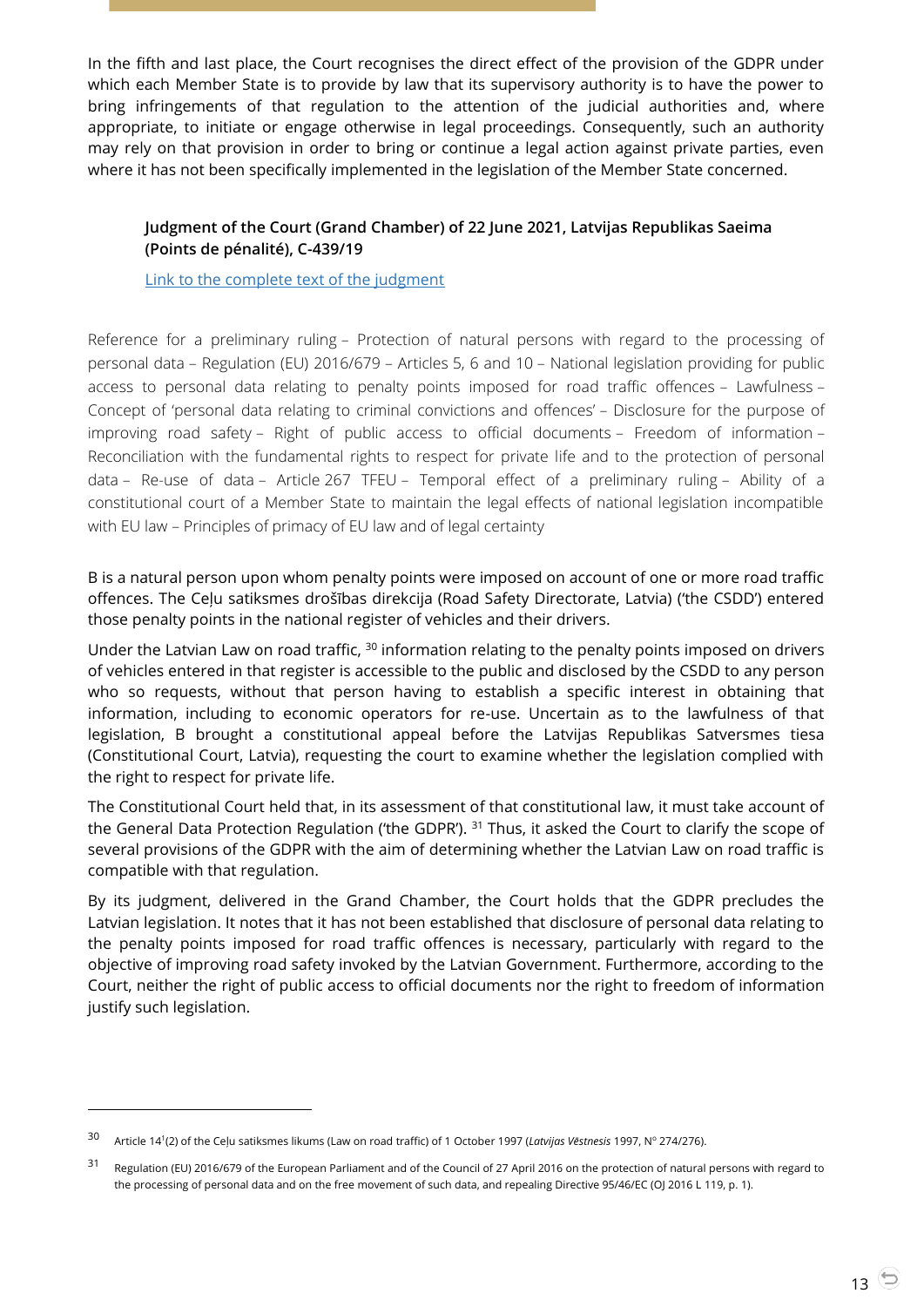#### *Findings of the Court*

In the first place, the Court holds that the processing of personal data relating to penalty points constitutes 'processing of personal data relating to criminal convictions and offences', <sup>32</sup> in respect of which the GDPR provides for enhanced protection because of the particular sensitivity of the data at issue.

In that context, it notes, as a preliminary point, that the information relating to penalty points is personal data and that its disclosure by the CSDD to third parties constitutes processing which falls within the material scope of the GDPR. That scope is very broad, and that processing is not covered by the exceptions to the applicability of that regulation.

Thus, first, that processing is not covered by the exception relating to the non-applicability of the GDPR to processing carried out in the course of an activity which falls outside the scope of EU law. 33 That exception must be regarded as being designed solely to exclude from the scope of that regulation the processing of personal data carried out by State authorities in the course of an activity which is intended to safeguard national security or of an activity which can be classified in the same category. These activities encompass, in particular, those that are intended to protect essential State functions and the fundamental interests of society. Activities relating to road safety do not pursue that objective and consequently cannot be classified in the category of activities having the aim of safeguarding national security.

Second, the disclosure of personal data relating to penalty points is not processing covered by the exception providing for the non-applicability of the GDPR to processing of personal data carried out by the competent authorities in criminal matters either. <sup>34</sup> The Court finds, in fact, that in carrying out that disclosure, the CSDD cannot be regarded as such a 'competent authority'. <sup>35</sup>

In order to determine whether access to personal data relating to road traffic offences, such as penalty points, amounts to processing of personal data relating to 'offences', <sup>36</sup> which enjoy enhanced protection, the Court finds, relying in particular on the history of the GDPR, that that concept refers only to criminal offences. However, the fact that, in the Latvian legal system, road traffic offences are classified as administrative offences is not decisive when determining whether those offences fall within the concept of 'criminal offence', since it is an autonomous concept of EU law which requires an autonomous and uniform interpretation throughout the European Union. Thus, after recalling the three criteria relevant for assessing whether an offence is criminal in nature, namely the legal classification of the offence under national law, the nature of the offence and the degree of severity of the penalty incurred, the Court finds that the road traffic offences at issue are covered by the term 'offence' within the meaning of the GDPR. As regards the first two criteria, the Court finds that, even if offences are not classified as 'criminal' by national law, the nature of the offence, and in particular the punitive purpose pursued by the penalty that the offence may give rise to, may result in its being criminal in nature. In the present case, the giving of penalty points for road traffic offences, like other penalties to which the commission of those offences may give rise, are intended, inter alia, to have such a punitive purpose. As regards the third criterion, the Court observes that only road traffic offences of a certain seriousness entail the giving of penalty points and that they are therefore liable to give rise to penalties of a certain severity. Moreover, the imposition of such points is generally

-

<sup>32</sup> Article 10 of the GDPR.

<sup>33</sup> Article 2(2)(a) of the GDPR.

<sup>34</sup> Article 2(2)(d) of the GDPR.

<sup>&</sup>lt;sup>35</sup> Article 3(7) of Directive (EU) 2016/680 of the European Parliament and of the Council of 27 April 2016 on the protection of natural persons with regard to the processing of personal data by competent authorities for the purposes of the prevention, investigation, detection or prosecution of criminal offences or the execution of criminal penalties, and on the free movement of such data, and repealing Council Framework Decision 2008/977/JHA (OJ 2016 L 119, p. 89).

<sup>36</sup> Article 10 of the GDPR.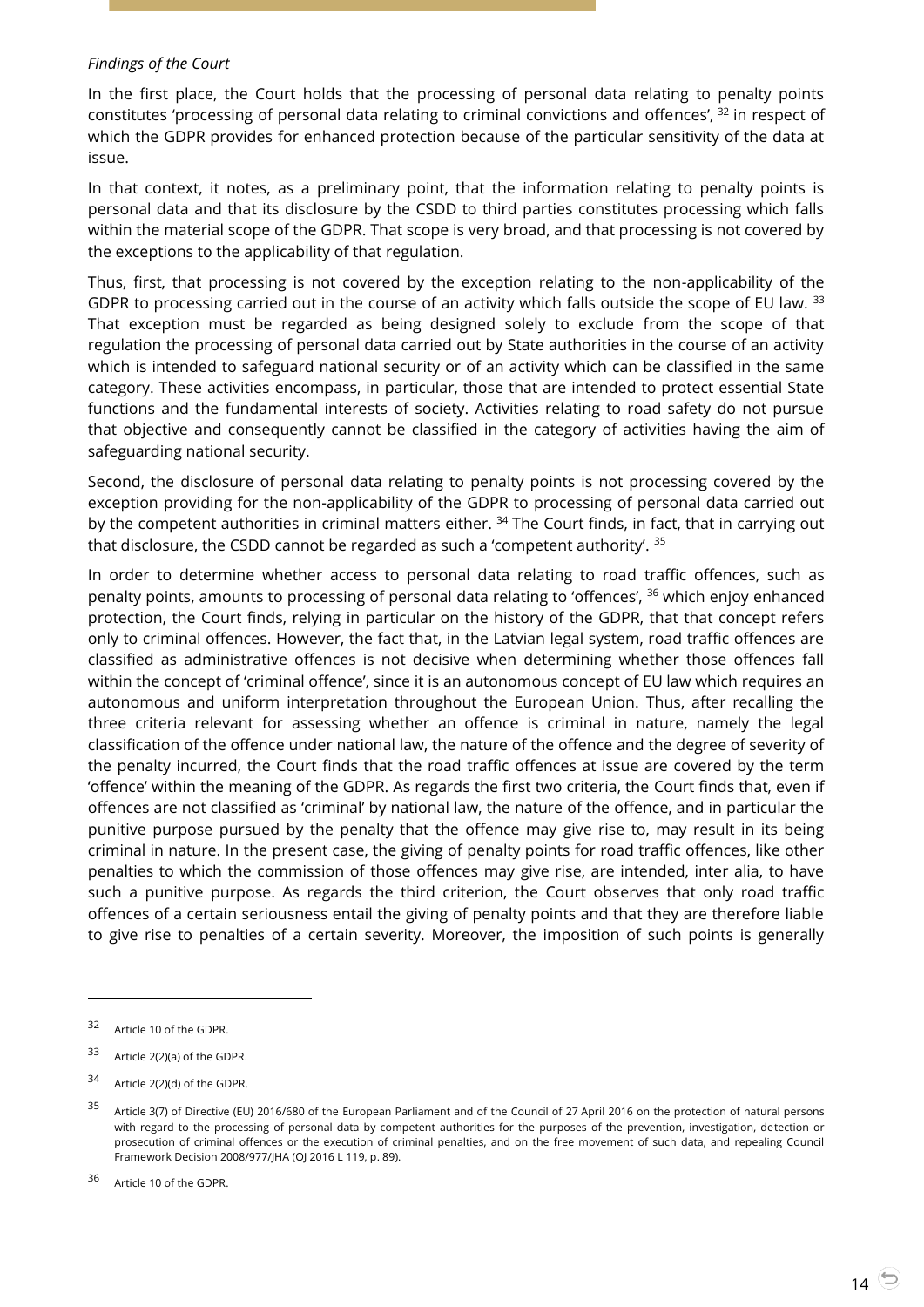additional to the penalty imposed, and the accumulation of those points has legal consequences which may even extend to a driving ban.

In the second place, the Court holds that the GDPR precludes Latvian legislation which obliges the CSDD to make the data relating to the penalty points imposed on drivers of vehicles for road traffic offences accessible to the public, without the person requesting access having to establish a specific interest in obtaining the data.

In that regard, the Court points out that the improvement of road safety, referred to in the Latvian legislation, is an objective of general interest recognised by the European Union and that Member States are therefore justified in classifying road safety as a 'task carried out in the public interest'. <sup>37</sup> However, it is not established that the Latvian scheme of disclosing personal data relating to penalty points is necessary to achieve the objective pursued. First, the Latvian legislature has a large number of methods which would have enabled it to achieve that objective by other means less restrictive of the fundamental rights of the persons concerned. Second, account must be taken of the sensitivity of the data relating to penalty points and of the fact that their public disclosure is liable to constitute a serious interference with the rights to respect for private life and to the protection of personal data, since it may give rise to social disapproval and result in stigmatisation of the data subject.

Furthermore, the Court takes the view that, in the light of the sensitivity of those data and of the seriousness of that interference with those two fundamental rights, those rights prevail over both the public's interest in having access to official documents, such as the national register of vehicles and their drivers, and the right to freedom of information.

In the third place, for the same reasons, the Court holds that the GDPR also precludes Latvian legislation in so far as it authorises the CSDD to disclose the data on penalty points imposed on drivers of vehicles for road traffic offences to economic operators in order for the data to be re-used and disclosed to the public by them.

In the fourth and last place, the Court states that the principle of the primacy of EU law precludes the referring court, before which the action has been brought challenging the Latvian legislation, classified by the Court as incompatible with EU law, from deciding that the legal effects of that legislation be maintained until the date of delivery of its final judgment.

-

<sup>&</sup>lt;sup>37</sup> Under Article 6(1)(e) of the GDPR, the processing of personal data is lawful where it is 'necessary for the performance of a task carried out in the public interest …'.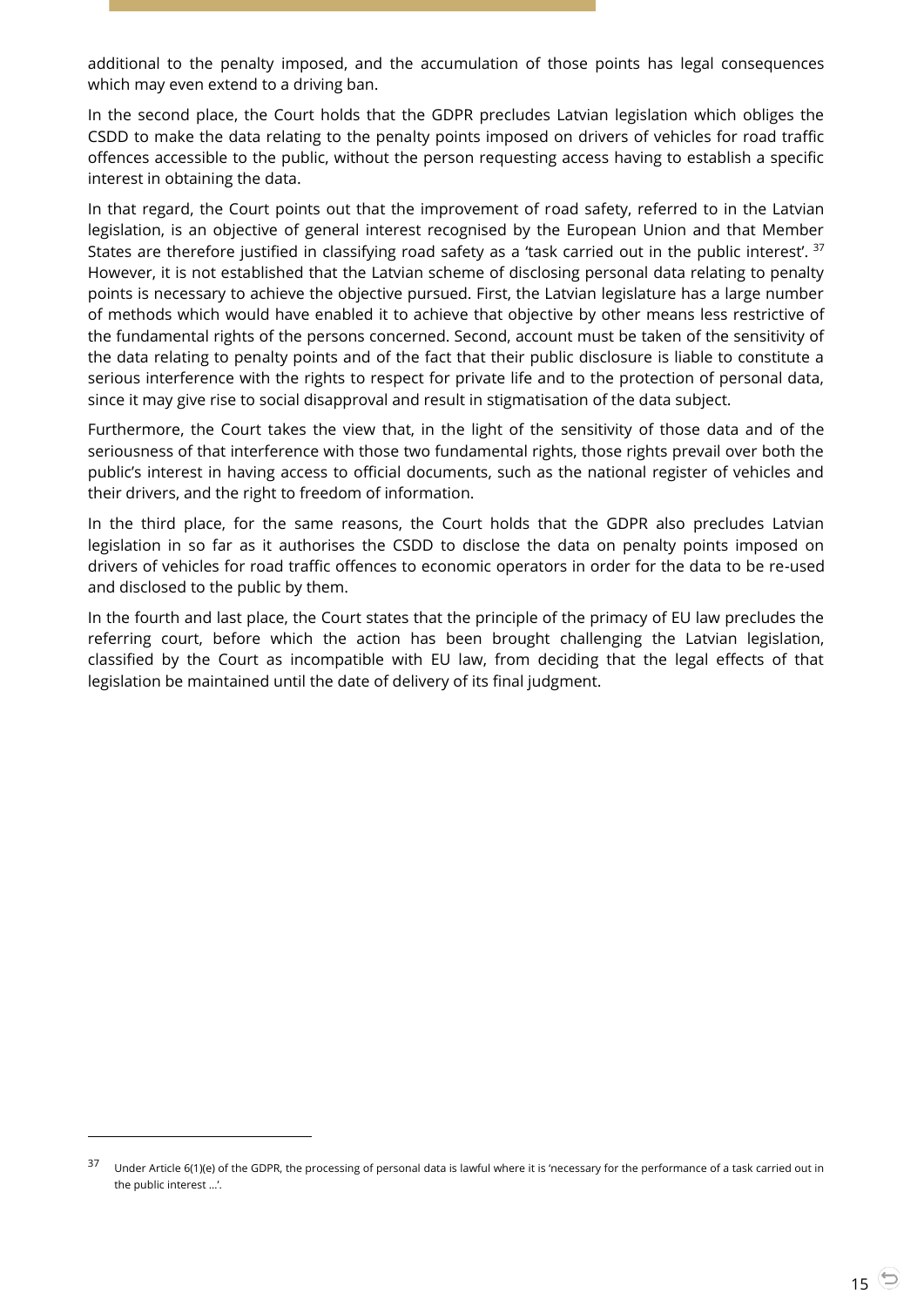## <span id="page-15-2"></span><span id="page-15-1"></span><span id="page-15-0"></span>**IV. LITIGATION OF THE UNION**

# **1. ACTION FOR ANNULMENT**

## **Order of the Court (First Chamber) of 16 June 2021, Sharpston v Council and Conférence des Représentants des Gouvernements des États membres, C-684/20 P**

[Link to the complete text of the order](https://curia.europa.eu/juris/document/document.jsf?text=&docid=243121&pageIndex=0&doclang=EN&mode=lst&dir=&occ=first&part=1&cid=367411)

Appeal – Article 181 of the Rules of Procedure of the Court of Justice – Consequences of the departure of the United Kingdom of Great Britain and Northern Ireland from the European Union for the members of the Court of Justice – Declaration of the Conference of the Representatives of the Governments of the Member States – End of the mandate of an Advocate General – Action for annulment

<span id="page-15-3"></span>**and**

 $\overline{a}$ 

**Order of the Court (First Chamber) of 16 June 2021, Sharpston v Council and Conférence des Représentants des Gouvernements des États membres, C-685/20 P**

[Link to the complete text of the order](https://curia.europa.eu/juris/document/document.jsf?text=&docid=243122&pageIndex=0&doclang=EN&mode=lst&dir=&occ=first&part=1&cid=1752934)

Appeal – Article 181 of the Rules of Procedure of the Court of Justice – Consequences of the departure of the United Kingdom of Great Britain and Northern Ireland from the European Union for the members of the Court of Justice – Decision of the Representatives of the Governments of the Member States to appoint three Judges and an Advocate General to the Court of Justice – End of the mandate of an Advocate General – Action for annulment

In 2005, on the nomination of the Government of the United Kingdom, the representatives of the governments of the Member States appointed Ms Sharpston, the appellant, to the Court of Justice to serve as an Advocate General for the remaining term of her predecessor's mandate, that is until 6 October 2009. Her mandate was renewed, for the period from 7 October 2009 to 6 October 2015, and then from 7 October 2015 to 6 October 2021.

On 29 January 2020, the Conference of the Representatives of the Governments of the Member States adopted the Declaration on the consequences of the withdrawal of the United Kingdom of Great Britain and Northern Ireland from the European Union for the Advocates General of the Court of Justice of the European Union ('the declaration at issue'). In that declaration, it noted that, since the United Kingdom had initiated the procedure laid down in Article 50 TEU to withdraw from the European Union, the Treaties would cease to apply to it as from the date of entry into force of the Withdrawal Agreement. <sup>38</sup> It also noted that, therefore, the mandates of all members of institutions, bodies, offices and agencies of the Union who were nominated, appointed or elected in relation to the United Kingdom's membership of the European Union would end on the date of the withdrawal.

<sup>38</sup> Agreement on the withdrawal of the United Kingdom of Great Britain and Northern Ireland from the European Union and the European Atomic Energy Community ('the Withdrawal Agreement'), approved by Council Decision (EU) 2020/135 of 30 January 2020 (OJ 2020 L 29, p. 1), and entered into force on 1 February 2020.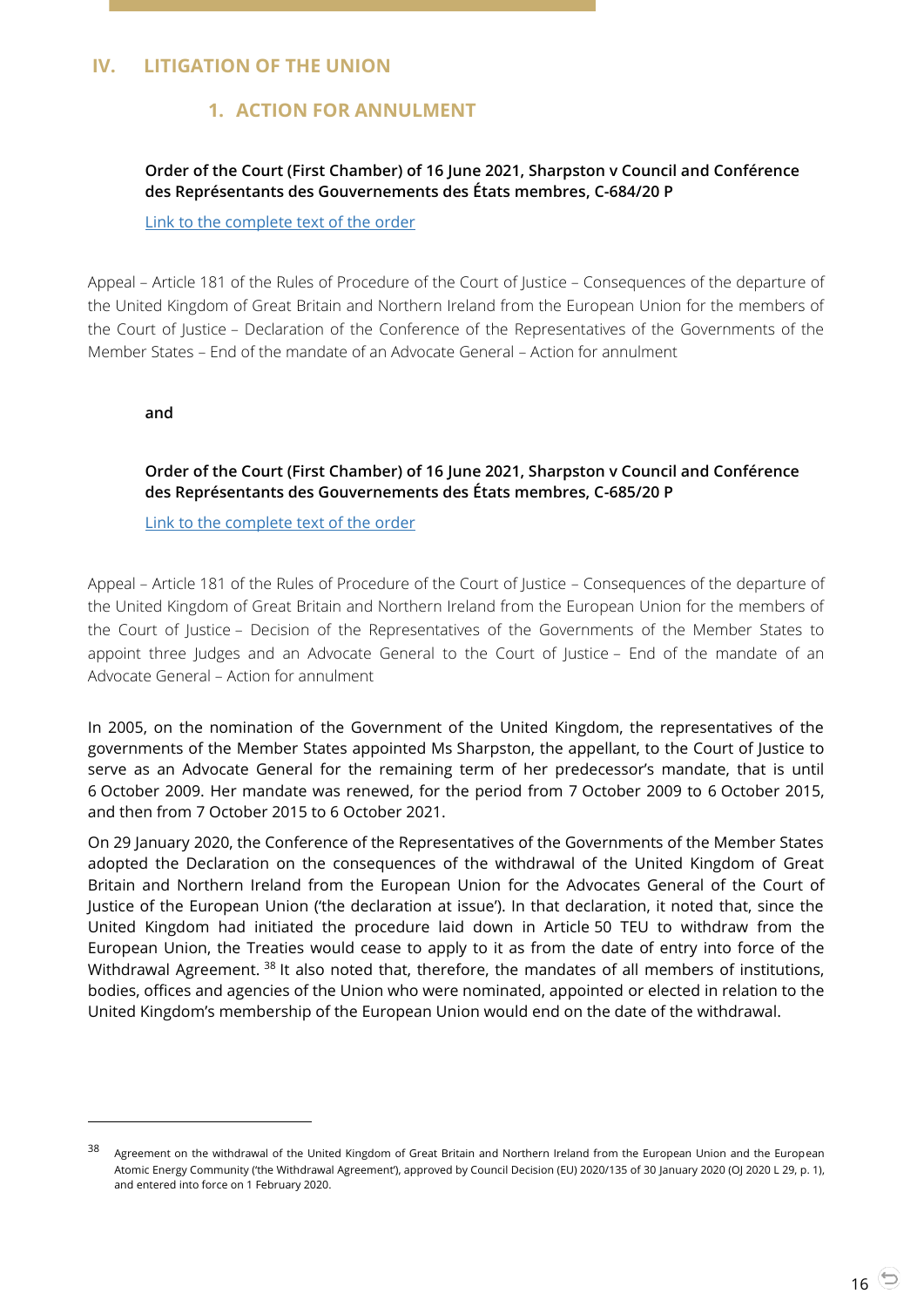The Conference of the Representatives of the Governments of the Member States stated that it followed that the permanent post of Advocate-General which was assigned to the United Kingdom <sup>39</sup> would therefore be integrated in the rotation system among the Member States for the appointment of Advocates-General. It noted that, in accordance with the protocol order, the next eligible Member State would be the Hellenic Republic.

On 2 September 2020, by decision of the representatives of the governments of the Member States appointing three Judges and an Advocate General to the Court of Justice <sup>40</sup> ('the decision at issue'), the appellant's successor, Mr Rantos, was appointed to the post of Advocate General at the Court of Justice from 7 September 2020 to 6 October 2021.

By her two actions, brought, before the General Court, on 7 April 2020 and 4 September 2020, respectively, Ms Sharpston sought partial annulment of the declaration at issue and annulment of the decision at issue, in so far as it concerns the appointment of Mr Rantos to the post of Advocate General at the Court of Justice for the period from 7 September 2020 to 6 October 2021.

By two orders of 6 October 2020, the General Court dismissed those two actions for annulment as inadmissible and manifestly inadmissible, respectively. <sup>41</sup>

By her two appeals, Ms Sharpston asked the Court of Justice to set aside the two orders under appeal. She maintained, in essence, that the General Court had erred in law in dismissing, first, as inadmissible her application for partial annulment of the declaration at issue and, secondly, as manifestly inadmissible her application for annulment of the decision at issue, on the ground that they were adopted by the representatives of the governments of the Member States acting as such and not by the Council.

Upholding the orders under appeal, the Court of Justice dismisses the two appeals as being in part manifestly inadmissible and in part manifestly unfounded.

#### *Findings of the Court*

 $\overline{a}$ 

First, the Court of Justice notes that it follows from the wording of Article 263 TFEU that acts adopted by representatives of the governments of the Member States, acting not in their capacity as members of the Council but as representatives of their government, and thus collectively exercising the powers of the Member States, are not subject to judicial review by the EU Courts. The relevant criterion thus applied by the Court of Justice to exclude the jurisdiction of the EU Courts to hear and determine a legal action brought against such acts is therefore that relating to their author, irrespective of their binding legal effects.

According to the Court of Justice, it is clear that a broad interpretation of the authors of the acts to which Article 263 TFEU refers, as maintained by the applicant, would be contrary to the intention of the authors of the Treaties, reflected by that article, whose scope is limited solely to acts of EU law adopted by the institutions, bodies, offices and agencies of the European Union, to exclude acts that it is for the Member States to adopt, such as decisions to appoint members of the EU Courts from judicial review by the Court of Justice.

The Court of Justice notes that it is also immaterial whether the representatives of the governments of the Member States acted within the framework of the Treaties or of other legal sources, such as international law.

<sup>&</sup>lt;sup>39</sup> By Declaration on Article 252 TFEU regarding the number of Advocates General in the Court of Justice annexed to the Final Act of the Intergovernmental Conference which adopted the Treaty of Lisbon.

<sup>&</sup>lt;sup>40</sup> Decision (EU) 2020/1251 of the Representatives of the Governments of the Member States of 2 September 2020 appointing three Judges and an Advocate General to the Court of Justice (OJ 2020 L 292, p. 1).

<sup>41</sup> Order of the General Court of 6 October 2020, *Sharpston* <sup>v</sup>*Council and Conference of the Representatives of the Governments of the Member States* (T-180/20, not published, EU:T:2020:473) and order of the General Court of 6 October 2020, *Sharpston* v *Council and Representatives of the Governments of the Member States* (T-550/20, not published, EU:T:2020:475).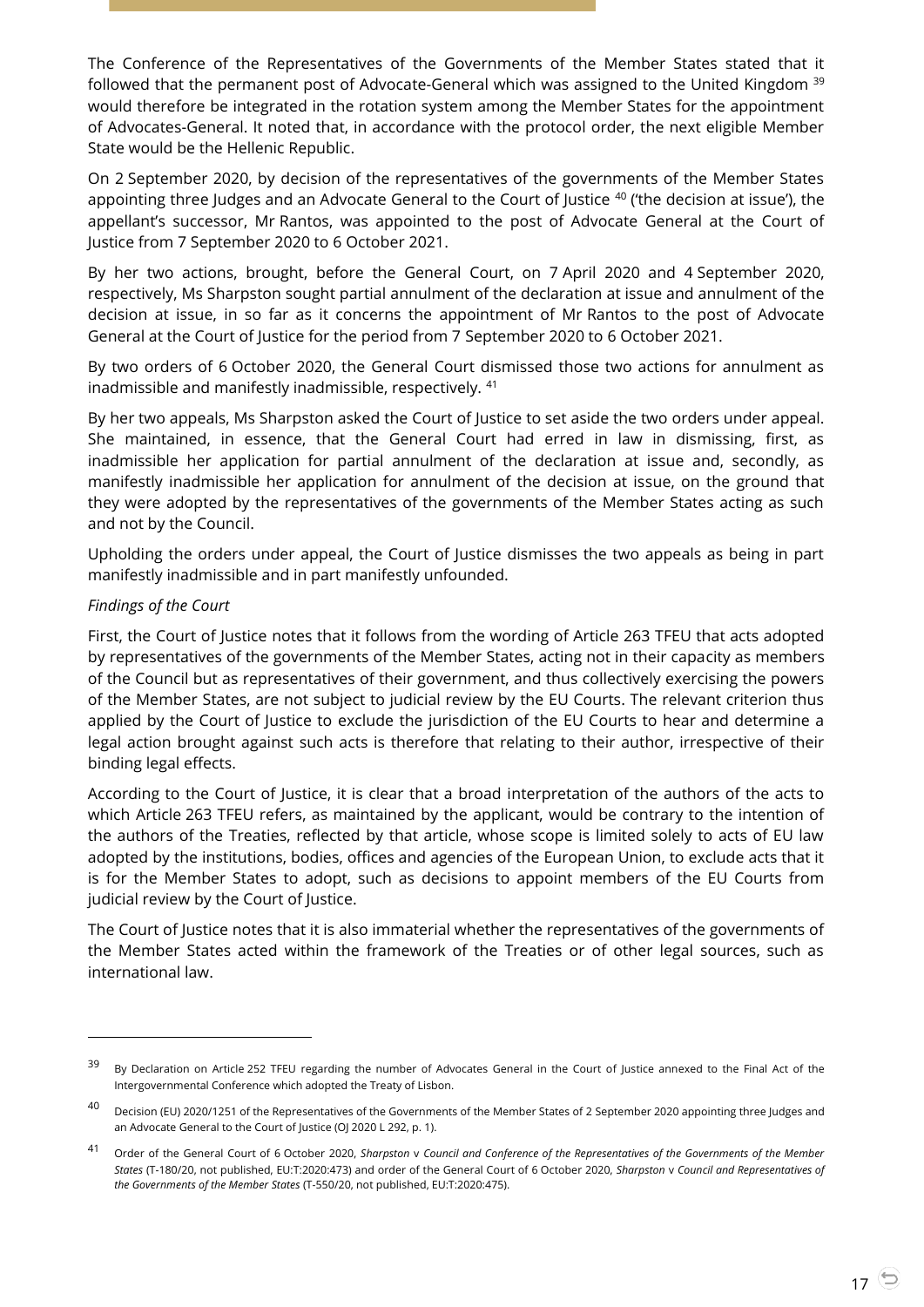Consequently, the Court of Justice considers that the General Court did not commit any error in noting that it follows from Article 263 TFEU that acts adopted by representatives of the governments of the Member States, acting not in their capacity as members of the Council of the European Union or of the European Council but as representatives of their government, and thus collectively exercising the powers of the Member States, are not subject to judicial review by the EU Courts.

Next, examining the appellant's ground of appeal alleging that the EU Courts should nevertheless consider that they have jurisdiction to assess the legality of the declaration at issue and the decision relating to the appointment of a new Advocate General, on the ground that the former contains a decision of the representatives of the governments of the Member States finding, *ultra vires*, that her mandate as Advocate General ended prematurely and that, as regards the latter, the withdrawal of the United Kingdom from the European Union did not have the effect of terminating the appellant's mandate as Advocate General, the Court of Justice considers however that analysis cannot be upheld, since the declaration at issue and the decision at issue cannot, in any event, be regarded as having been adopted by an institution, body, office or agency of the European Union referred to in Article 263 TFEU.

Furthermore, the Court of Justice finds that the declaration at issue and the decision at issue cannot be regarded as containing a decision having legal effects adversely affecting the appellant, in so far as they purportedly decided on the premature end of her mandate as Advocate General or indeed, as regards the latter, that it is based on such a decision. The Court finds in that regard that the declaration at issue merely took note of the consequences necessarily entailed by the United Kingdom's departure from the European Union.

The Treaties having ceased to be applicable to the United Kingdom on the date of its withdrawal, that is 1 February 2020, by virtue of Article 50(3) TEU, that State is not longer, as from that date, a Member State. It follows, as stated in the eighth paragraph of the preamble to the Withdrawal Agreement that the ongoing mandates of all members of institutions, bodies and agencies of the Union who were nominated, appointed or elected in relation to the United Kingdom's membership of the European Union ended automatically on that date.

Consequently, the General Court cannot be criticised for not having considered that it had jurisdiction to assess, first, the legality of a purported decision of the representatives of the governments of the Member States finding that the appellant's mandate had ended prematurely and, secondly, the legality of the decision at issue.

## <span id="page-17-0"></span>**Judgment of the Court (Grand Chamber) of 22 June 2021, Venezuela v Council (Affectation d'un État tiers), C-872/19 P**

[Link to the complete text of the judgment](https://curia.europa.eu/juris/document/document.jsf;jsessionid=B6446253C357C5C53C14AC568CE0801B?text=&docid=243242&pageIndex=0&doclang=en&mode=lst&dir=&occ=first&part=1&cid=528887)

Appeal – Common foreign and security policy (CFSP) – Restrictive measures taken with regard to the situation in Venezuela – Action for annulment brought by a third State – Admissibility – Fourth paragraph of Article 263 TFEU – *Locus standi* – Condition that the applicant must be directly concerned by the measure that forms the subject matter of the action – Concept of a 'legal person' – Interest in bringing proceedings – Regulatory act which does not entail implementing measures

In 2017, the Council of the European Union adopted restrictive measures against the Bolivarian Republic of Venezuela ('Venezuela'), in view of the deterioration of democracy, the rule of law and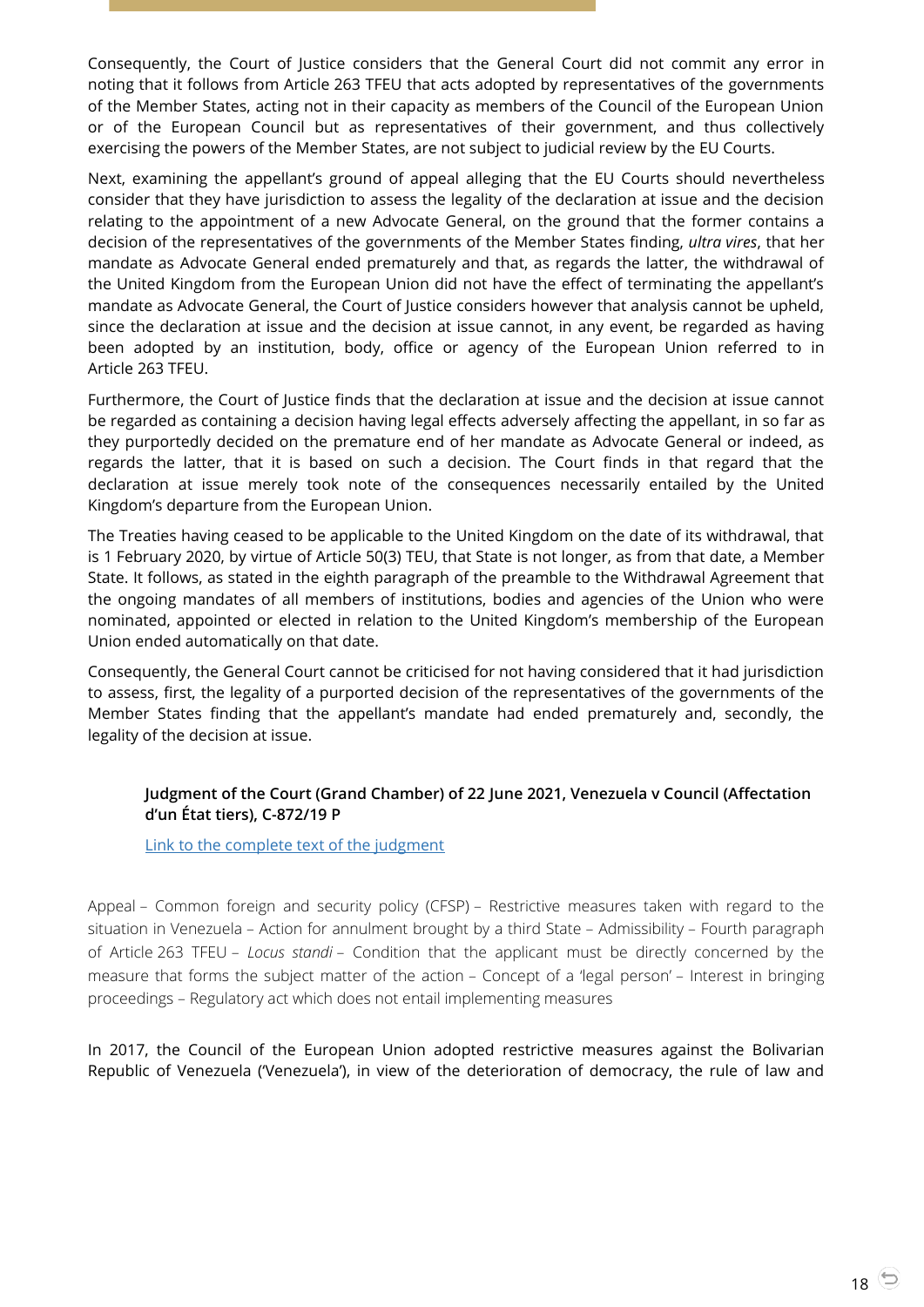human rights in that country. Articles 2, 3, 6 and 7 of Regulation 2017/2063<sup>42</sup> laid down, inter alia, a prohibition on selling or supplying military equipment and related technology which might be used for internal repression to any natural or legal person, entity or body in Venezuela, and a prohibition on providing certain technical, brokering or financial services connected with the supply of such equipment to those natural or legal persons, entities or bodies in Venezuela.

On 6 February 2018, Venezuela brought an action for annulment of Regulation 2017/2063, in so far as its provisions concern Venezuela. It subsequently adapted its application so that it also referred to Decision 2018/1656 and Implementing Regulation 2018/1653, <sup>43</sup> by which the Council had extended the restrictive measures adopted. By judgment of 20 September 2019, the General Court of the European Union dismissed that action as inadmissible, on the ground that the legal situation of Venezuela was not directly affected by the contested provisions. <sup>44</sup>

The Court of Justice, before which Venezuela lodged an appeal, rules on the application of the criteria for admissibility laid down in the fourth paragraph of Article 263 TFEU in relation to an action for annulment brought by a third State against restrictive measures adopted by the Council in view of the situation in that State. It sets aside the judgment of the General Court in so far as the latter had declared inadmissible the action brought by Venezuela for annulment of Articles 2, 3, 6 and 7 of Regulation 2017/2063 and refers the case back to the General Court for judgment on the merits of that action.

## *Findings of the Court*

-

As a preliminary point, the Court notes that, since Venezuela's appeal does not relate to the part of the judgment under appeal in which its action for annulment of Implementing Regulation 2018/1653 and Decision 2018/1656 was dismissed as inadmissible, the General Court has given a final ruling in that respect. Next, the Court points out that, according to settled case-law, it may rule, if necessary of its own motion, whether there is an absolute bar to proceeding arising from disregard of the conditions as to admissibility laid down in Article 263 TFEU.

In the present case, it raises of its own motion the question whether Venezuela may be regarded as a 'legal person' within the meaning of the fourth paragraph of Article 263 TFEU. In that regard, it observes that it does not follow from that provision that certain categories of legal persons cannot avail themselves of the possibility of bringing an action for annulment provided for in that article. Nor, moreover, does it follow from its earlier case-law that the concept of a 'legal person', used in the fourth paragraph of Article 263 TFEU, is to be interpreted restrictively. The Court then points out that the principle that one of the European Union's founding values is the rule of law follows from both Article 2 TEU and Article 21 TEU, to which Article 23 TEU, relating to the CFSP, refers. In those circumstances, it considers that, under the fourth paragraph of Article 263 TFEU, read in the light of the principles of effective judicial review and the rule of law, a third State should have standing to bring proceedings as a 'legal person', within the meaning of the fourth paragraph of Article 263 TFEU, where the other conditions laid down in that provision are satisfied. It states in that regard that the European Union's obligations to ensure respect for the rule of law are not subject to a condition of reciprocity. Accordingly, Venezuela, as a State with international legal personality, must be regarded as a 'legal person' within the meaning of the fourth paragraph of Article 263 TFEU.

Next, the Court holds that the General Court erred in law in considering that the restrictive measures at issue did not directly affect the legal situation of Venezuela. In that regard, it notes that the

<sup>42</sup> Council Regulation (EU) 2017/2063 of 13 November 2017 concerning restrictive measures in view of the situation in Venezuela (OJ 2017 L 295, p. 21).

<sup>43</sup> Council Decision (CFSP) 2018/1656 of 6 November 2018 amending Decision (CFSP) 2017/2074 concerning restrictive measures in view of the situation in Venezuela (OJ 2018 L 276, p. 10), and Council Implementing Regulation (EU) 2018/1653 of 6 November 2018 implementing Regulation (EU) 2017/2063 concerning restrictive measures in view of the situation in Venezuela (OJ 2018 L 276, p. 1).

<sup>44</sup> Judgment of 20 September 2019, *Venezuela* <sup>v</sup>*Council* (T-65/18, EU:T:2019:649).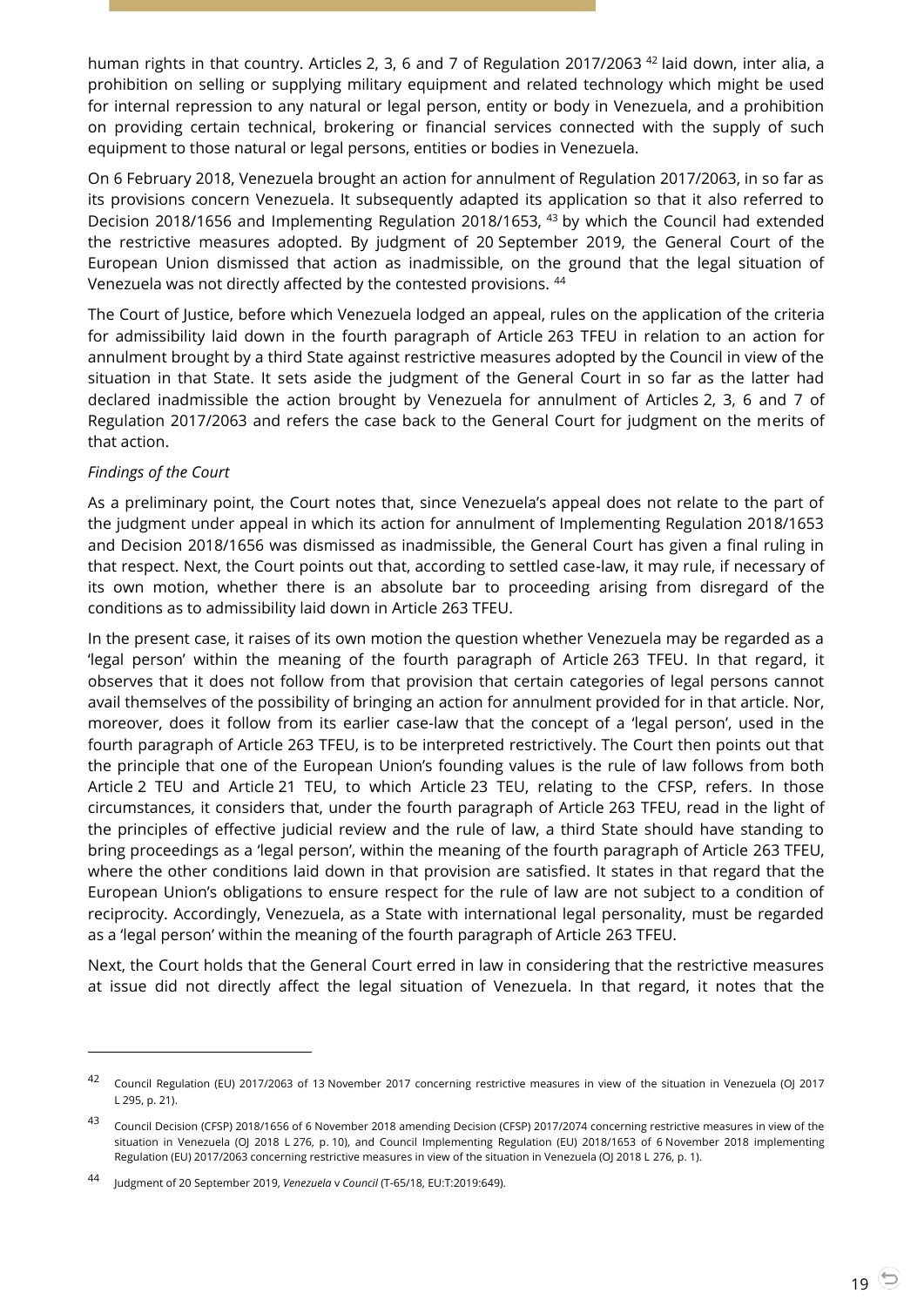restrictive measures at issue were adopted against Venezuela. Prohibiting EU operators from carrying out certain transactions amounted to prohibiting Venezuela from carrying out those transactions with those operators. Furthermore, since the entry into force of Regulation 2017/2063 had the effect of immediately and automatically applying the prohibitions laid down in Articles 2, 3, 6 and 7 thereof, those prohibitions prevented Venezuela from obtaining numerous goods and services. The Court concludes from this that those provisions directly affect the legal situation of that State. It considers, in that regard, that it is not necessary to draw a distinction according to whether the commercial transactions of that State constitute acts carried out in a private capacity (*iure gestionis*) or acts carried out in the exercise of State sovereignty (*iure imperii*). Similarly, it notes that the fact that the restrictive measures at issue do not constitute an absolute obstacle preventing Venezuela from procuring the goods and services in question is irrelevant in that respect.

Subsequently, the Court of Justice gives final judgment on the other grounds of inadmissibility initially raised by the Council before the General Court. As regards the ground alleging that Venezuela has no interest in bringing proceedings, the Court considers that, since the prohibitions laid down in Articles 2, 3, 6 and 7 of Regulation 2017/2063 are liable to harm the interests, in particular the economic interests, of Venezuela, their annulment is, by itself, capable of procuring an advantage for it. As regards the ground that Venezuela is not directly concerned by the contested provisions, the Court considers that the prohibitions laid down by the articles of Regulation 2017/2063 at issue apply without leaving any discretion to the addressees responsible for implementing them and without requiring the adoption of implementing measures. Since it had already found that those provisions affect the legal situation of Venezuela, the Court rejects that ground.

Finally, the Court notes that Regulation 2017/2063 constitutes a 'regulatory act' within the meaning of the fourth paragraph of Article 263 TFEU. Since, moreover, the articles of that regulation contested by Venezuela do not entail implementing measures, the Court concludes that that third State does indeed have standing to bring proceedings against those articles on the basis of that provision, without having to establish that those articles are of individual concern to it.

## <span id="page-19-0"></span>**Order of the General Court (Tenth Chamber, Extended Composition) of 8 June 2021, Silver and Others v Council, T-252/20**

[Link to the complete text of the order](https://curia.europa.eu/juris/document/document.jsf?text=&docid=242681&pageIndex=0&doclang=en&mode=lst&dir=&occ=first&part=1&cid=528887)

**and**

## <span id="page-19-1"></span>**Order of the General Court (Tenth Chamber, Extended Composition) of 8 June 2021, Shindler and Others v Council, T-198/20**

[Link to the complete text of the order](https://curia.europa.eu/juris/document/document.jsf?text=&docid=242682&pageIndex=0&doclang=en&mode=lst&dir=&occ=first&part=1&cid=5285458)

Action for annulment – Area of freedom, security and justice – Agreement on the withdrawal of the United Kingdom from the European Union and from Euratom – Council Decision on the conclusion of the agreement on withdrawal – United Kingdom nationals – Loss of EU citizenship – Lack of individual concern – Non-regulatory act – Inadmissibility

The applicants, including H. Shindler and J. Silver, are United Kingdom nationals resident in the United Kingdom and in several Member States of the European Union.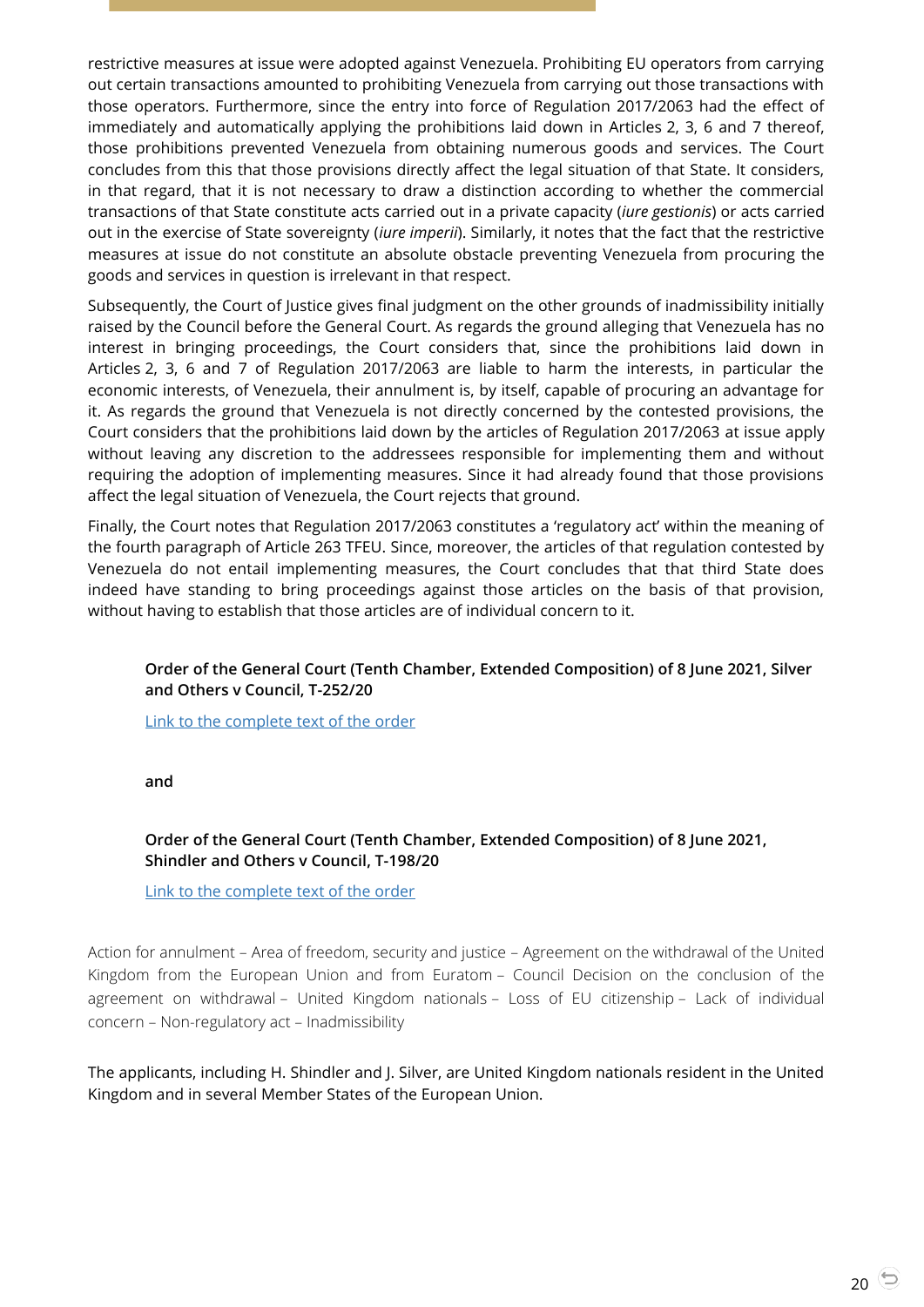Following the referendum on 23 June 2016, the United Kingdom of Great Britain and Northern Ireland notified the European Council of its intention to withdraw from the European Union pursuant to Article 50(2) TEU. On 24 January 2020, the representatives of the European Union and the United Kingdom signed the withdrawal agreement, <sup>45</sup> following which the Council of the European Union adopted the contested decision  $46$  by which that agreement was approved on behalf of the European Union and the European Atomic Energy Community. On 31 January 2020, the United Kingdom withdrew from the European Union and the European Atomic Energy Community. On 1 February 2020, the withdrawal agreement entered into force.

In those circumstances, the applicants brought before the General Court two actions for partial annulment of the contested decision, in so far as that act allegedly deprives them of their status as EU citizens and of the rights attaching thereto. <sup>47</sup>

In its two orders, delivered by the Chamber sitting in extended composition, the Court holds, for the first time, that a decision approving the conclusion of an international agreement – in the present case the decision approving the conclusion of the agreement setting out the arrangements for the withdrawal of the United Kingdom from the European Union – does not constitute a regulatory act within the meaning of the third limb of the fourth paragraph of Article 263 TFEU.<sup>48</sup> Consequently, the Court dismisses the two actions as inadmissible, since the applicants do not have standing to bring proceedings against such a decision.

#### *Findings of the Court*

 $\overline{a}$ 

First of all, the Court notes that the applicants are addressees neither of the withdrawal agreement nor of the contested decision and therefore have no right of action on the basis of the first limb of the fourth paragraph of Article 263 TFEU. In those circumstances, the Court examines whether the applicants could have a right of action on the basis of one or other of the situations provided for in the second and third limbs of the fourth paragraph of Article 263 TFEU.

As regards the second limb of the fourth paragraph of Article 263 TFEU, the Court notes that the conditions that the act of which annulment is sought should be of direct concern, on the one hand, and of individual concern, on the other hand, laid down in that provision, are cumulative. Given the circumstances of the present case, the Court first examines whether the second condition, relating to whether the applicants are individually concerned, is satisfied. In that regard, it notes that the contested decision, which brings the withdrawal act into the EU legal order, is itself an act of general application and, as such, affects the applicants by reason of their objective status as United Kingdom nationals. The circumstances on which the applicants rely, alleging that they belong to particular categories of United Kingdom nationals who have exercised their right to freedom of movement within the European Union, do not permit them to be regarded as forming part of a limited class of persons individually concerned by the contested decision at the time of its adoption, in so far as EU citizen status and the rights attaching thereto cannot be classified as specific or exclusive rights, the loss of which would have specific, different and significant effects for the applicants which would distinguish them individually from all other persons, in the same way as addressees of the contested decision.

<sup>45</sup> Agreement on the withdrawal of the United Kingdom of Great Britain and Northern Ireland from the European Union and the European Atomic Energy Community (OJ 2020 L 29, p. 7).

<sup>&</sup>lt;sup>46</sup> Council Decision (EU) 2020/135 of 30 January 2020 on the conclusion of the Agreement on the withdrawal of the United Kingdom of Great Britain and Northern Ireland from the European Union and the European Atomic Energy Community (OJ 2020 L 29, p. 1; 'the contested decision').

<sup>47</sup> Those rights include the right to move and reside freely in the territories of the Member States and the right to vote and to stand as a candidate in elections to the European Parliament and in the municipal elections of their State of residence.

<sup>48</sup> Article 263 TFEU, fourth paragraph, provides as follows; 'Any natural or legal person may, under the conditions laid down in the first and second paragraphs, institute proceedings against an act addressed to that person or which is of direct and individual concern to them, and against a regulatory act which is of direct concern to them and does not entail implementing measures.'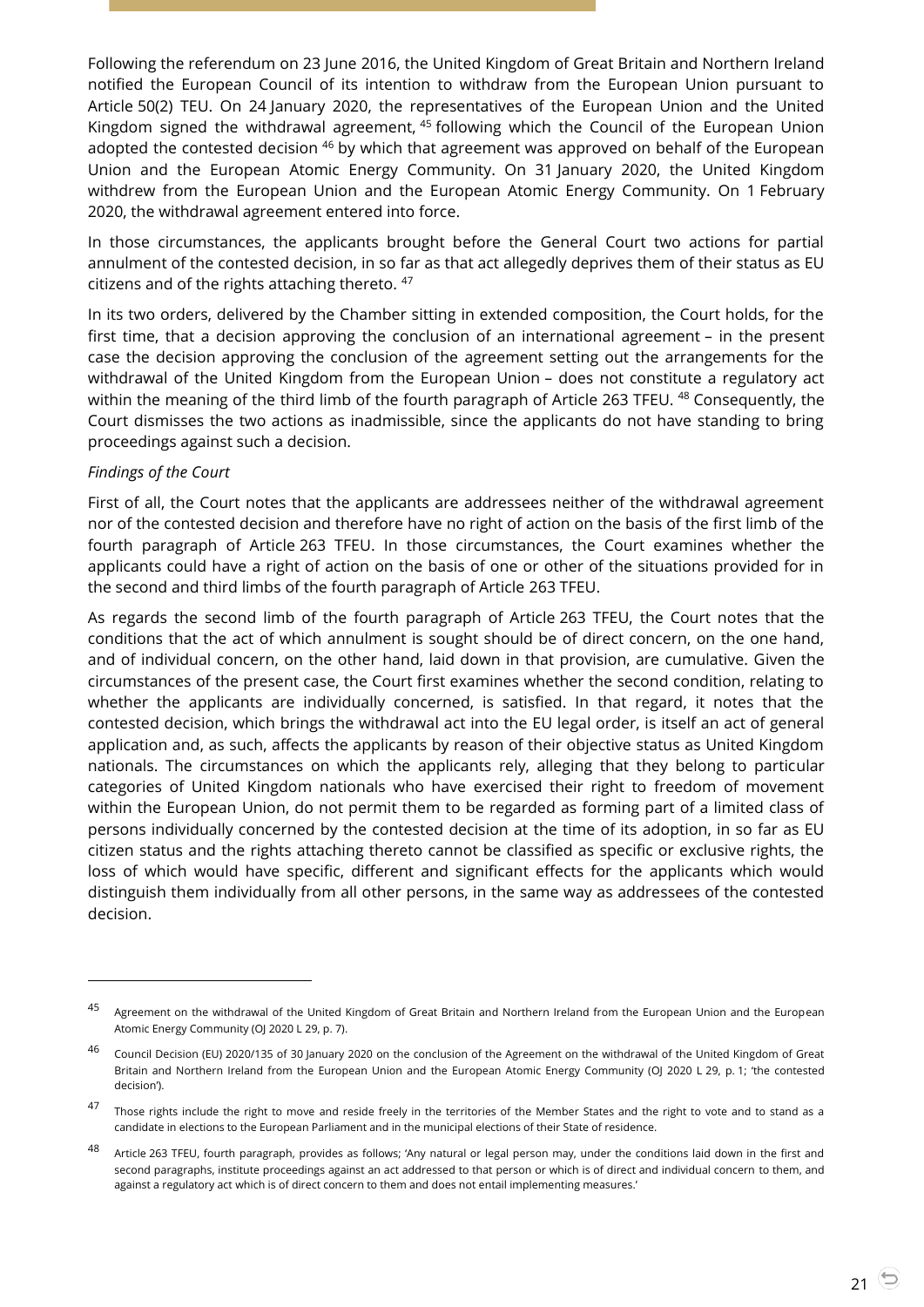Consequently, the Court considers that the applicants are not individually concerned by the contested decision and that, therefore, they do not have standing to bring proceedings under the second limb of the fourth paragraph of Article 263 TFEU.

As regards the third limb of the fourth paragraph of Article 263 TFEU, the Court recalls that the conditions relating (i) to the regulatory nature of the contested act, (ii) to the applicant being directly concerned and, (iii) to the absence of implementing measures, provided for in the third limb of the fourth paragraph of Article 263 TFEU, are cumulative. In the circumstances of the present case, the Court examines first whether the contested decision constitutes a 'regulatory act'. In that regard, it points out that the concept of 'regulatory act', within the meaning of that provision, is more restricted in scope than that of 'acts', used in the first and second limbs of the fourth paragraph of Article 263 TFEU, in so far as it relates to a more restricted category of acts of general application and does not include legislative acts.

In the present case, the Court finds, in the first place, that the contested decision is a non-legislative act of general application, since it was adopted under Article 50(2) TEU. In that regard, the Court notes that although that provision states that the agreement setting out the arrangements for the withdrawal of a Member State is concluded on behalf of the European Union by the Council, acting by a qualified majority, after obtaining the consent of the Parliament, it makes no express reference either to the ordinary legislative procedure or to the special legislative procedure. It follows that the contested decision cannot be classified as a legislative act.

In the second place, the General Court notes that the Court of Justice has not yet had the opportunity to examine whether decisions approving the conclusion of an international agreement, and in particular decisions approving the conclusion of an agreement setting out the arrangements for the withdrawal of a Member State, must be classified as regulatory acts within the meaning of the third limb of the fourth paragraph of Article 263 TFEU. In those circumstances, the Court examines whether the concept of 'regulatory act' also covers such decisions. In that regard, the Court notes in particular that, like any international agreement concluded by the European Union, an agreement setting out the arrangements for the withdrawal of a Member State binds the EU institutions and takes precedence over acts of general application which they lay down, both legislative and regulatory. Consequently, the contested decision introduces into the EU legal order rules, contained in the withdrawal agreement, which prevail over legislative and regulatory acts and which therefore cannot themselves be of a regulatory nature. Accordingly, the concept of 'regulatory act', within the meaning of the third limb of the fourth paragraph of Article 263 TFEU, must be interpreted as not including decisions approving the conclusion of an international agreement, such as, in particular, decisions approving the conclusion of an agreement setting out the arrangements for the withdrawal of a Member State.

As a result, the contested decision does not constitute a regulatory act within the meaning of the third limb of the fourth paragraph of Article 263 TFEU and the applicants do not have standing to bring proceedings under that provision. <sup>49</sup>

The order in *Price* v Council (T-231/20, not published) concerns the same issue.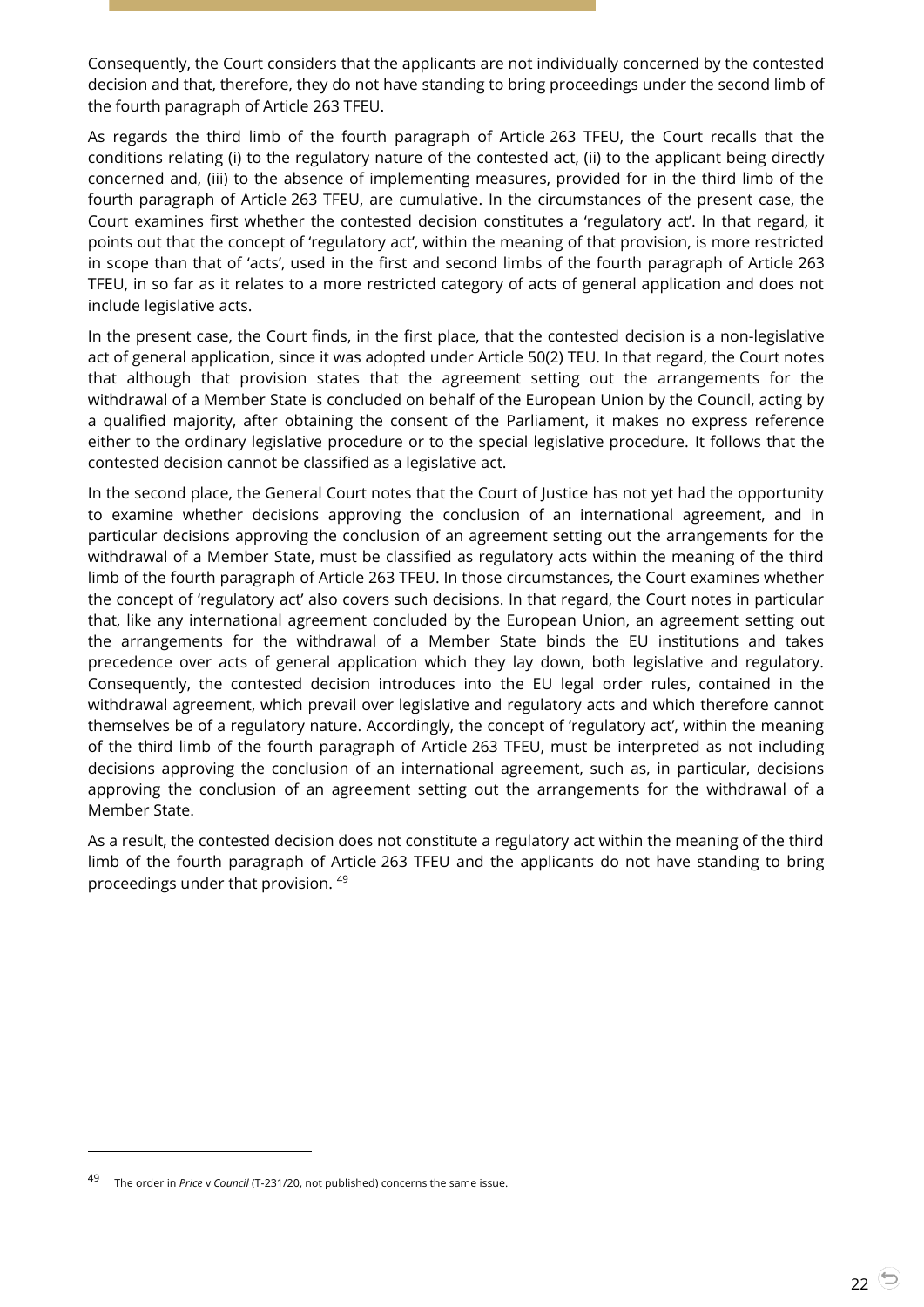# **2. NON-CONTRACTUAL LIABILITY**

## <span id="page-22-1"></span><span id="page-22-0"></span>**Judgement of the General Court (Third Chamber) of 30 June 2021, Fondazione Cassa di Risparmio di Pesaro and Others v Commission, T-635/19**

Non-contractual liability – State aid – Banking sector – Planned recapitalisation of a member by a privatelaw consortium of banks – Measure authorised by the Central Bank of the Member State – Decision not to proceed with the rescue and initiation of a resolution procedure – Directives 2014/49/EU and 2014/59/EU – Decision not to raise any objections – Requests for information and views expressed by the Commission during the preliminary examination stage – No causal link

The applicants were shareholders and subordinated creditors of the Banca delle Marche, which was the main banking institution in the Italian Marche region.

On 9 January 2012, the Banca d'Italia (Bank of Italy) stated that the checks carried out within the Banca delle Marche had revealed serious shortcomings in the internal control systems which led to inevitable knock-on effects on its 'significant exposure … to credit and financial risks'. On 15 October 2013, Banca delle Marche was placed under extraordinary administration on account, inter alia, of 'serious … deficiencies and irregularities'.

On 10 October 2014, in the context of a preliminary examination stage initiated of its own motion concerning the support measures envisaged by the Fondo interbancario di tutela dei depositi (Interbank Deposits Protection Fund, Italy; 'the FITD'), the Italian deposit guarantee scheme in the form of a consortium governed by private law between banks managing own funds, in favour of another Italian bank, Banca Tercas, <sup>50</sup> and Banca delle Marche, the European Commission made a request for information to the Italian authorities making it clear that it could not be excluded that those measures amount to State aid. If the Bank of Italy were to consider authorising such a measure, it was appropriate, according to the Commission, for those authorities to notify the measure in question before it is approved. <sup>51</sup>

By letter of 21 August 2015, concerning the procedure relating to the Banca delle Marche, the Commission drew attention to the possible existence of State aid and requested the Italian authorities to provide it with updated information in that regard and to refrain from implementing any measure of the FITD before notifying it and receiving a decision from the Commission.

On 8 October 2015, the FITD fixed and approved the key elements of a second attempt at a measure to support Banca delle Marche and informed the Bank of Italy thereof.

By letter of 19 November 2015, the Commission, inter alia, drew the attention of the Italian authorities to the fact that the use of a deposit guarantee scheme to recapitalise a bank <sup>52</sup> was subject to the State aid rules.

On 21 November 2015, the Bank of Italy initiated a resolution procedure, the draft of which was notified to the Commission beforehand. In that draft, the Bank of Italy noted, inter alia, the fact that it had not been possible for the FITD to recapitalise Banca delle Marche, in the absence of a 'prior

<sup>50</sup> See judgment of 2 March 2021, Commission v Italy and Others (C-425/19 P, EU:C:2021:154) (press release 30/21).

<sup>51</sup> In accordance with the requirements of Article 108(3) TFEU.

<sup>52</sup> Article 11(3) of Directive 2014/49/EU of the European Parliament and of the Council of 16 April 2014 on deposit guarantee schemes (OJ 2014 L 173, p. 149).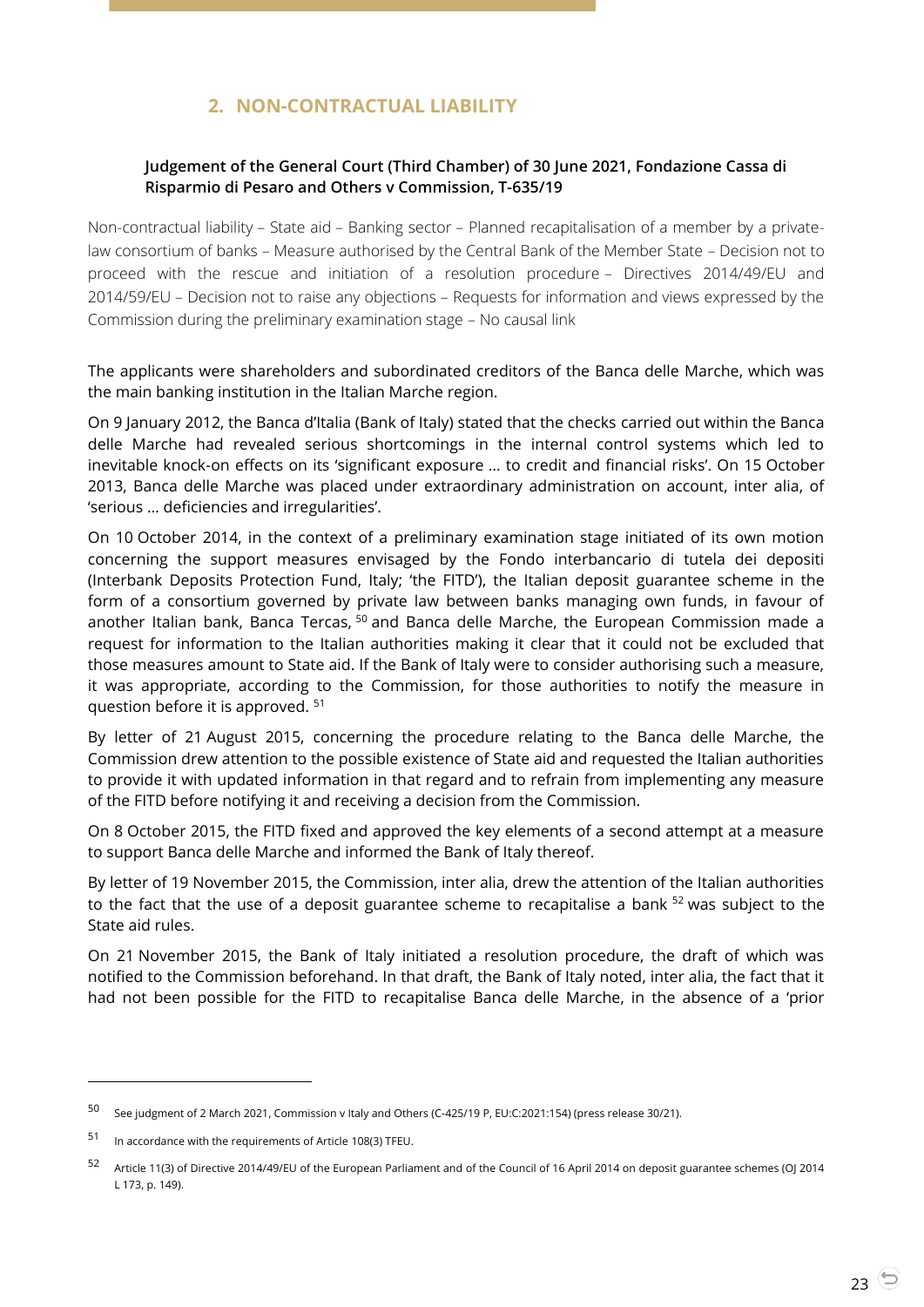positive assessment by the Commission … of the compatibility of [that transaction] with the [EU] State aid rules'.

Taking the view that the Commission prevented, by means of unlawful instructions sent to the Italian authorities, the rescue by means of the recapitalisation of Banca delle Marche by the FITD, the applicants brought an action before the General Court seeking to establish and find that the European Union incurred non-contractual liability. According to the applicants, the Commission prevented such a rescue and led the Italian authorities to initiate a resolution procedure in respect of Banca delle Marche under the Italian law rules transposing Directive 2014/59. <sup>53</sup>

By its judgment, the Court dismisses the applicants' action on the ground that they have not established a causal link between the Commission's allegedly unlawful conduct and the alleged damage, with the result that the conditions for the European Union to incur non-contractual liability are not fulfilled.

## *Findings of the General Court*

As a preliminary point, the Court notes that the European Union may incur non-contractual liability <sup>54</sup> only if a number of conditions are fulfilled, namely the existence of a sufficiently serious breach of a rule of law intended to confer rights on individuals, the fact of damage and the existence of a causal link between the breach of the obligation resting on the author of the act and the damage sustained by the injured parties. That latter condition relates to the existence of a sufficiently direct causal nexus between the conduct of the EU institutions and the damage, the burden of proof of which rests on the applicant, so that the conduct complained of must be the determining cause of the damage. Furthermore, non-contractual liability on the part of the European Union cannot be held to be incurred unless all the conditions which thus govern the obligation to provide compensation are fulfilled, with the result that failure to fulfil one of those conditions is sufficient for the action to be dismissed.

In the context of the assessment of the condition relating to the existence of a sufficiently direct causal link, the Court rejects the applicants' argument that, in essence, the Commission's letters and provisional views which led to the adoption of the Banca delle Marche resolution decision are the result of a failure by the Commission to have regard to the concept of aid in that it wrongly held that, notwithstanding their private nature, the measures adopted by the FITD constituted measures attributable to the Italian State and involving State resources. According to the Court, since the Commission reminded the Italian authorities of the need to give prior notification of, and not implement, possible aid measures in favour, inter alia, of that bank, those letters and views do not contain any legal assessment in the light of the concept of aid criteria. The Commission did not therefore express therein its views on a specific measure or on the precise manner in which it interprets the concept of aid. Accordingly, the Commission neither threatened the Italian authorities to block or prohibit possible measures by the FITD for the benefit of Banca delle Marche, nor did it exert pressure in that respect.

In that regard, the Court considers that the applicants are not justified in relying on the decision to open the formal investigation procedure concerning the measures adopted by the FITD for the benefit of Banca Tercas, adopted on 27 February 2015, in which the Commission had found that that measure met the criteria of imputability and State resources. Unlike those support measures for Banca Tercas, before the adoption of the Banca delle Marche resolution decision, there was no definite proposal for a measure by the FITD for the benefit of Banca delle Marche, or request for

-

<sup>53</sup> Directive 2014/59/EU of the European Parliament and of the Council of 15 May 2014 establishing a framework for the recovery and resolution of credit institutions and investment firms and amending Council Directive 82/891/EEC, and Directives 2001/24/EC, 2002/47/EC, 2004/25/EC, 2005/56/EC, 2007/36/EC, 2011/35/EU, 2012/30/EU and 2013/36/EU, and Regulations (EU) N° 1093/2010 and (EU) N° 648/2012, of the European Parliament and of the Council (OJ 2014 L 173, p. 190).

<sup>54</sup> Article 340, second paragraph, TFEU.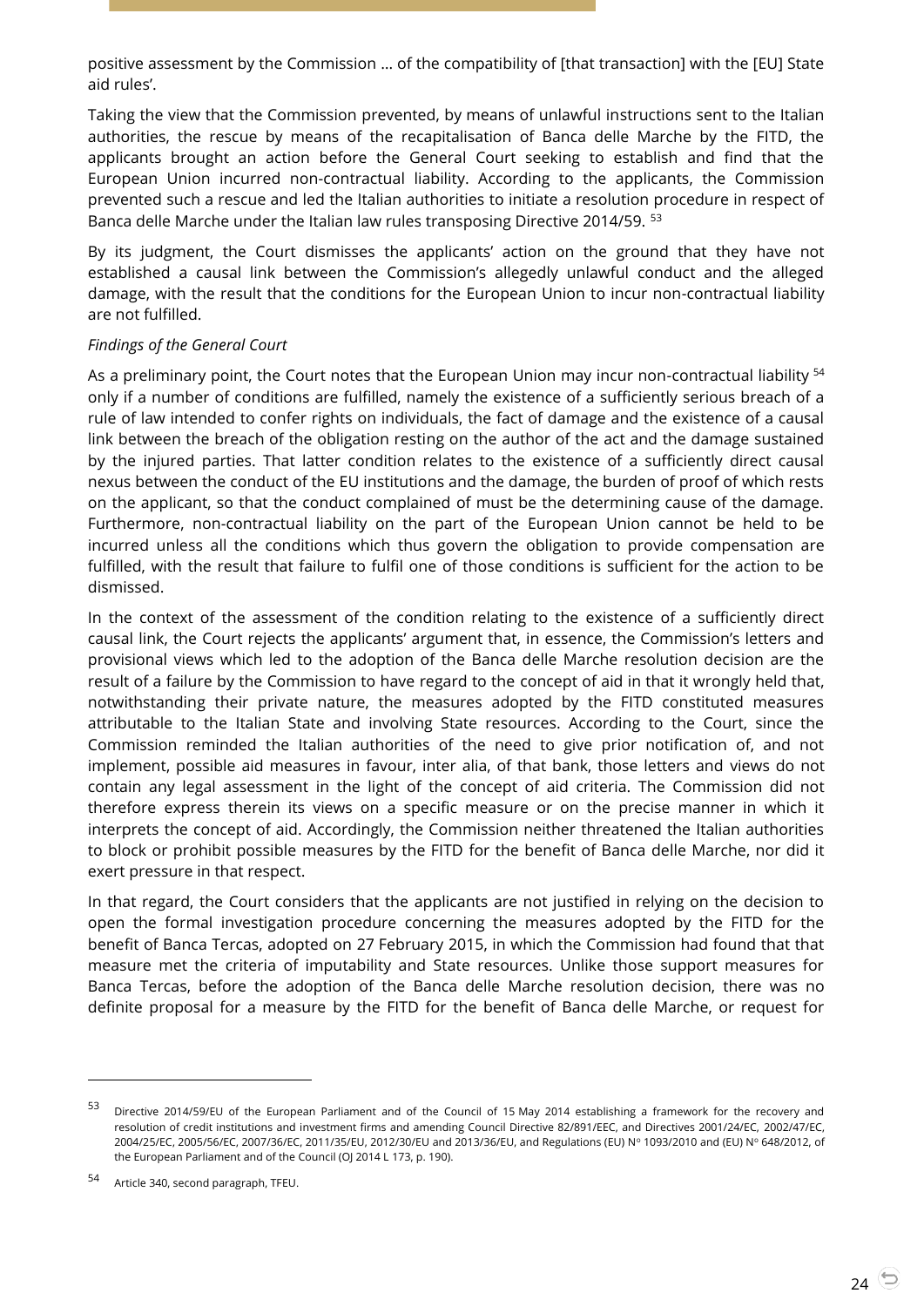authorisation of such a proposal addressed to the Bank of Italy, or formal notification of that proposal, or any other reason for the Commission to open a formal investigation procedure in that regard. Therefore, according to the Court, it was impossible for the Commission to know with sufficient precision whether the possible measure envisaged by the FITD for the benefit of Banca delle Marche was capable of meeting the State aid criteria.

The Court points out that the decisive factors in favour of the Banca delle Marche resolution decision were the failing nature of that bank, as evidenced by the total losses of EUR 1 445 thousand million, a reported financial deficit of EUR 1 432 thousand million as at 30 September 2015 and the fact that, during the extraordinary administration procedure, it had not been possible to decide measures by the private sector capable of resolving its crisis situation.

Moreover, even before the transposition into Italian law of Directive 2014/59, which would have made such a support measure possible, the Banca delle Marche's extraordinary commissioners informed the Bank of Italy of the imminent suspension of payment by that bank and stated that they feared that its rescue could not take place in good time given its financial situation. According to the Court, that in itself indicates that it is impossible for the FITD to intervene rapidly, irrespective of the possible need to give prior notification of that intervention to the Commission. <sup>55</sup>

Furthermore, the Court rejects the applicants' claims that the allegedly unlawful conduct of the Commission prevented the rescue of Banca delle Marche and was the actual and exclusive cause of the damage that they suffered. According to the Court, even though that conduct played a certain role in the investigation process which led the Italian authorities to decide the resolution of that bank, their decision to initiate the resolution procedure of Banca delle Marche, adopted in the exercise of their own powers and of their discretion, was still autonomous, not decisively influenced by the Commission's attitude, and was essentially based on their finding of that bank's failure, which was the decisive reason for that resolution. Accordingly, the Court finds that the applicants have not demonstrated to the requisite legal standard that, in the absence of the allegedly unlawful conduct of the Commission, the FITD, with the consent of the Italian authorities, in particular the Bank of Italy, would actually have been able to rescue Banca delle Marche in November 2015.

# <span id="page-24-1"></span><span id="page-24-0"></span>**V. ASYLUM POLICY**

## **Judgment of the Court (Fourth Chamber) of 3 June 2021, Westerwaldkreis, C-546/19**

Reference for a preliminary ruling – Area of freedom, security and justice – Immigration policy – Return of illegally staying third-country nationals – Directive 2008/115/EC – Article 2(1) – Scope – Third-country national – Criminal conviction in the Member State – Article 3(6) – Entry ban – Grounds of public policy and public security – Withdrawal of the return decision – Lawfulness of the entry ban

BZ, a third-country national, has resided in Germany since 1990. Although he has been under an obligation to leave the territory, he has continued to reside in that Member State by virtue of a 'temporary suspension of removal', which has been regularly extended on the basis of national law.

In 2013, BZ was given a custodial sentence for supporting terrorism and, in 2014, the enforcement of the remainder of his prison sentence was suspended.

<sup>55</sup> Article 108, paragraph 3, TFEU.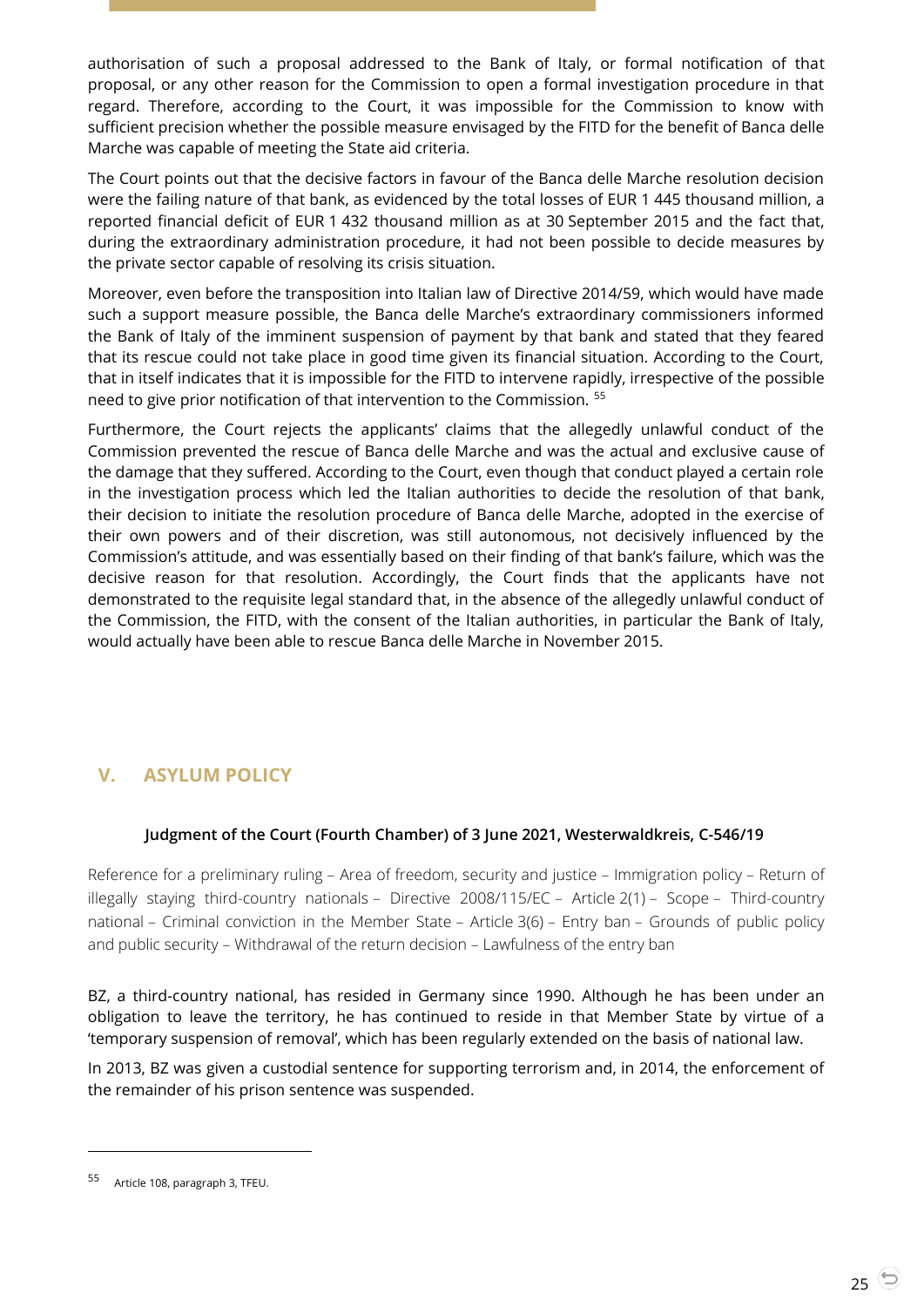As a result of that criminal conviction, the Westerwaldkreis (District of Westerwald, Germany), by decision of 24 February 2014, ordered the expulsion of BZ and imposed a ban on entry into and residence in Germany for a period of six years, reduced subsequently to four years, beginning on the date on which BZ actually left German territory, and ending no later than 21 July 2023. At the same time, the District of Westerwald issued a removal warning against BZ, which, however, it withdrew in the context of administrative opposition proceedings.

The action brought against the measures issued in respect of him having been dismissed, BZ brought an appeal against the rejection decision before the Oberverwaltungsgericht Rheinland-Pfalz (Higher Administrative Court, Rhineland-Palatinate, Germany).

In 2017, BZ's application for asylum was rejected by the competent German authority as manifestly unfounded. That authority also found that BZ could not be returned to Syria, since the conditions which precluded removal were satisfied so far as that country was concerned.

Since the appeal for the annulment of the expulsion order and for the determination of the duration of the entry and residence ban was dismissed by judgment of 5 April 2018, BZ brought an appeal on a point of law against that judgment before the Bundesverwaltungsgericht (Federal Administrative Court, Germany). That court dismissed BZ's appeal on a point of law in so far as it related to the expulsion order issued in respect of him, which thus became final. Moreover, that court pursued the appeal proceedings on a point of law in so far as they concerned the decision to reduce the duration of the entry and residence ban accompanying that order to four years, beginning on the date of any departure of BZ from German territory and ending no later than 21 July 2023.

The referring court wonders whether the Return Directive <sup>56</sup> applies to an entry ban such as that at issue, imposed on a third-country national for purposes 'not related to migration'. Its doubts arise from the fact that, according to the Commission's 'Return Handbook', <sup>57</sup> the rules on return-related entry bans <sup>58</sup> under the Return Directive 'leave unaffected entry bans issued for other purposes not related to migration'. It states, however, that Germany has not exercised the option conferred on Member States by Article 2(2)(b) of the Return Directive not to apply that directive to third-country nationals who are subject to return as a criminal law sanction or as a consequence of a criminal law sanction, according to national law.

If the Return Directive is applicable in such circumstances, the referring court is uncertain as to the compatibility with EU law of the maintenance of an entry ban <sup>59</sup> issued by a Member State against a third-country national who is on its territory and is the subject of an expulsion order, which has become final, where the return decision issued in respect of that national by the Member State has been withdrawn. It states in that regard that, under German law, an expulsion order does not constitute a 'return decision' <sup>60</sup> within the meaning of the Return Directive, unlike a removal warning.

Accordingly, the referring court decided to ask the Court for clarification on the scope of the Return Directive and on the link made therein between an entry ban and a return decision.

<sup>56</sup> Directive 2008/115/EC of the European Parliament and of the Council of 16 December 2008 on common standards and procedures in Member States for returning illegally staying third-country nationals (OJ 2008 L 348, p. 98; 'the Return Directive').

<sup>57</sup> Commission Recommendation (EU) 2017/2338 of 16 November 2017 establishing a common 'Return Handbook' to be used by Member States' competent authorities when carrying out return-related tasks (OJ 2017 L 339, p. 83).

<sup>58</sup> This encompasses entry bans related to breach of the migration rules in the Member States.

 $59$  Defined in Article 3(6) of the Return Directive as an administrative or judicial decision or act prohibiting entry into and stay on the territory of the Member States for a specified period, accompanying a return decision.

 $60$  Defined, in Article 3(4) of the Return Directive as an administrative or judicial decision or act, stating or declaring the stay of a third-country national to be illegal and imposing or stating an obligation to return.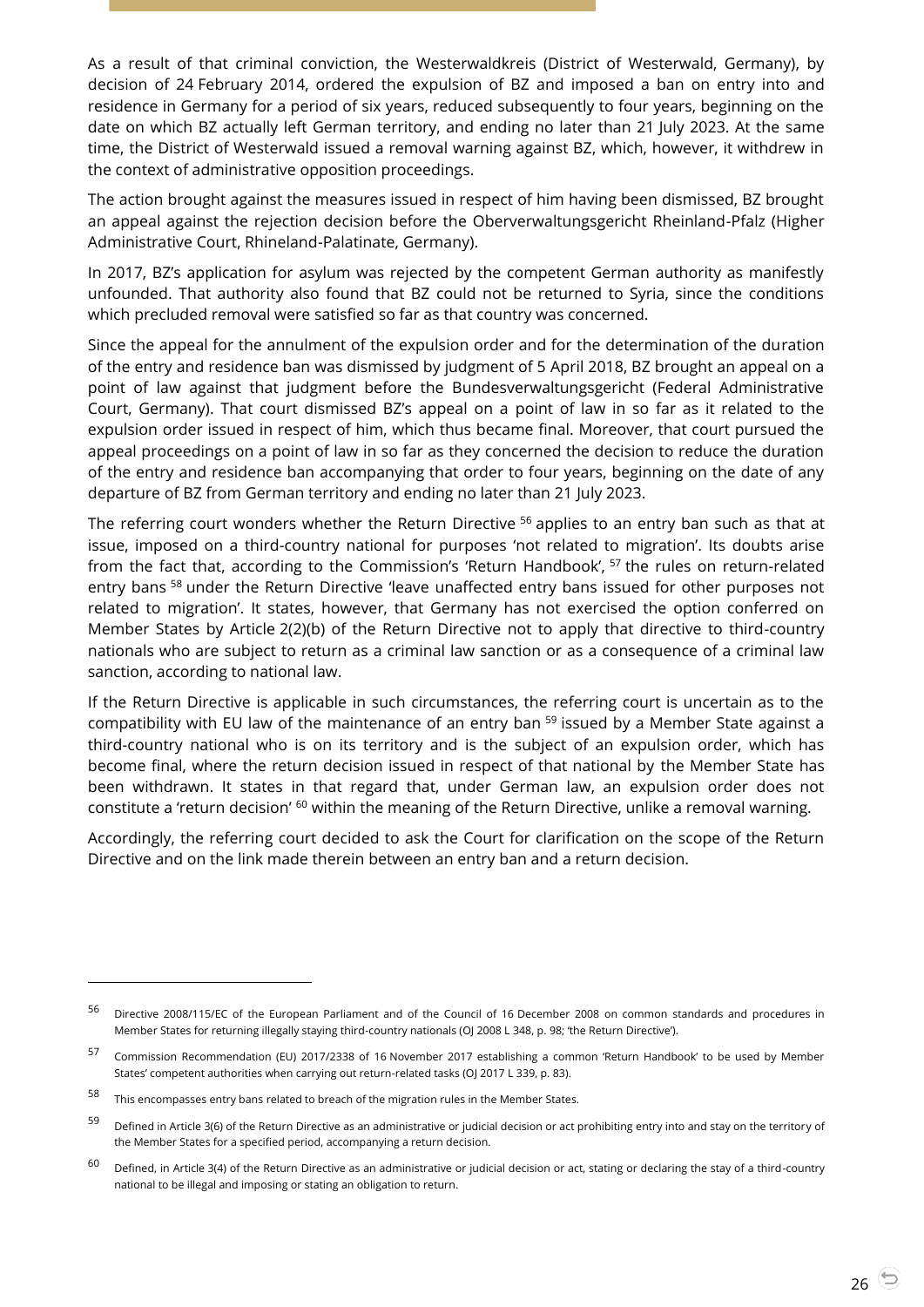## *Findings of the Court*

In the first place, the Court holds that a ban on entry and stay issued by a Member State which has not exercised the option conferred on it by Article 2(2)(b) of that directive against a third-country national who is on its territory and is the subject of an expulsion order on grounds of public security and public policy, on the basis of a previous criminal conviction, falls within the scope of the Return Directive.

The Court points out, in that regard, that, under Article 2(1) thereof, the Return Directive applies to third-country nationals staying illegally on the territory of a Member State. In the light of the definition of 'illegal stay' in the Return Directive, any third-country national who is present on the territory of a Member State without fulfilling the conditions for entry, stay or residence there is, by virtue of that fact alone, staying there illegally and, therefore, falls within the scope of that directive.

It follows that the scope of that directive is defined by reference solely to the situation of the illegal stay in which a third-country national finds him- or herself, irrespective of the reasons for that situation or the measures that may be adopted in respect of that national. The scope of the Return Directive cannot be altered by a Commission recommendation, which has no binding effect.

In the second place, the Court holds that the Return Directive precludes the maintenance in force of a ban on entry and stay issued by a Member State against a third-country national who is on its territory and is the subject of an expulsion order, which has become final, adopted on grounds of public security and public policy on the basis of a previous criminal conviction, where the return decision issued in respect of that national by that Member State has been withdrawn, even if that expulsion order has become final.

In reaching that conclusion, the Court observes that it follows from the Return Directive  $61$  that an entry ban is intended to supplement a return decision by prohibiting the person concerned, for a specified period of time following his or her 'return', as defined by the directive, and thus after his or her departure from the territory of the Member States, from again entering and then staying in that territory. Consequently, an entry ban produces its effects only from the point in time at which the person concerned actually leaves the territory of the Member States.

In the present case, the entry ban imposed on BZ is no longer accompanied by any return decision. In so far as an entry ban falling within the scope of the Return Directive can produce its legal effects only following the enforcement of the return decision, it cannot be maintained in force after that decision has been withdrawn.

It follows that, where a Member State is faced with a third-country national who is on its territory without a valid residence permit, it must determine whether that national is to be issued with a new residence permit. If that is not the case, it must issue in respect of that national a return decision which, in accordance with Article 11(1) of the Return Directive, may or must be accompanied by an entry ban within the meaning of Article 3(6) of that directive.

The Court considers that it is contrary to the Return Directive to tolerate the existence of an intermediate status of third-country nationals who are on the territory of a Member State without any right of stay or any residence permit and, depending on the circumstances, may be subject to an entry ban, without any valid return decision subsisting in relation to them. The fact that an expulsion order, such as that concerning BZ, has become final does not justify maintaining in force an entry ban when no return decision subsists in relation to BZ.

Those considerations also apply to third-country nationals staying illegally on the territory of a Member State who, like BZ, cannot be removed because the principle of non-refoulement precludes it. According to the directive, that circumstance does not justify the failure to issue a return decision in

<sup>61</sup> Specifically, Article 3(4) and (6) and Article 11(1) thereof.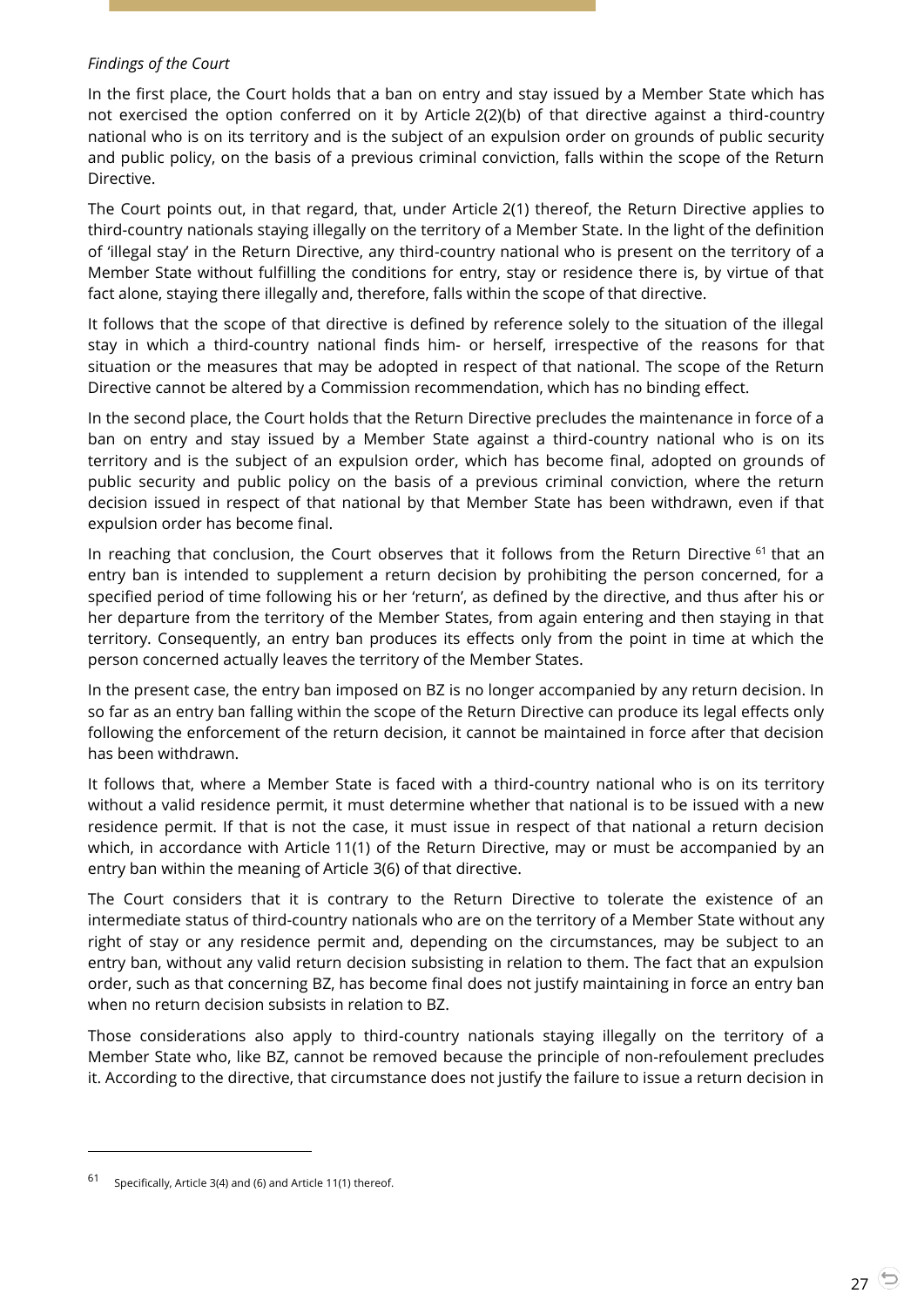respect of a third-country national in such a situation, but only the postponement of his or her removal, pursuant to that decision.

# <span id="page-27-1"></span><span id="page-27-0"></span>**VI. STATE AID**

 $\overline{a}$ 

## **Judgment of the General Court (Fourth Chamber, Extended Composition) of 9 June 2021, Dansk Erhverv v Commission, T-47/19**

[Link to the complete text of the judgment](https://curia.europa.eu/juris/document/document.jsf?text=&docid=242381&pageIndex=0&doclang=en&mode=lst&dir=&occ=first&part=1&cid=4086284)

State aid – Sale of canned beverages in border shops in Germany to foreign residents – Exemption from the deposit on condition that the beverages purchased are consumed outside Germany – Complaint – Decision by the Commission not to raise objections – Action for annulment – *Locus standi* – Admissibility – Conditions for initiating a formal investigation procedure – Error of law – Serious difficulties – Concept of 'State aid' – State resources – Non-imposition of a fine

The German Federal legislation 'VerpackV' <sup>62</sup> transposes Directive 94/62 on packaging and packaging waste. <sup>63</sup> In respect of certain non-reusable drinks packaging, that legislation establishes a deposit scheme, including value added tax which must be charged at each distribution level until transfer to the end-consumer and refunded on return of the packaging. Failure to collect the deposit constitutes an administrative offence punishable by a fine of up to EUR 100 000.

Under the division of competences laid down in the Basic Law for the Federal Republic of Germany, the implementation of that legislation is the responsibility of the regional authorities which are in a position to enforce it through administrative orders or the imposition of fines. In that context, the Schleswig-Holstein and Mecklenburg-Vorpommern authorities took the view that the obligation to charge the deposit did not apply to border shops if the beverages were sold only to customers resident in particular in Denmark and if those customers undertook in writing (by signing an export declaration) to consume those beverages and to dispose of their packaging outside Germany.

Taking the view that the exemption from charging the deposit on non-reusable drinks packaging amounted to granting unlawful aid incompatible with the internal market to a group of retail undertakings in the north of Germany, Dansk Erhverv ('the applicant'), a trade association representing the interests of Danish undertakings, submitted a State aid complaint to the European Commission. At the end of the preliminary examination stage, the Commission adopted a decision finding that the measures at issue, namely the non-charging of the deposit, the non-collection of value added tax relating to the deposit and the non-imposition of a fine on the undertakings which do not charge the deposit, do not constitute State aid within the meaning of Article 107(1) TFEU ('the contested decision'). <sup>64</sup>

<sup>62</sup> The Verordnung über die Vermeidung und Verwertung von Verpackungsabfällen (Verpackungsverordnung) is an ordinance of 21 August 1998 on the prevention and recycling of packaging waste (BGBl. 1998 I, p. 2379).

<sup>63</sup> European Parliament and Council Directive 94/62/EC of 20 December 1994 on packaging and packaging waste (OJ 1994 L 365, p. 10).

<sup>64</sup> Commission Decision C(2018) 6315 final of 4 October 2018 concerning State Aid SA.44865 (2016/FC) – Germany – Alleged State aid to German beverage border shops.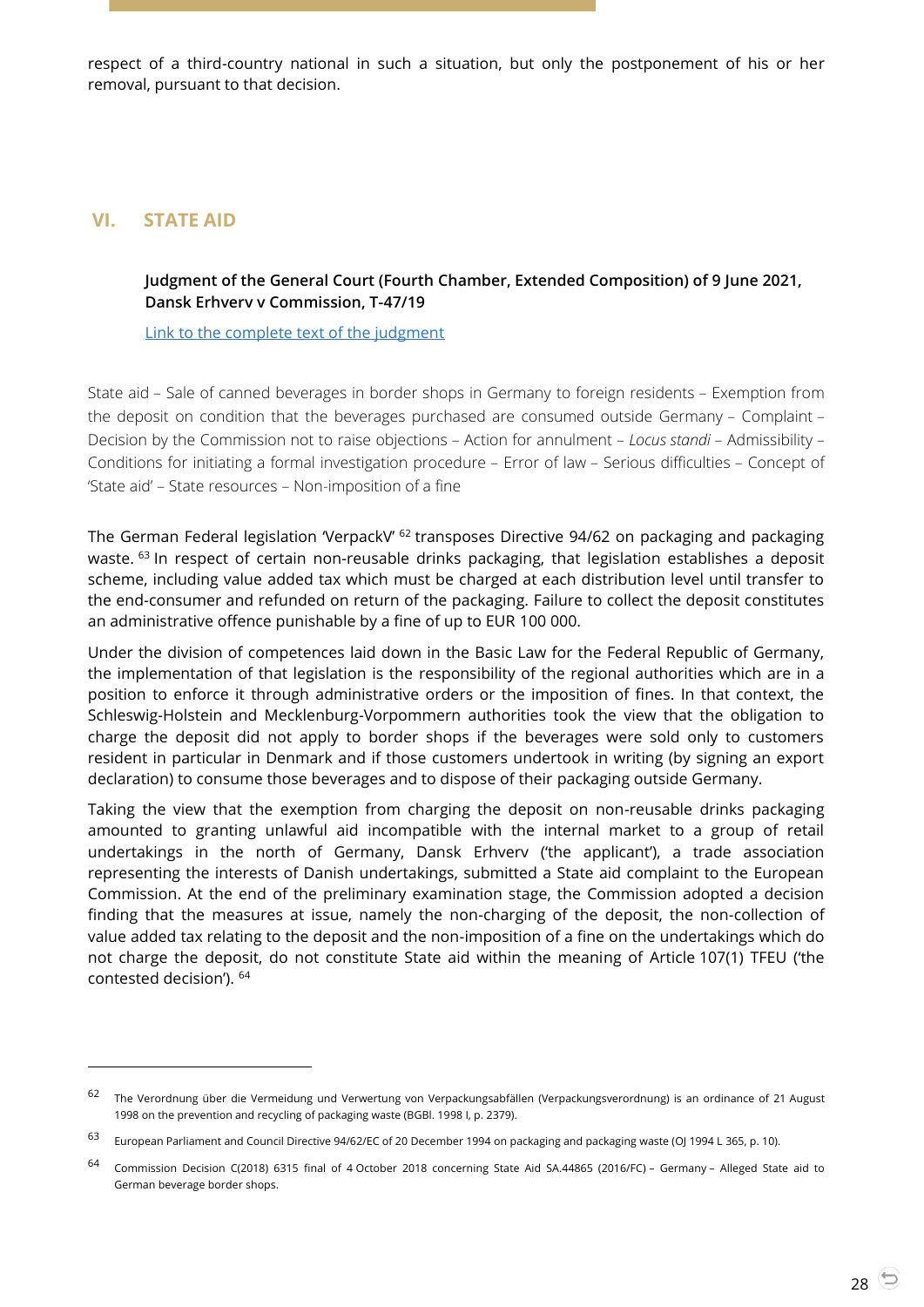On 23 January 2019, the applicant brought an action for annulment of that decision. In its examination of that action, the General Court provides important clarifications, first, as regards the relationship between the provisions on State aid and other provisions of EU or national law and, secondly, on the appropriate conclusions to be drawn, concerning fines, from the existence of difficulties in interpreting the applicable legislation in determining whether a State resource exists.

#### *Findings of the General Court*

In the first place, the General Court clarifies to what extent infringement of provisions which do not relate to the law on State aid may usefully be relied on in order to establish that a relevant decision adopted by the Commission is unlawful. In that regard, according to the General Court, a distinction must be made depending on whether the Commission's decision concerns the compatibility of aid with the internal market or whether it concerns the existence of aid. In the first situation, where aid which, by some of its conditions, contravenes other provisions of the FEU Treaty cannot be declared compatible with the internal market, failure by a national measure, classified as State aid, to have regard to provisions of the FEU Treaty other than those relating to State aid may properly be relied on to challenge the legality of a decision by which the Commission considers that such aid is compatible with the internal market.

On the other hand, according to the General Court, the same is not true of decisions on the existence of State aid. In that regard, it notes that it is true that Article 11 TFEU provides that environmental protection requirements must be integrated into the definition and implementation of EU policies and activities. However, such integration is intended to be carried out at the stage of the examination of the compatibility of aid and not that of the examination of its existence. Since the taking into account of a ground of general interest is ineffective at the stage of classification as State aid, the General Court holds that the fact that a national measure infringes provisions of EU law other than those relating to State aid cannot properly be relied on, in itself, for the purpose of establishing that that measure is State aid. It is contrary to the wording of Article 107(1) TFEU to consider that a national measure, because it infringes other provisions of the Treaties, constitutes aid even though it does not fulfil the conditions expressly laid down by that provision for the purpose of identifying aid.

According to the General Court, the same applies, a fortiori, to legislation of a Member State. The need for uniform application of EU law and the principle of equality require that the terms of a provision of EU law which makes no express reference to the law of the Member States for the purpose of determining its meaning and scope must normally be given an autonomous and uniform interpretation throughout the European Union; that interpretation must take into account the context of the provision and the purpose of the legislation in question. The General Court finds that no express reference is made to the law of the Member States in Article 107(1) TFEU. Furthermore, it is not for the Commission, but for the competent national courts, to review the legality of national measures in the light of national law. In that regard, if it were accepted that infringement of a Member State's legislation must lead the Commission to classify national measures as State aid, it might be required to decide on the lawfulness of those measures in the light of national law, in disregard of the jurisdiction of the national courts.

Thus, the General Court rejects the applicant's claim that the Commission should have taken into consideration, in examining whether the measure, consisting of exemption from charging of the deposit, was State aid, the obligations of the Federal Republic of Germany under Directive 94/62, the 'polluter pays principle' and German law.

In the second place, in examining the complaint that, in order to determine whether the nonimposition of a fine constituted an advantage financed through State resources, the Commission wrongly applied an unprecedented legal test alleging the existence of difficulties in interpreting the legislation at issue, the General Court notes that, in the present case, the non-imposition of a fine is inseparable from the non-charging of the deposit and, therefore, from the interpretation of the legislation in force accepted in practice by the competent German regional authorities. Such a context does not correspond to any of the situations hitherto considered in the case-law on fines.

In those circumstances, according to the General Court, the Commission was right to rely on a new legal test, based on the link between the interpretation of the relevant legislation and the exercise of the power to impose penalties by the authorities with that power, in order to examine whether the non-imposition a fine could be regarded as an advantage financed through State resources. The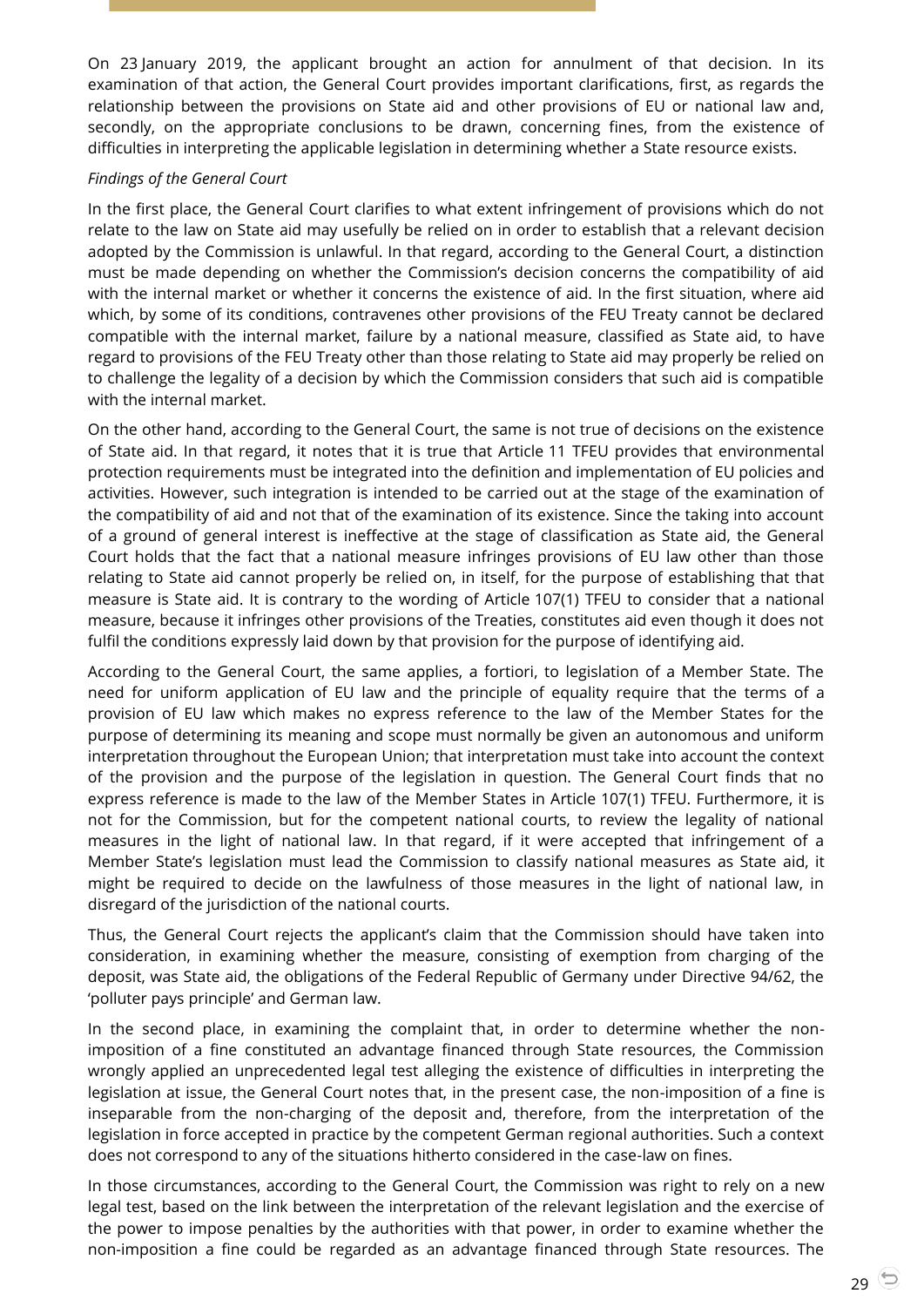Commission was also fully entitled to take the view that the difficulties in interpreting legislation were, in principle, capable of precluding the non-imposition of a fine from being regarded as an exemption from a fine constituting State aid. The situation in which there are difficulties in interpreting a provision, non-compliance with which may be penalised by the imposition of a fine, is clearly different, from the point of view of the advantage in question, from that in which the competent authority decides to exempt an undertaking from payment of a fine which it would have to bear under the legislation. In the first situation, unlike the position in the second, there is no pre-existing charge. In view of the uncertain scope of the provision, the existence of unlawful conduct is not obvious and the penalising of such conduct by a fine does not therefore appear, where there is such uncertainty, to be necessary or inevitable.

The General Court states, however, that the test relating to the existence of difficulties in interpreting the applicable legislation can apply only on condition that those difficulties are temporary and that they form part of a process of gradual clarification of legislative provisions. The Commission did not refer to the temporary and inherent nature of the gradual clarification of the difficulties of interpretation of the legislative provisions, although those two conditions must be satisfied in order for it to be possible to reach a finding that there are no State resources. As regards the temporary nature of any difficulties in interpreting the legislation, the General Court notes that the Commission does not refer to any particular circumstance capable of justifying the continuation of such uncertainty from 2005, or even 2003. Furthermore, as regards the inherent nature of the gradual clarification of the difficulties in interpreting the legislation, it is noted that there is nothing in the documents before the General Court to suggest that such difficulties were in the process of being resolved.

Consequently, the General Court held that the Commission erred in law in concluding that the condition relating to State resources was not satisfied without examining whether the difficulties of interpretation on which it relied were temporary and inherent in the gradual clarification of the legislative provisions. That finding constitutes evidence from which it may be concluded that the Commission was not in a position to overcome, at that preliminary stage, all the serious difficulties encountered in determining whether the non-charging of the deposit and the non-imposition of a fine constituted State aid. Since other evidence of serious difficulties which the Commission could not overcome at the preliminary examination stage were identified, the General Court annuls the contested decision in its entirety.

## <span id="page-29-0"></span>**Judgment of the General Court (Tenth Chamber, Extended Composition) of 9 June 2021, Ryanair v Commission (Condor; Covid-19), T-665/20**

[Link to the complete text of the judgment](https://curia.europa.eu/juris/document/document.jsf?text=&docid=242384&pageIndex=0&doclang=en&mode=lst&dir=&occ=first&part=1&cid=4086284)

State aid – German air transport market – Public loan guaranteed by Germany to Condor Flugdienst in the context of the COVID-19 pandemic – Decision not to raise any objections – Aid intended to make good the damage caused by an exceptional occurrence – Article 107(2)(b) TFEU – Assessment of damages – Causal link – Obligation to state reasons – Maintenance of the effects of the decision

The General Court annuls the Commission decision approving the State aid granted by Germany to the airline Condor Flugdienst on the ground of an inadequate statement of reasons. However, because of the economic and social context marked by the COVID-19 pandemic, it suspends the effects of the annulment pending the adoption of a new decision by the Commission.

In April 2020, the Federal Republic of Germany notified the Commission of individual aid in favour of the airline Condor Flugdienst GmbH ('Condor'), in the form of two loans in the amount of EUR 550 million, guaranteed by the State with subsidised interest. The purpose of that measure was to compensate Condor for the damage directly suffered as a result of the cancellation or rescheduling of its flights following the imposition of travel restrictions as a result of the COVID-19 pandemic.

Condor is an airline which was previously owned by Thomas Cook Group plc. After that group was placed into compulsory liquidation, Condor faced financial difficulties and had to file for insolvency in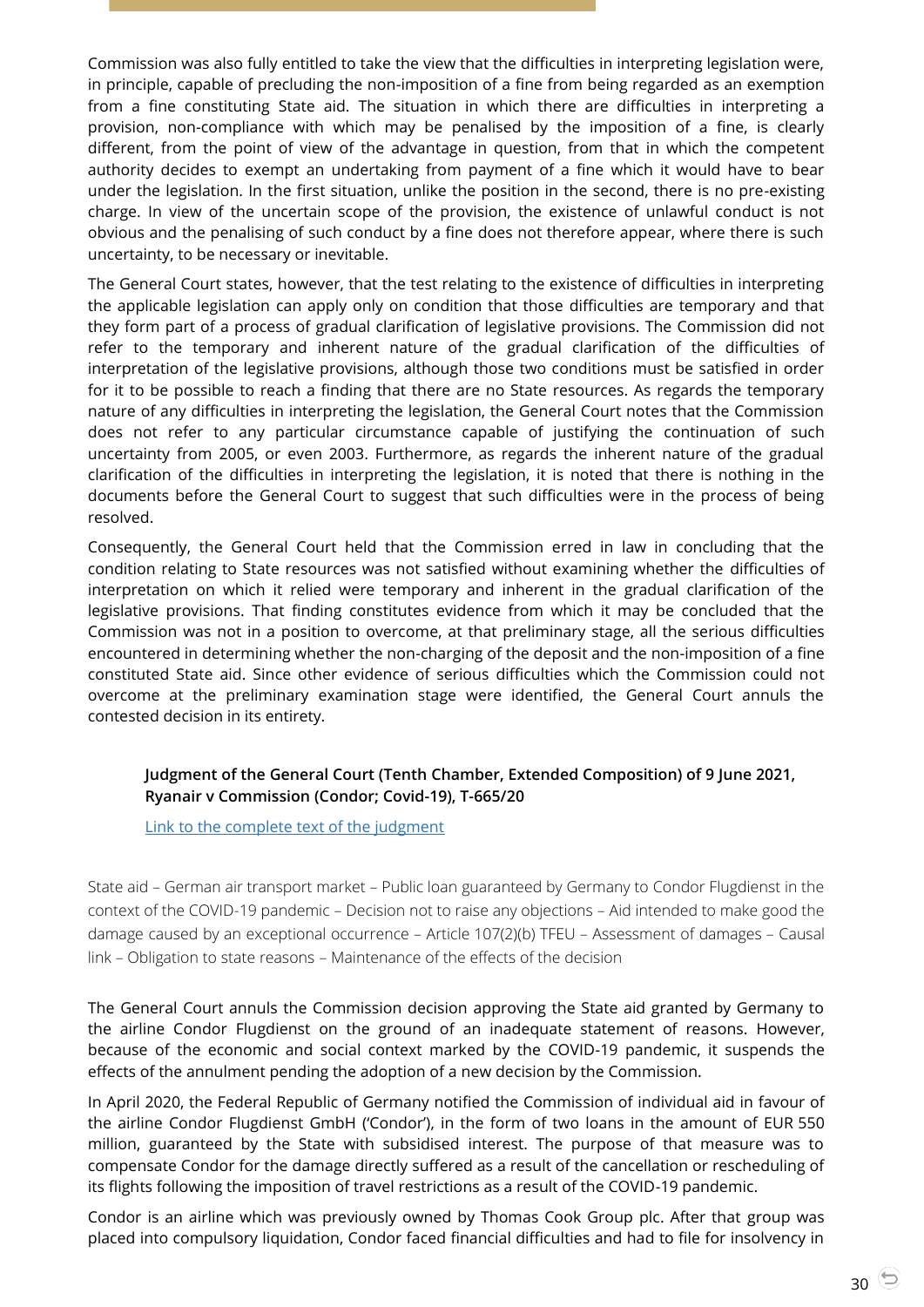September 2019. <sup>65</sup> Those insolvency proceedings, which should have been closed following the sale of Condor to a potential investor, were extended in April 2020 because the investor withdrew its purchase offer.

By decision of 26 April 2020, the Commission declared the notified aid compatible with the internal market within the meaning of Article 107(2)(b) TFEU. <sup>66</sup> In accordance with that provision, aid to make good the damage caused by natural disasters or exceptional occurrences is compatible with the internal market.

In order to assess the amount of damage suffered by Condor as a result of the cancellation or rescheduling of its flights following the imposition of travel restrictions in the context of the COVID-19 pandemic, the Commission first calculated the difference between the forecasts of profits before taxes for the period from March to December 2020, made before and after the announcement of travel restrictions and lockdown measures. The amount of that difference was then increased by the costs associated with the extension of Condor's insolvency period following its abortive sale to the investor concerned.

The airline Ryanair brought an action for annulment of the Commission's decision, which is upheld by the Tenth Chamber, Extended Composition, of the General Court, while suspending the effects of the annulment pending the adoption of a new decision. In its judgment, the Court clarified the scope of the Commission's obligation to state reasons when it states that there is a direct causal link between the damage which an aid measure seeks to compensate and exceptional occurrences within the meaning of Article 107(2)(b) TFEU.

#### *Findings of the Court*

 $\overline{a}$ 

In support of its action for annulment, Ryanair alleged, inter alia, an infringement of the obligation to state reasons by the Commission, in that it did not provide any explanation of the reasons which led it to include, in calculating the damage which the aid measure at issue is intended to compensate, the costs associated with the extension of the period of Condor's insolvency following its abortive sale to a potential investor. In that regard, the Court states that, in accordance with Article 107(2)(b) TFEU, only economic damage directly caused by natural disasters or exceptional occurrences may be compensated for under that provision. There must be a direct link between the damage caused by the exceptional occurrence and the State aid and as precise an assessment as possible must be made of the damage suffered. Thus, the Commission must examine whether or not the aid measures at issue are of a kind as to be useful in the making good of damage caused by exceptional occurrences, given that Article 107(2)(b) TFEU bans general measures that are unconnected with the damage allegedly caused by such occurrences. The Commission must also check that the amount of compensation granted by the Member State concerned is limited to what is necessary to make good the damage suffered by the beneficiaries of the measure at issue.

In the light of those clarifications, the Court analyses, in the first place, the stated objective of the aid measure and finds that, according to the actual wording of the contested decision, the aid measure sought to compensate Condor only for the direct damage suffered due to the cancellation or rescheduling of its flights as a result of the travel restrictions imposed in the context of the COVID-19 pandemic, excluding any other damage more generally linked to that pandemic.

In the second place, the Court examines the reasons which led the Commission to consider that the additional costs incurred by Condor as a result of the extension of the insolvency proceedings were

<sup>&</sup>lt;sup>65</sup> At the same time as the launch of the insolvency proceedings, the Federal Republic of Germany granted Condor aid in the form of a EUR 380 million rescue loan to enable it to continue its operations following the compulsory liquidation of the group of which it was a member. By decision of 14 October 2019, C(2019) 7429 final on State aid SA.55394 (2019/N) – Germany – Rescue aid to Condor, the Commission approved that aid.

<sup>66</sup> Decision C(2020) 2795 final on State aid SA.56867 (2020/N, ex 2020/PN) – Germany – Compensation for the damage caused by the COVID-19 outbreak to Condor, 'the contested decision'.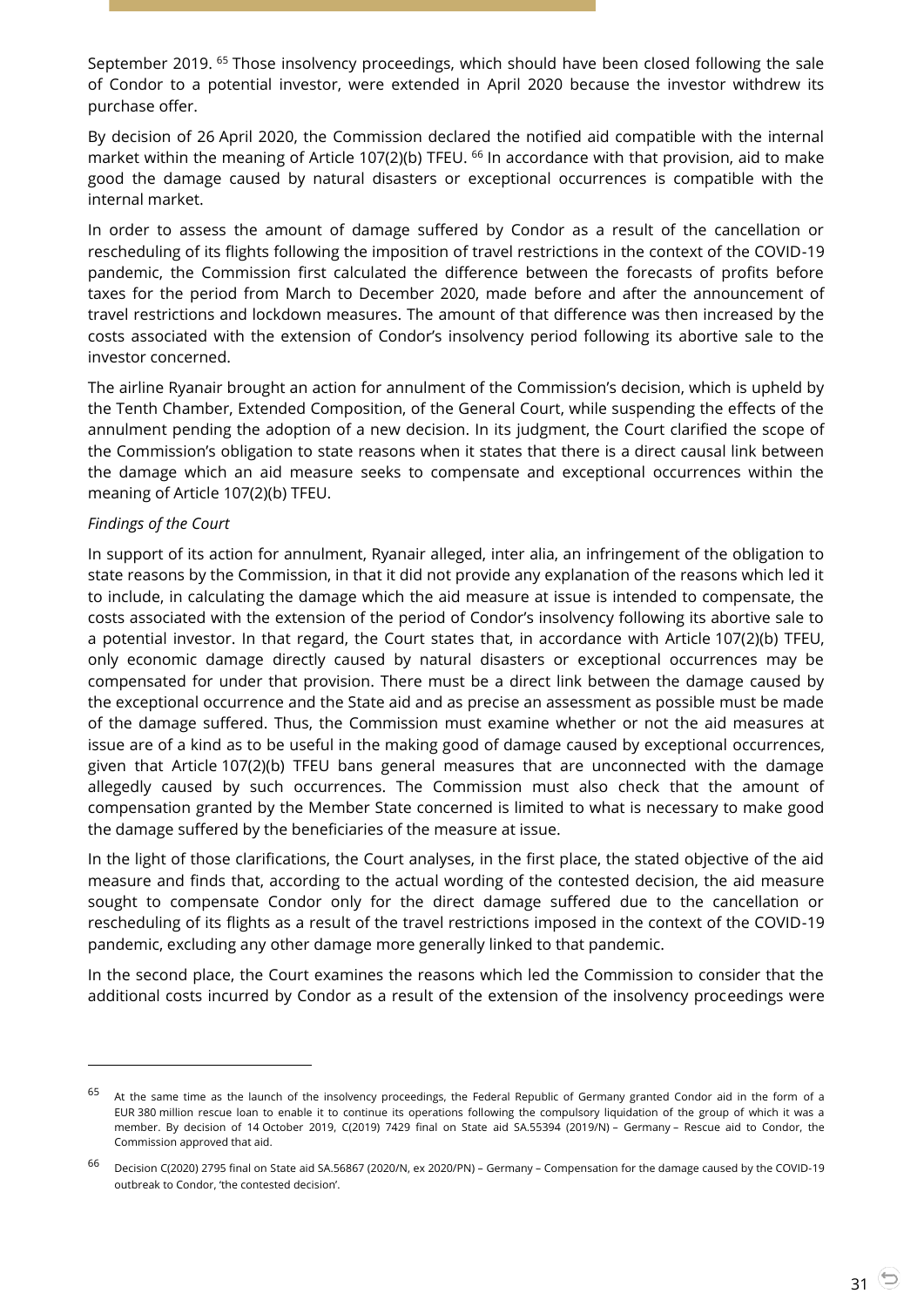directly caused by that cancellation and rescheduling of flights. In that regard, the Court finds that the Commission merely stated that it was 'legitimate' to add the additional costs incurred due to the extension of Condor's insolvency proceedings to the damage claimed, without explaining, in a sufficiently clear and precise manner, the reasons why it found that the decisive cause of those costs was the cancellation and rescheduling of Condor's flights as a result of the COVID-19 pandemic.

In the third place, the Court notes that there is nothing in the contested decision to indicate that the sale of Condor failed because of the cancellation and rescheduling of those flights. Rather, it is apparent from the contested decision that the insolvency proceedings, initiated before the COVID-19 pandemic, had been opened because of the financial difficulties faced by Condor following the liquidation of its parent company. Accordingly, it was incumbent on the Commission to examine with particular care whether the cancellation and rescheduling of Condor flights as a result of the travel restrictions imposed in the context of the pandemic were in fact the decisive cause of the additional costs incurred by Condor as a result of the extension of the insolvency proceedings, and to set out the reasons for its decision on that point to the requisite legal standard.

In the fourth place, the Court observes that the Commission failed to explain how the additional costs arising from the extension of the insolvency proceedings were assessed or what type of costs were involved. Nor did the Commission indicate whether all or only a part of those costs were considered to be directly caused by the cancellation and rescheduling of Condor's flights.

Accordingly, the Court finds that the contested decision contains an inadequate statement of reasons as regards the direct causal link between the costs occasioned by the extension of the insolvency period and the cancellation and rescheduling of Condor's flights as a result of the travel restrictions imposed in the context of the COVID-19 pandemic. Therefore, the Court annuls the contested decision.

However, in view of the fact that that annulment is the result of an inadequate statement of reasons for the contested decision and that the immediate calling into question of the receipt of the sums of money provided for by the notified aid measure would have harmful consequences for the German economy in an economic and social context already marked by a serious disturbance in the economy as a result of the COVID-19 pandemic, the Court suspends the effects of the annulment of the contested decision pending the adoption of a new decision by the Commission.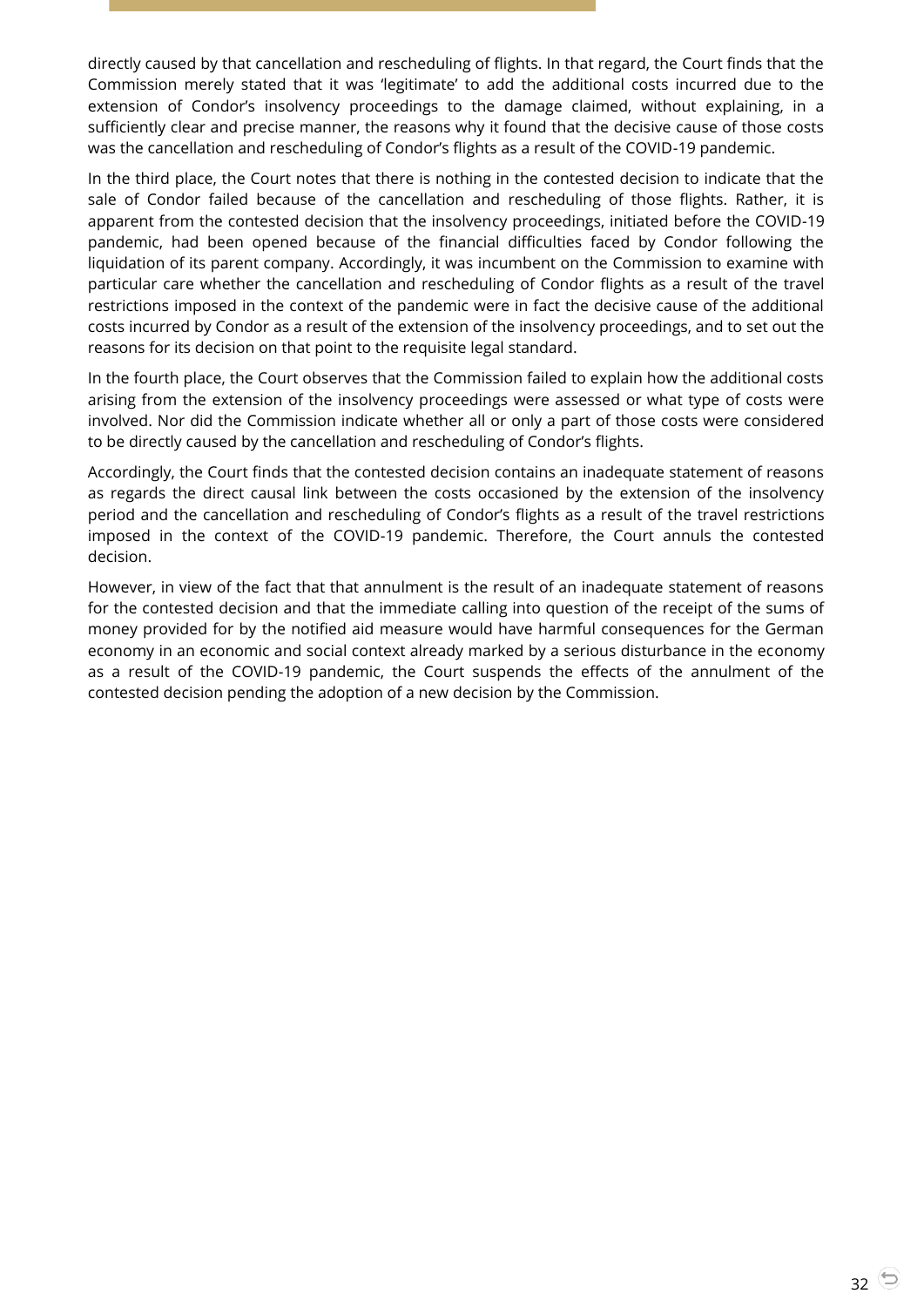## <span id="page-32-2"></span><span id="page-32-1"></span><span id="page-32-0"></span>**VII. APPROXIMATION OF LAWS**

 $\overline{a}$ 

## **1. COPYRIGHT**

## **Judgment of the Court (Grand Chamber) of 22 June 2021, YouTube and Cyando , C-682/18 and C-683/18**

#### [Link to the complete text of the judgment](https://curia.europa.eu/juris/document/document.jsf?text=&docid=243241&pageIndex=0&doclang=en&mode=lst&dir=&occ=first&part=1&cid=4086284)

Reference for a preliminary ruling – Intellectual property – Copyright and related rights – Making available and management of a video-sharing platform or a file-hosting and -sharing platform – Liability of the operator for infringements of intellectual property rights by users of its platform – Directive 2001/29/EC – Article 3 and Article 8(3) – Concept of 'communication to the public' – Directive 2000/31/EC – Articles 14 and 15 – Conditions for exemption from liability – No knowledge of specific infringements – Notification of such infringements as a condition for obtaining an injunction

In the dispute giving rise to the first case (C-682/18), Frank Peterson, a music producer, is bringing an action against YouTube and its legal representative Google before the German courts in respect of the posting online, on YouTube, in 2008, of a number of recordings over which he claims to hold various rights. Those recordings were posted by users of that platform without his permission. They are songs from the album *A Winter Symphony* by Sarah Brightman and private audio recordings made during concerts on her '*Symphony Tour*'.

In the dispute giving rise to the second case (C-683/18), the publisher Elsevier is bringing an action against Cyando before the German courts in respect of the posting online, on the 'Uploaded' filehosting and -sharing platform, in 2013, of various works over which Elsevier holds exclusive rights. Those works were posted by users of that platform without its permission. They are *Gray's Anatomy for Students*, *Atlas of Human Anatomy* and *Campbell-Walsh Urology*, which could be consulted on Uploaded via the link collections rehabgate.com, avaxhome.ws and bookarchive.ws.

The Bundesgerichtshof (Federal Court of Justice, Germany), which is hearing the two cases, referred a number of questions to the Court for a preliminary ruling so that the latter can provide clarification on, inter alia, the liability of the operators of online platforms as regards copyright-protected works illegally posted online on such platforms by platform users.

The Court has examined that liability under the set of rules, applicable at the material time, under Directive 2001/29 on copyright, <sup>67</sup> Directive 2000/31 on electronic commerce, <sup>68</sup> and Directive 2004/48 on the enforcement of copyright. <sup>69</sup> The questions referred do not concern the set of rules established by Directive 2019/790 relating to copyright and related rights in the Digital Single Market, <sup>70</sup> which came into force subsequently.

<sup>67</sup> Directive 2001/29/EC of the European Parliament and of the Council of 22 May 2001 on the harmonisation of certain aspects of copyright and related rights in the information society (OJ 2001 L 167, p. 10).

<sup>&</sup>lt;sup>68</sup> Directive 2000/31/EC of the European Parliament and of the Council of 8 June 2000 on certain legal aspects of information society services, in particular electronic commerce, in the Internal Market ('Directive on electronic commerce') (OJ 2000 L 178, p. 1).

<sup>69</sup> Directive 2004/48/EC of the European Parliament and of the Council of 29 April 2004 on the enforcement of intellectual property rights (OJ 2004 L 157, p. 45, and corrigendum OJ 2004 L 195, p. 16).

<sup>70</sup> Directive (EU) 2019/790 of the European Parliament and of the Council of 17 April 2019 on copyright and related rights in the Digital Single Market and amending Directives 96/9/EC and 2001/29/EC (OJ 2019 L 130, p. 92). That directive establishes, for operators of online platforms, a new specific liability regime in respect of works illegally posted online by users of those platforms. That directive, which must be transposed by each Member State into its national law by 7 June 2021 at the latest, requires, inter alia, those operators to seek permission from rightholders – for example, by concluding a licencing agreement – for works posted online by users of their platform.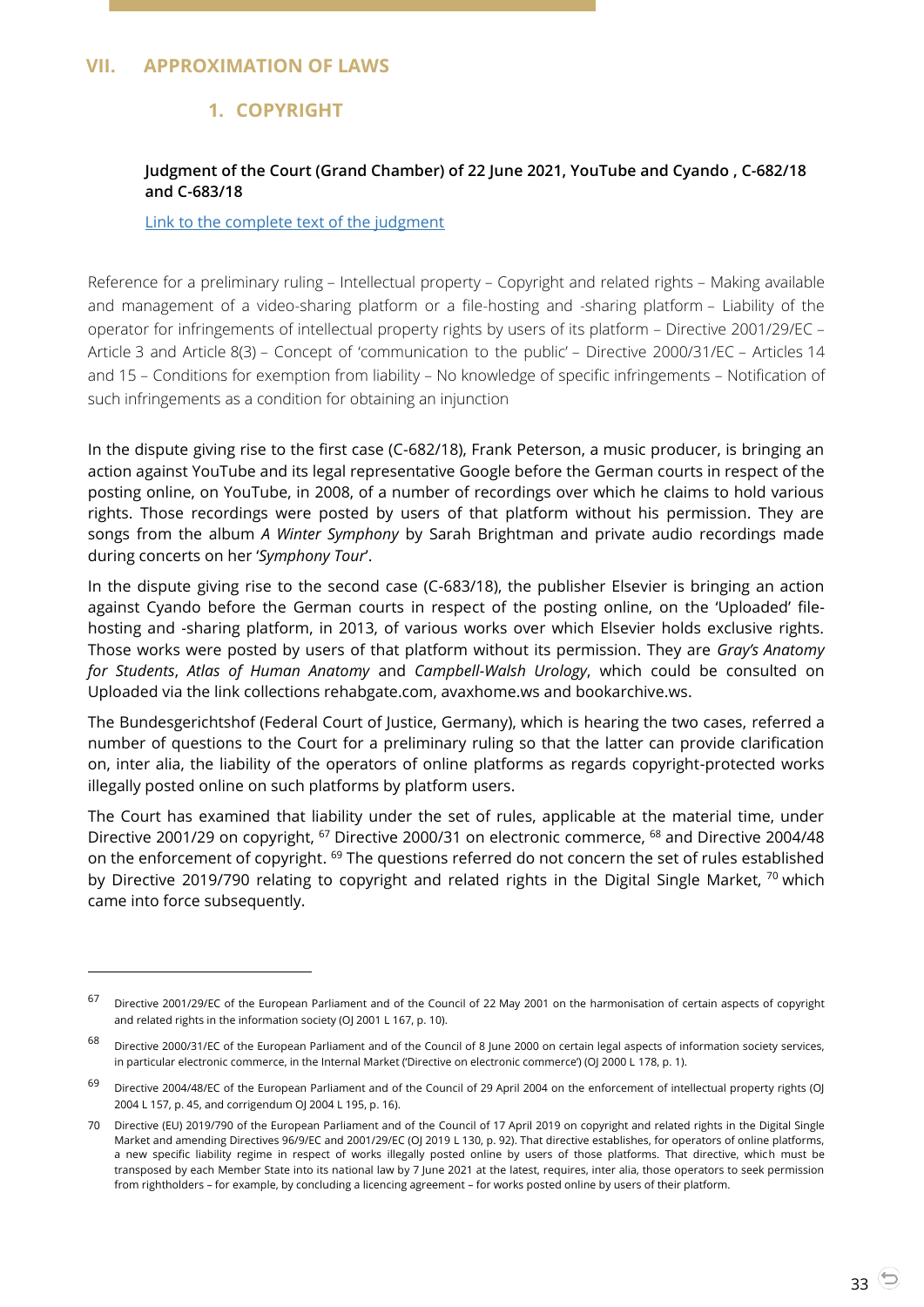In its Grand Chamber judgment, the Court finds, inter alia, that, as EU law currently stands, operators of online platforms do not themselves make a communication to the public of copyright-protected content illegally posted online by users of those platforms unless those operators contribute, beyond merely making those platforms available, to giving access to such content to the public in breach of copyright. Moreover, the Court finds that such operators may benefit from the exemption from liability under Directive 2000/31 on electronic commerce unless they play an active role of such a kind as to give them knowledge of or control over the content uploaded to their platform.

#### *Assessment by the Court*

-

In the first place, the Court examines the question whether the operator of a video-sharing platform or a file-hosting and -sharing platform on which users can illegally make protected content available to the public itself carries out, in circumstances such as those at issue in the present cases, a 'communication to the public' of that content within the meaning of Directive 2001/29 on copyright.  $^{71}$ At the outset, the Court states the objectives and definition of the concept of a 'communication to the public' as well as the associated criteria which must be taken into account when making an individual assessment of what that concept means.

Amongst those criteria, the Court emphasises the indispensable role played by the platform operator and the deliberate nature of its intervention. That platform operator makes an 'act of communication' when it intervenes, in full knowledge of the consequences of its action, to give its customers access to a protected work, particularly where, in the absence of that intervention, those customers would not, in principle, be able to enjoy the broadcast work.

In that context, the Court finds that the operator of a video-sharing platform or a file-hosting and sharing platform, on which users can illegally make protected content available to the public, does not make a 'communication to the public' of that content, within the meaning of Directive 2001/29 on copyright, unless it contributes, beyond merely making that platform available, to giving access to such content to the public in breach of copyright.

That is the case, inter alia, where that operator has specific knowledge that protected content is available illegally on its platform and refrains from expeditiously deleting it or blocking access to it, or where that operator, despite the fact that it knows or ought to know, in a general sense, that users of its platform are making protected content available to the public illegally via its platform, refrains from putting in place the appropriate technological measures that can be expected from a reasonably diligent operator in its situation in order to counter credibly and effectively copyright infringements on that platform, or where that operator participates in selecting protected content illegally communicated to the public, provides tools on its platform specifically intended for the illegal sharing of such content or knowingly promotes such sharing, which may be attested by the fact that that operator has adopted a financial model that encourages users of its platform illegally to communicate protected content to the public via that platform.

In the second place, the Court looks at the question whether the operator of online platforms may benefit from the exemption from liability, provided for in Directive 2000/31 on electronic commerce, <sup>72</sup> in respect of protected content which users illegally communicate to the public via its platform. In that context, the Court examines whether the role played by that operator is neutral, that is to say, whether its conduct is merely technical, automatic and passive, which means that it has no

<sup>71</sup> Article 3(1) of Directive 2001/29 on copyright. Under that provision, Member States are to provide authors with the exclusive right to authorise or prohibit any communication to the public of their works, by wire or wireless means, including the making available to the public of their works in such a way that members of the public may access them from a place and at a time individually chosen by them.

<sup>72</sup> Article 14(1) of Directive 2000/31 on electronic commerce. Under that provision, where an information society service is provided that consists of the storage of information provided by a recipient of the service, Member States are to ensure that the service provider is not liable for the information stored at the request of a recipient of the service, on condition that the provider does not have actual knowledge of illegal activity or information and, as regards claims for damages, is not aware of facts or circumstances from which the illegal activity or information is apparent, or the provider, upon obtaining such knowledge or awareness, acts expeditiously to remove or to disable access to the information.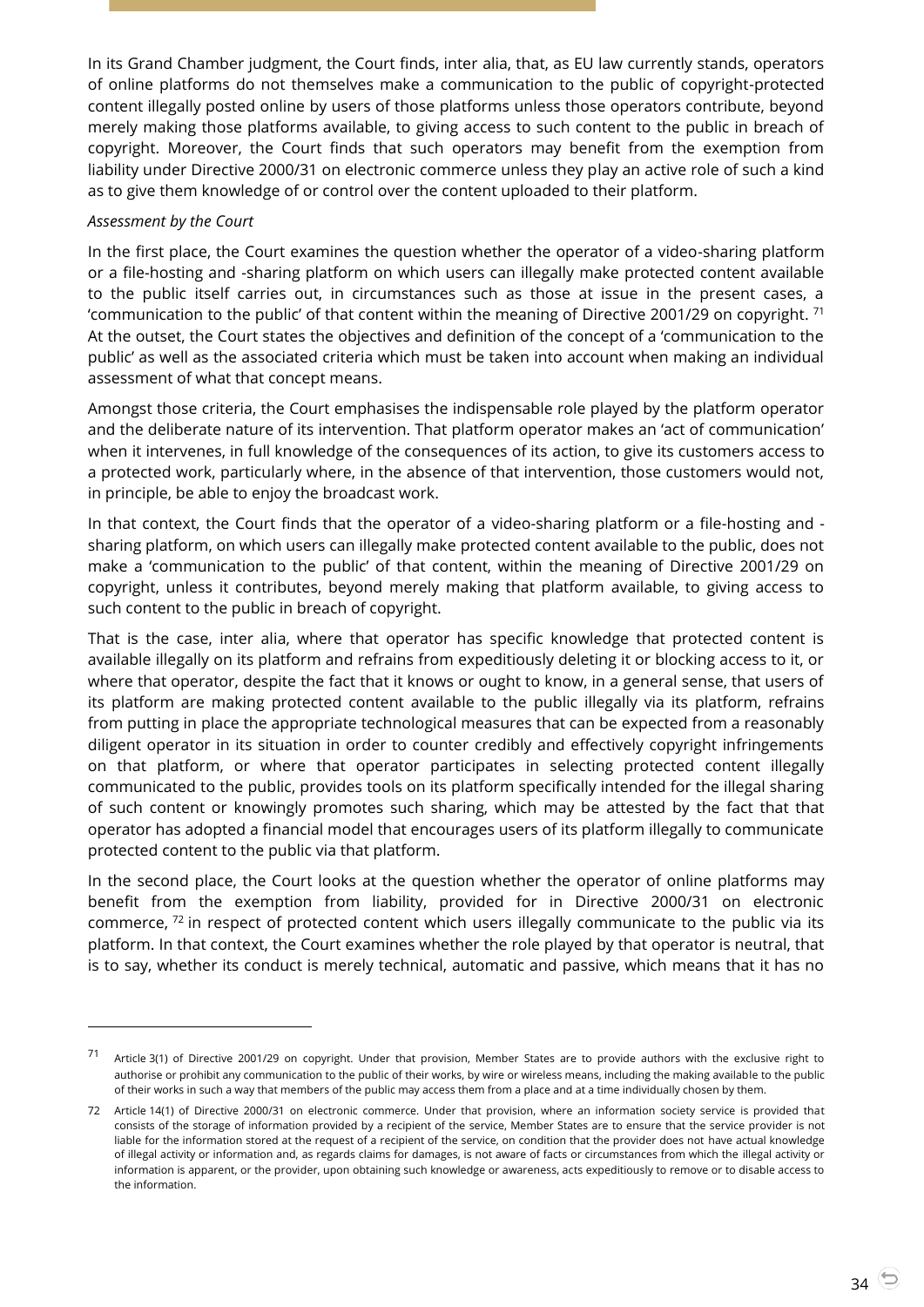knowledge of or control over the content it stores, or whether, on the contrary, that operator plays an active role that gives it knowledge of or control over that content. In that regard, the Court finds that such an operator can benefit from the exemption from liability provided that it does not play an active role of such a kind as to give it knowledge of or control over the content uploaded to its platform. On that point, the Court specifies that, for such an operator to be excluded from the exemption from liability provided for in that directive, it must have knowledge of or awareness of specific illegal acts committed by its users relating to protected content that was uploaded to its platform.

In the third place, the Court clarifies the circumstances in which, under Directive 2001/29 on copyright,  $73$  rightholders can obtain injunctions against operators of online platforms. It finds that that directive does not preclude a situation under national law whereby a copyright holder or the holder of a related right may not obtain an injunction against an operator whose service has been used by a third party to infringe his or her right, that operator having had no knowledge or awareness of that infringement, within the meaning of Directive 2000/31 on electronic commerce,  $74$  unless, before court proceedings are commenced, that infringement has first been notified to that operator and the latter has failed to intervene expeditiously in order to remove the content in question or to block access to it and to ensure that such infringements do not recur.

It is, however, for the national courts to satisfy themselves, when applying such a condition, that that condition does not result in the actual cessation of the infringement being delayed in such a way as to cause disproportionate damage to the rightholder.

## <span id="page-34-0"></span>**Judgment of the Court (Fifth Chamber) of 17 June 2021, M.I.C.M., C-597/19**

## [Link to the complete text of the judgment](https://curia.europa.eu/juris/document/document.jsf?text=&docid=243102&pageIndex=0&doclang=en&mode=lst&dir=&occ=first&part=1&cid=4086284)

Reference for a preliminary ruling – Intellectual property – Copyright and related rights – Directive 2001/29/EC – Article 3(1) and (2) – Concept of 'making available to the public' – Downloading of a file containing a protected work via a peer-to-peer network and the simultaneous provision for uploading pieces of that file – Directive 2004/48/EC – Article 3(2) – Misuse of measures, procedures and remedies – Article 4 – Persons entitled to apply for the application of measures, procedures and remedies – Article 8 – Right of information – Article 13 – Concept of 'prejudice' – Regulation (EU) 2016/679 – Point (f) of the first subparagraph of Article 6(1) – Protection of natural persons with regard to the processing of personal data – Lawfulness of processing – Directive 2002/58/EC – Article 15(1) – Legislative measures to restrict the scope of the rights and obligations – Fundamental rights – Articles 7 and 8, Article 17(2) and the first paragraph of Article 47 of the Charter of Fundamental Rights of the European

The undertaking Mircom International Content Management Consulting (M.I.C.M.) Limited ('Mircom') submitted a request for information against Telenet BVBA, an internet service provider, to the Ondernemingsrechtbank Antwerpen (Companies Court, Antwerp, Belgium; 'the referring court'). That request seeks a decision requiring Telenet to produce the identification data of its customers on the basis of IP addresses collected, by a specialised company, on behalf of Mircom. The internet connections of Telenet's customers have been used to share films in the Mircom catalogue, on a peerto-peer network, using the BitTorrent protocol. Telenet challenges that request.

It is in that context that the referring court, first of all, asked the Court whether the sharing of pieces of a media file containing a protected work on that network constitutes a communication to the

<sup>73</sup> Article 8(3) of Directive 2001/29 on copyright. Under that provision, Member States are to ensure that rightholders are in a position to apply for an injunction against intermediaries whose services are used by a third party to infringe a copyright or related right.

<sup>74</sup> Article 14(1)(a) of Directive 2000/31 on electronic commerce.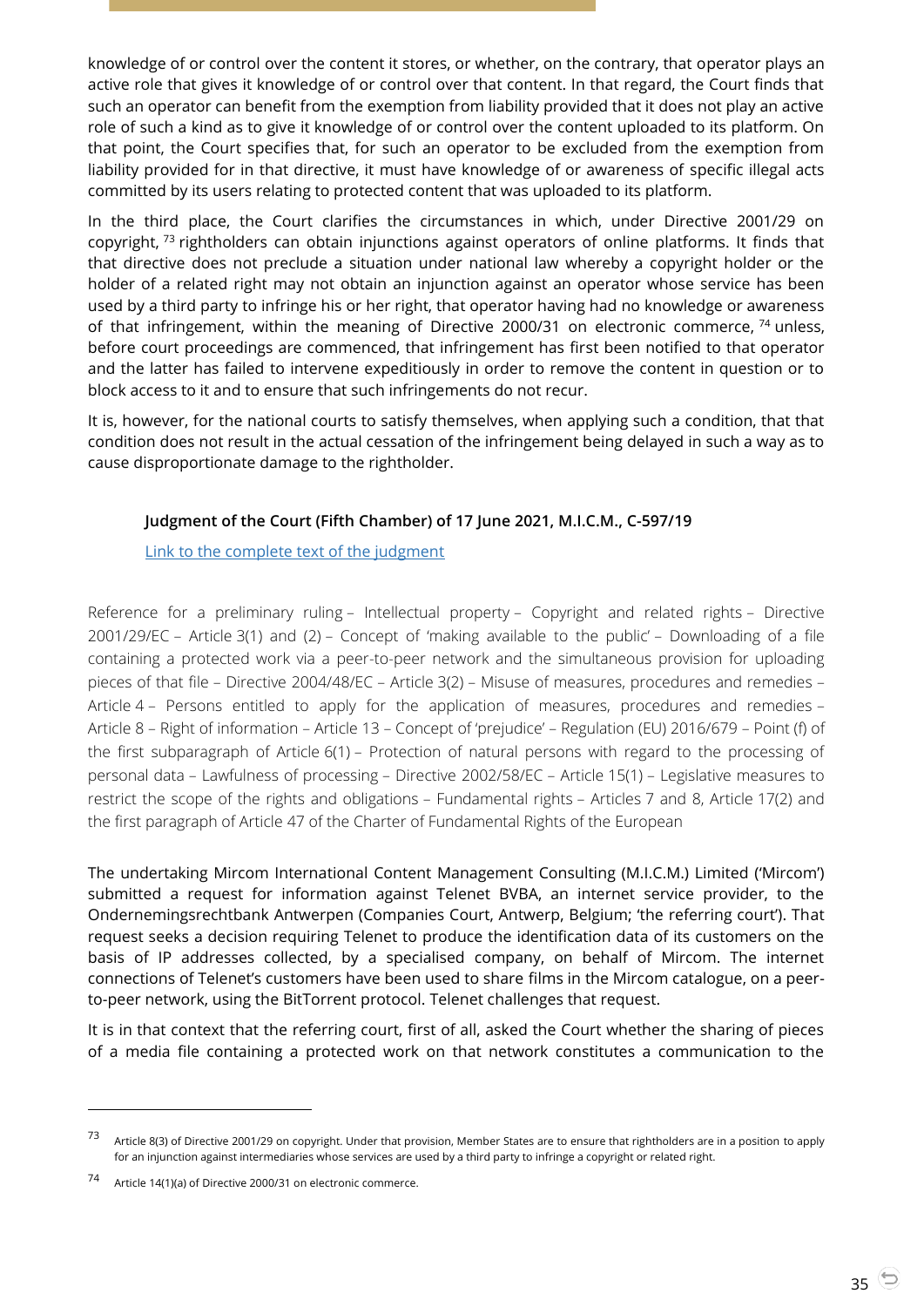public under EU law. Next, it sought to ascertain whether the holder of intellectual property rights, such as Mircom, which does not use them, but claims damages for alleged infringements, can benefit from the measures, procedures and remedies provided for by EU law in order to ensure that those rights are enforced, for example by requesting information. Finally, the referring court asked the Court of Justice to clarify the question of the lawfulness, first, of the way in which the customers' IP addresses have been collected by Mircom and, second, of the communication of the data requested by Mircom from Telenet.

In its judgment, the Court holds, first, that uploading of pieces of a media file onto a peer-to-peer network, such as that at issue, constitutes making available to the public within the meaning of EU law. <sup>75</sup> Second, a holder of intellectual property rights such as Mircom may benefit from the system of protection of those rights, but its request for information, in particular, must be non-abusive, justified and proportionate.  $76$  Third, the systematic registration of IP addresses of users and the communication of their names and postal addresses to that holder of intellectual property rights or to a third party in order to enable an action for damages to be brought are permissible under certain conditions. <sup>77</sup>

## *Findings of the Court*

 $\overline{a}$ 

In the first place, the Court, which has already ruled on the concept of 'communication to the public' in the context of copyright protection, clarifies that the uploading of pieces, previously downloaded, of a media file containing a protected work using a peer-to-peer network constitutes 'making [a work] available to the public', even though those pieces are unusable in themselves and the uploading is automatically generated when the user has subscribed to the BitTorrent client sharing software in giving his or her consent to its application after having duly been informed of its characteristics.

It should be noted that any user of that network can easily reconstruct the original file from pieces available on the computers of other users. By downloading the pieces of a file, that user simultaneously makes them available for uploading by other users. In that regard, the Court finds that the user must not in fact download a minimum threshold of pieces and that any act by which he or she gives access to protected works in full knowledge of the consequences of his or her conduct may constitute an act of making available. The present case indeed concerns such an act, because it refers to an indeterminate number of potential recipients, involves a fairly large number of persons and is carried out with regard to a new public. That interpretation seeks to maintain the fair balance between the interests and fundamental rights of the holders of intellectual property rights, on the one hand, and users of protected subject matter, on the other.

In the second place, the Court considers that the holder of intellectual property rights, such as Mircom, which acquired those rights by assigning claims and does not use them, but seeks damages from alleged infringers, may, in principle, benefit from the measures, procedures and remedies provided for by EU law, unless that holder's claim is abusive. The Court states that any finding of such an abuse is a matter for the referring court, which could, for example, ascertain, for that purpose, whether legal proceedings have actually been brought in the event of an amicable settlement being refused. As regards, in particular, a request for information, such as that made by Mircom, the Court

<sup>75</sup> Article 3(1) and (2) of Directive 2001/29/EC of the European Parliament and of the Council of 22 May 2001 on the harmonisation of certain aspects of copyright and related rights in the information society (OJ 2001 L 167, p. 10).

<sup>76</sup> Articles 3(2) and 8 of Directive 2004/48/EC of the European Parliament and of the Council of 29 April 2004 on the enforcement of intellectual property rights (OJ 2004 L 157, p. 45, and corrigendum OJ 2004 L 195, p. 16).

<sup>77</sup> Point (f) of the first subparagraph of Article 6(1) of Regulation (EU) 2016/679 of the European Parliament and of the Council of 27 April 2016 on the protection of natural persons with regard to the processing of personal data and on the free movement of such data, and repealing Directive 95/46/EC (General Data Protection Regulation) (OJ 2016 L 119, p. 1), read in conjunction with Article 15(1) of Directive 2002/58/EC of the European Parliament and of the Council of 12 July 2002 concerning the processing of personal data and the protection of privacy in the electronic communications sector (OJ 2002 L 201, p. 37), as amended by Directive 2009/136/EC of the European Parliament and of the Council of 25 November 2009 (OJ 2009, L 337, p. 11).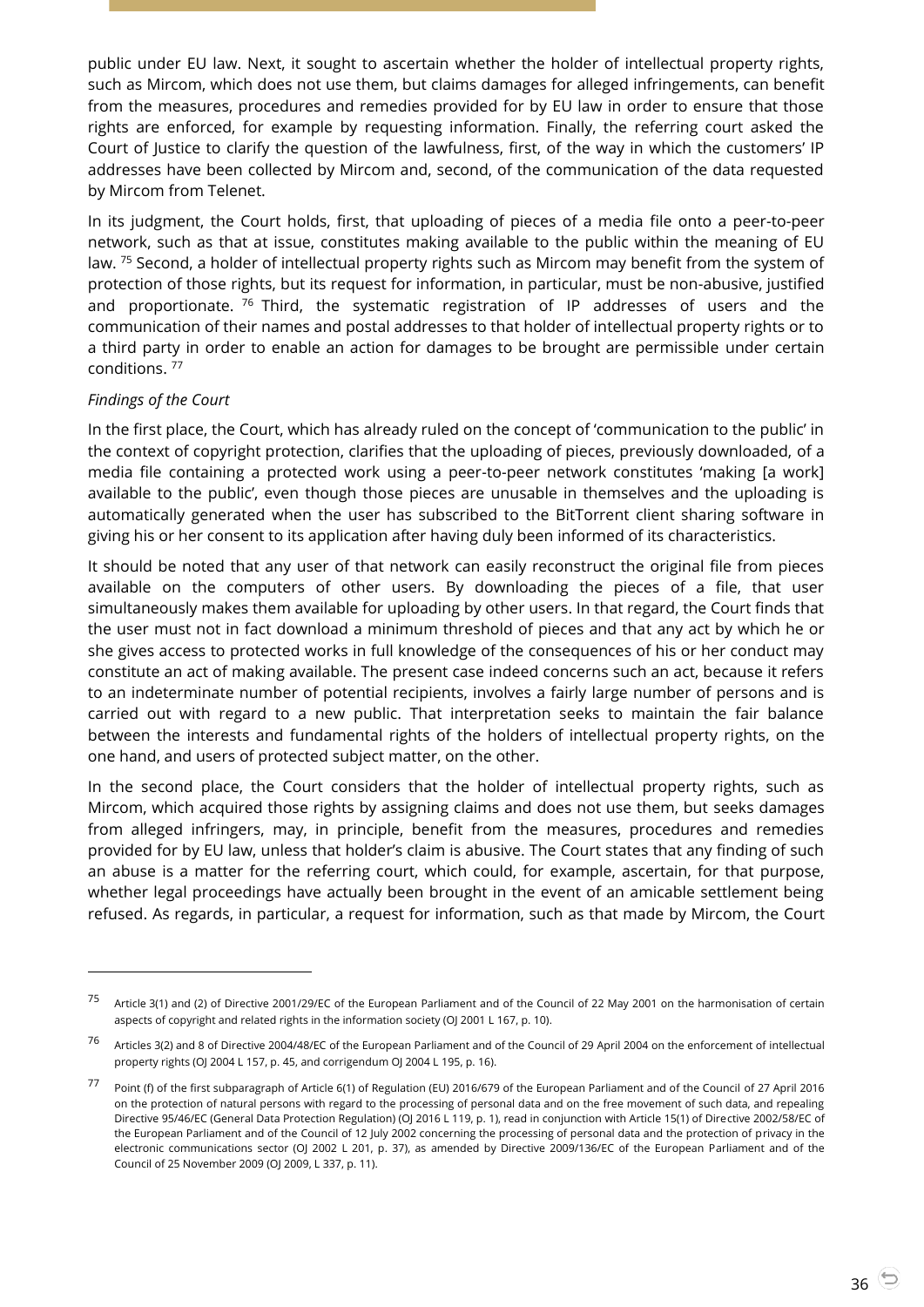finds that it cannot be regarded as inadmissible on the ground that it is made during a pre-litigation stage. However, that request must be rejected if it is unjustified or disproportionate, which is for the referring court to determine. By that interpretation, the Court seeks to ensure a high level of protection of intellectual property in the internal market.

In the third place, the Court holds that EU law does not preclude, in principle, the systematic registration, by the holder of intellectual property rights or by a third party on his or her behalf, of IP addresses of users of peer-to-peer networks whose internet connections have allegedly been used in infringing activities (upstream processing of data), or the communication of the names and of postal addresses of users to that holder or to a third party for the purposes of an action for damages (downstream processing of data). However, initiatives and requests in that regard must be justified, proportionate, not abusive and provided for by a national legislative measure which limits the scope of rights and obligations under EU law. The Court states that the latter does not impose an obligation on a company such as Telenet to communicate personal data to private individuals in order to be able to bring proceedings before the civil courts for copyright infringements. However, EU law allows Member States to impose such an obligation.

# **2. INTELLECTUAL AND INDUSTRIAL PROPERTY**

## <span id="page-36-1"></span><span id="page-36-0"></span>**Judgment of the General Court (Tenth Chamber, Extended Composition) of 2 June 2021, Style & Taste v EUIPO – The Polo/Lauren Company (Représentation d'un joueur de polo), T-169/19**

[Link to the complete text of the judgment](https://curia.europa.eu/juris/document/document.jsf?text=&docid=241981&pageIndex=0&doclang=en&mode=lst&dir=&occ=first&part=1&cid=5281150)

EU trade mark – Invalidity proceedings – EU figurative mark representing a polo player – Earlier national design - Relative ground for invalidity - Article 52(2)(d) of Regulation (EC) Nº 40/94 [now Article 60(2)(d) of Regulation (EU) 2017/1001]

Following an application filed on 29 September 2004 with the European Union Intellectual Property Office (EUIPO), The Polo/Lauren Company LP obtained registration of the figurative sign representing a polo player as an EU trade mark. The trade mark was registered on 3 November 2005.

On 23 February 2016, Style & Taste, SL, filed an application for a declaration of invalidity of the contested mark on the basis of Article 52(2)(d) of Regulation  $N^{\circ}$  40/94, <sup>78</sup> according to which an EU trade mark is to be declared invalid where the use of that mark may be prohibited by virtue of an earlier industrial property right.<sup>79</sup> In support of its application for a declaration of invalidity, it relied on a Spanish design registered on 4 March 1997.

Given that its application for a declaration of invalidity had been rejected by a decision of the Fifth Board of Appeal of EUIPO of 7 January 2019, on the ground that the registration of the earlier design had expired on 22 May 2017, Style & Taste brought an action before the General Court seeking annulment of that decision.

-

<sup>78</sup> Council Regulation (EC) Nº 40/94 of 20 December 1993 on the Community trade mark (OJ 1994 L 11, p. 1), as amended (replaced by Council Regulation (EC) Nº 207/2009 of 26 February 2009 on the European Union trade mark (OJ 2009 L 78, p. 1), as amended, itself replaced by Regulation (EU) 2017/1001 of the European Parliament and of the Council of 14 June 2017 on the European Union trade mark [OJ 2017 L 154, p. 1)].

<sup>79</sup> Article 52(2)(d) of Regulation No 40/94 [now Article 60(2)(d) of Regulation 2017/1001].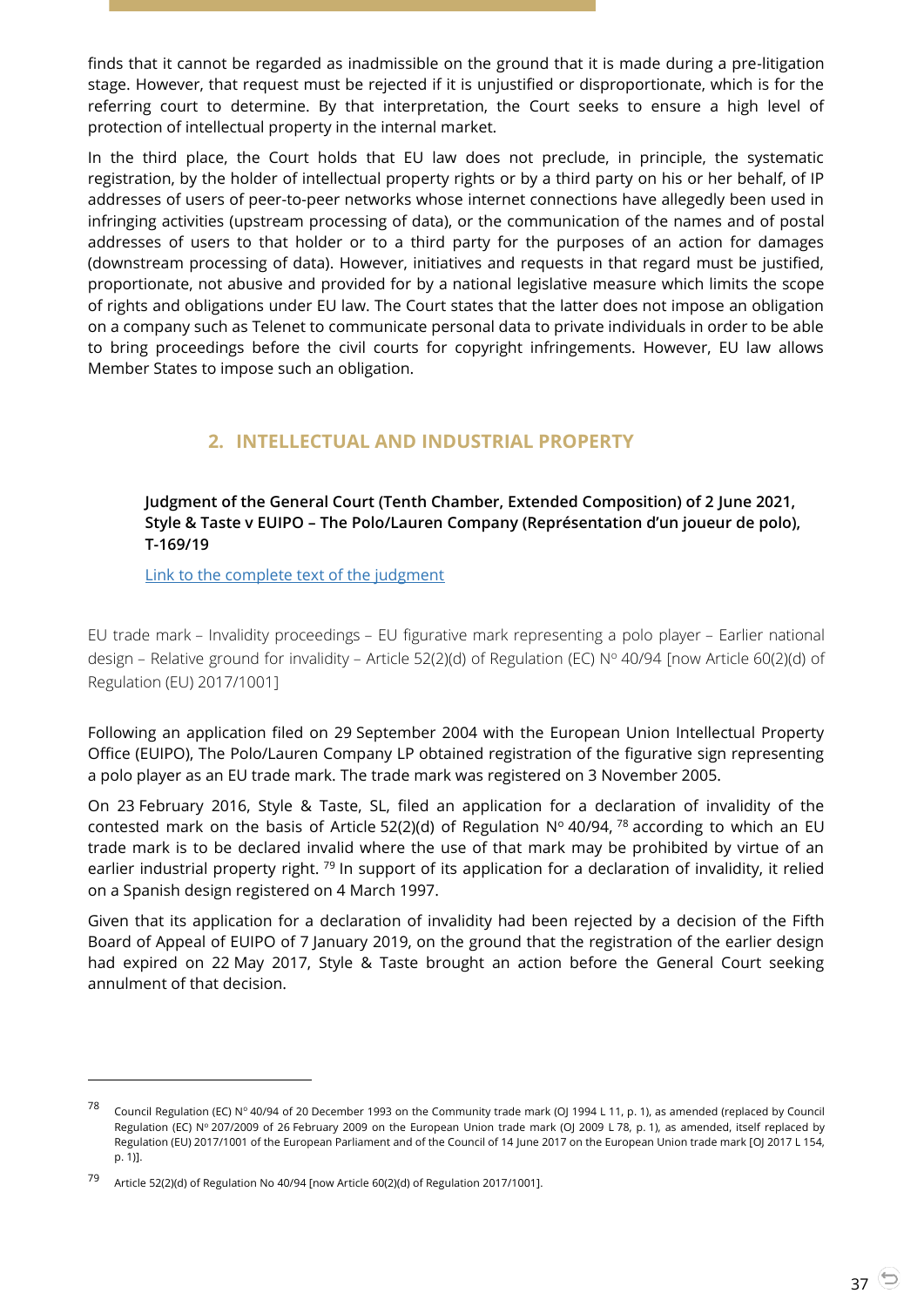In its judgment, the Court holds, for the first time, that an application for a declaration of invalidity of an EU trade mark based on Article 52(2) of Regulation  $N^{\circ}$  40/94 must be rejected if the conditions for prohibiting the use of that mark are no longer fulfilled on the date on which EUIPO decides on that application. It therefore dismisses the action.

## *Findings of the Court*

 $\overline{a}$ 

First of all, the Court recalls that the provisions of Regulation  $N^{\circ}$  40/94 must be interpreted in the light of the priority principle, pursuant to which the earlier right takes precedence over later registered trade marks.

Next, the Court notes that the use of the present tense in Article 52 of Regulation  $N^{\circ}$  40/94 suggests that EUIPO must verify that the conditions for declaring an EU trade mark invalid under that provision are met on the date on which it decides on the application for a declaration of invalidity. In addition, the Court emphasises that it is apparent from the scheme of the other provisions of Regulation N<sup>o</sup> 40/94, relating to relative grounds for invalidity, and in particular from Article 56(2) thereof, that an application for a declaration of invalidity must be rejected where it is established with certainty that the conflict with the earlier EU trade mark has ceased at the end of the invalidity proceedings.

Consequently, the Court considers that the proprietor of an earlier industrial property right referred to by Article 52(2)(d) of Regulation  $N^{\circ}$  40/94 must establish that he or she may prohibit the use of the EU trade mark at issue not only on the date of filing or priority of that mark, but also on the date on which EUIPO decides on the application for a declaration of invalidity. In the present case, the Court states that Style & Taste neither claimed nor, a fortiori, demonstrated that, in accordance with Spanish law, it was possible to prohibit the use of an EU trade mark by virtue of a Spanish design whose registration expired. Consequently, it considers that the use of the contested mark could no longer be prohibited by virtue of the earlier design relied on by Style & Taste at the date of the contested decision.

## <span id="page-37-0"></span>**Judgment of the General Court (Third Chamber) of 2 June 2021, Franz Schröder v EUIPO – RDS Design (MONTANA), T-854/19**

[Link to the complete text of the judgment](https://curia.europa.eu/juris/document/document.jsf?text=&docid=241989&pageIndex=0&doclang=EN&mode=lst&dir=&occ=first&part=1&cid=4086284)

EU trade mark – Invalidity proceedings – EU word mark MONTANA – Absolute ground for refusal – Descriptiveness – Article 7(1)(c) of Regulation (EC)  $N^{\circ}$  207/2009 (now Article 7(1)(c) of Regulation (EU) 2017/1001) – Right to be heard – Article 94(1) of Regulation 2017/1001 – Examination of the facts by EUIPO of its own motion – Admission of evidence submitted for the first time before the Board of Appeal – Article 95(1) and (2) of Regulation 2017/1001

The intervener, RDS Design ApS, is the proprietor of the EU word mark MONTANA. The applicant, Franz Schröder GmbH & Co. KG, filed with the European Union Intellectual Property Office (EUIPO) an application for a declaration that that mark was invalid on the ground that it had been registered in breach of Article 7(1)(c) of Regulation  $N^{\circ}$  207/2009.  $80$ 

The Cancellation Division of EUIPO upheld the application for a declaration of invalidity. As a result of an appeal on the part of the intervener, the Board of Appeal of EUIPO annulled that decision and rejected the application for a declaration of invalidity. It allowed the evidence which the parties had submitted for the first time before it and took the view that it could examine 'of its own motion' whether the absolute ground relied on in support of the application for a declaration of invalidity was

Council Regulation (EC) Nº 207/2009 of 26 February 2009 on the [European Union] trade mark (OJ 2009 L 78, p. 1).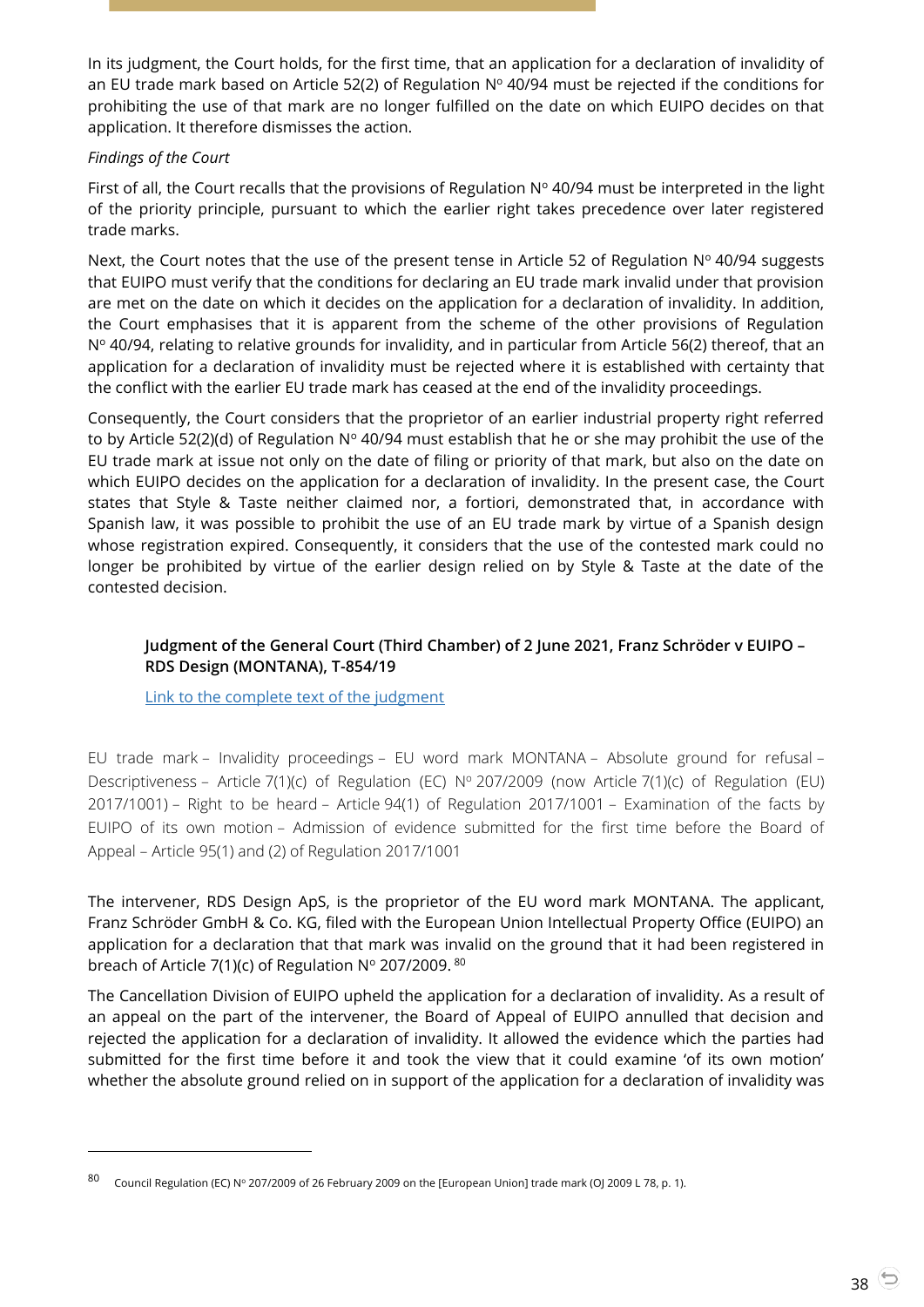present. The applicant brought an action before the General Court seeking the annulment of the Board of Appeal's decision.

The Court dismissed that action and, first, provided clarification regarding the Board of Appeal's discretion to take into account evidence submitted for the first time before it. Secondly, it developed the case-law relating to the limitation of EUIPO's examination to the grounds and arguments of the parties in invalidity proceedings based on absolute grounds for invalidity.

#### *Findings of the Court*

In the first place, the Court stated that Article 95(2) of Regulation 2017/1001<sup>81</sup> grants EUIPO a broad discretion to decide whether or not to take into account facts and evidence which are submitted late. However, it pointed out that the exercise of that discretion, as regards facts and evidence submitted for the first time before the Board of Appeal, is now circumscribed by Article 27(4) of Regulation 2018/625, <sup>82</sup> according to which the Board of Appeal may accept them only if they are, on the face of it, likely to be relevant for the outcome of the case and if they have not been produced in due time for valid reasons. The Court stated that the Board of Appeal had not ascertained whether those two requirements had been satisfied. However, that did not entail the annulment of the contested decision, because it had not been established that that decision might have been substantively different.

In the second place, the Court stated that, in invalidity proceedings based on an absolute ground for refusal, EUIPO is to limit its examination, under Article 95(1) of Regulation 2017/1001, to the grounds and arguments submitted by the parties. The Board of Appeal may, however, exercise any power within the competence of the department that was responsible for the contested decision and conduct a new, full examination as to the merits of the appeal, in terms of both law and fact. <sup>83</sup> The Court pointed out that, in the present case, in spite of the Board of Appeal's infelicitous statement that it could examine, '*ex officio*', the presence of the absolute ground for refusal in question, the Board of Appeal had examined only whether that absolute ground, which the applicant had specifically relied on, was capable of resulting in the invalidity of the contested mark. It had not examined of its own motion relevant facts which might have led it to apply other absolute grounds for refusal that were capable of calling into question the validity of the mark at issue. Furthermore, the Court took the view that the Board of Appeal had not examined 'additional facts' of its own motion, because its findings were part of its assessment of the matters put forward by the applicant in support of the application for a declaration of invalidity and of its assessment of the grounds for the Cancellation Division's decision. That approach showed that the Board of Appeal had conducted a new, full examination as to the merits of the appeal, at the end of which it was entitled to reach a different decision from that sought by the applicant and from that of the Cancellation Division. Consequently, the Court held that the Board of Appeal had not failed to observe the limits of its examination which are set out in Article 95(1) of Regulation 2017/1001.

<sup>81</sup> Regulation (EU) 2017/1001 of the European Parliament and of the Council of 14 June 2017 on the European Union trade mark (OJ 2017 L 154, p. 1).

<sup>82</sup> Commission Delegated Regulation (EU) 2018/625 of 5 March 2018 supplementing Regulation (EU) 2017/1001 of the European Parliament and of the Council on the European Union trade mark, and repealing Delegated Regulation (EU) 2017/1430 (OJ 2018 L 104, p. 1).

<sup>83</sup> In accordance with Article 71(1) of Regulation 2017/1001.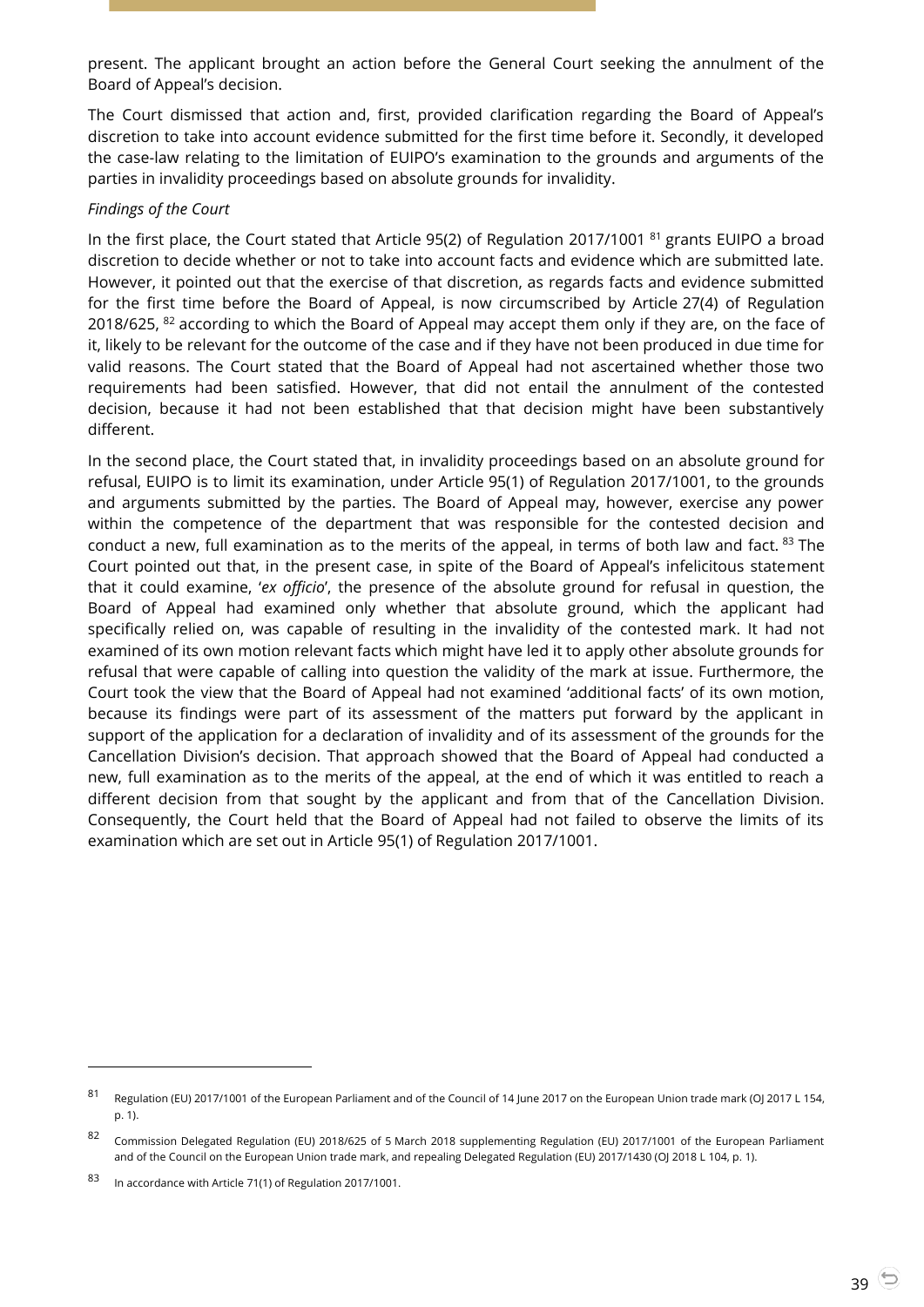## <span id="page-39-0"></span>**Judgment of the General Court (Third Chamber) of 2 June 2021, Himmel v EUIPO – Ramirez Monfort (Hispano Suiza), T-177/20**

[Link to the complete text of the judgment](https://curia.europa.eu/juris/document/document.jsf?text=&docid=241982&pageIndex=0&doclang=en&mode=lst&dir=&occ=first&part=1&cid=4086284)

EU trade mark – Opposition proceedings – Application for EU word mark Hispano Suiza – Earlier EU word mark HISPANO SUIZA – Relative ground for refusal – Likelihood of confusion – Article 8(1)(b) of Regulation (EC) N<sup>o</sup> 207/2009 [now Article 8(1)(b) of Regulation (EU) 2017/1001]

Mr Monfort filed an application for registration of the EU word mark Hispano Suiza with the European Union Intellectual Property Office (EUIPO) in respect of cars. Mr Himmel filed a notice of opposition to registration of that mark on the ground that there is a likelihood of confusion with his earlier EU word mark HISPANO SUIZA, registered in respect of horological and chronometric instruments, and clothing, footwear and headgear.

That opposition was rejected by EUIPO and Mr Himmel therefore brought an action before the General Court.

In its judgment, the General Court annuls EUIPO's decision and clarifies the criteria for assessing the similarity of goods or services in the context of Article 8(1)(b) of Regulation N° 207/2009,  $^{84}$  holding that the existence of a market practice may constitute a relevant criterion for the purposes of that examination.

## *The General Court's findings*

 $\overline{a}$ 

First, the General Court recalls the judgment of the Court of Justice in *Canon*, <sup>85</sup> according to which, in order to compare the similarity of the goods or services covered by the marks at issue, all the relevant features relating to them should be taken into account, inter alia their nature, their intended purpose, their method of use, and whether they are in competition with each other or are complementary. The General Court points out, in the light of the wording used by the Court of Justice, that that list of criteria is not exhaustive and has, moreover, been supplemented in the case-law of the General Court and the Court of Justice by other criteria, including the usual origin of the goods concerned, their distribution channels or the fact that the goods are promoted by the same specialised magazines.

Thus, according to the General Court, it cannot be ruled out that criteria other than those set out by EUIPO in its decision, namely, besides the criteria established by the judgment in *Canon*, the distribution channels and the fact that the sales outlets are the same, may be relevant in assessing the similarity of goods or services in general and of the goods in the present case. The General Court therefore finds that EUIPO erred in law by ruling out, as a matter of principle, an assessment of the similarity of the goods in the light of the market practices criterion. The General Court notes, moreover, that that criterion, in particular the fact that goods and services are often sold together or that consumers would consider it usual for the goods to be sold under the same trade mark, has previously been taken into account in its case-law in assessing the similarity of goods or services.

Next, the General Court finds that the fact that a criterion is considered relevant to the assessment under Article 8(5) of Regulation  $N^{\circ}$  207/2009 does not necessarily mean that it is not relevant in the application of paragraph 1(b) of that article.

<sup>84</sup> Council Regulation (EC) N° 207/2009 of 26 February 2009 on the European Union trade mark (OJ 2009 L 78, p. 1), as amended.

<sup>85</sup> Judgment of 29 September 1998, *Canon* (C-39/97, EU:C:1998:442, paragraph 23).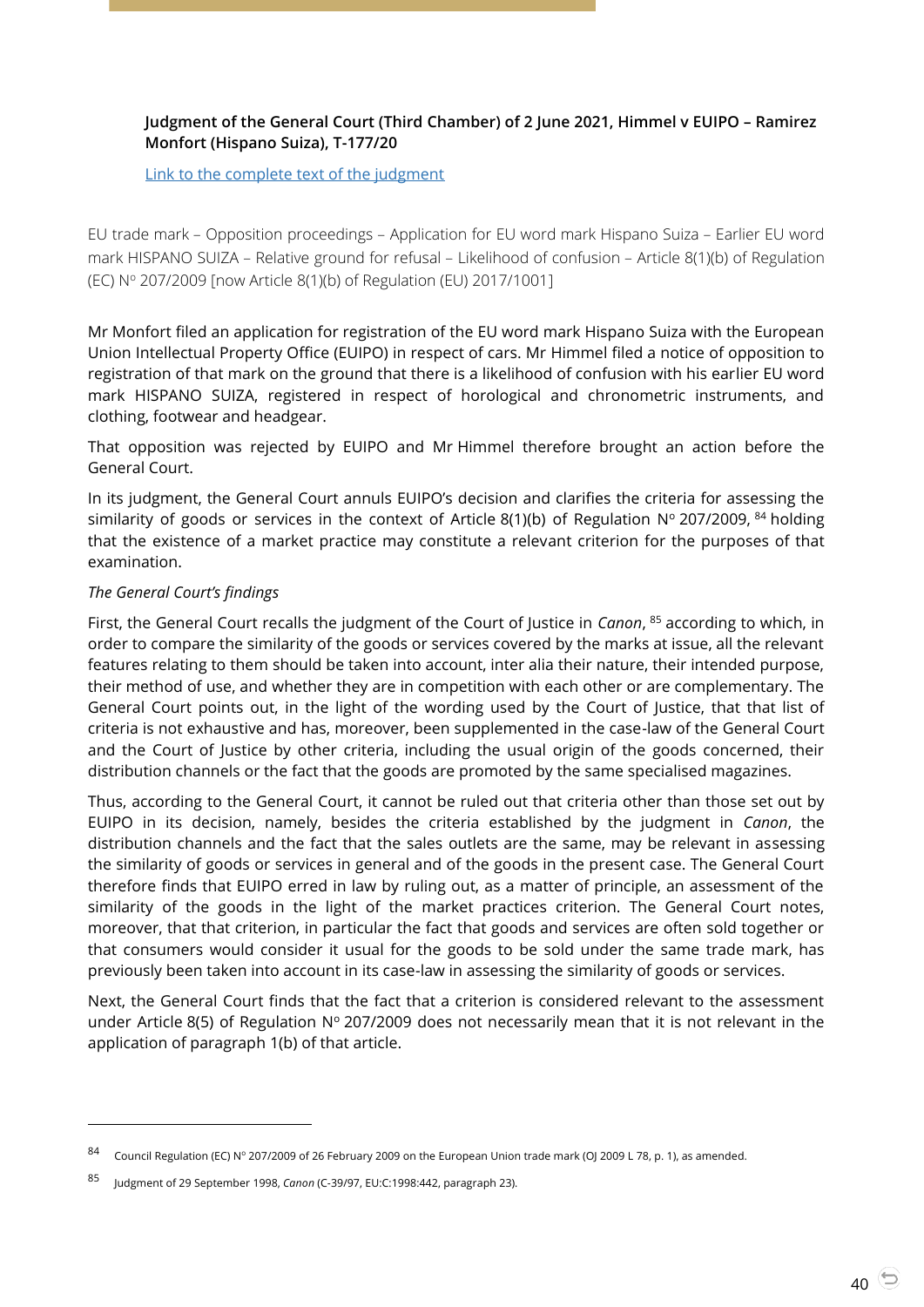In addition, the General Court states that, first, each criterion developed by the case-law, irrespective of whether it is one of the original or the additional criteria, is only one criterion among others, second, the criteria are autonomous, and third, the similarity between the goods or services at issue may be based on a single criterion. <sup>86</sup> Furthermore, although EUIPO is required to take into account all the relevant factors relating to the goods concerned, it may disregard factors which are irrelevant to the relationship between them.

In the light of the foregoing, the General Court concludes that the existence of a certain market practice may constitute a relevant criterion for the purposes of examining the similarity between goods or services in the context of Article 8(1)(b) of Regulation  $N^{\circ}$  207/2009.

Lastly, since EUIPO did not examine the relevance and impact of the market practice criterion in its assessment of the similarity between the goods at issue, the General Court finds that it cannot give a ruling on that issue. Accordingly, on account of that error of law made by EUIPO and the failure to state reasons in the contested decision as regards why criteria relating to the usual origin of goods and distribution channels were not taken into account, the General Court annuls the contested decision.

# <span id="page-40-1"></span><span id="page-40-0"></span>**VIII. SOCIAL POLICY**

 $\overline{a}$ 

## **Judgment of the Court (Second Chamber) of 3 June 2021, Tesco Stores, C-624/19**

[Link to the complete text of the judgment](https://curia.europa.eu/juris/document/document.jsf?text=&docid=242024&pageIndex=0&doclang=en&mode=lst&dir=&occ=first&part=1&cid=4086284)

Reference for a preliminary ruling – Social policy – Equal pay for male and female workers – Article 157 TFEU – Direct effect – Concept of 'work of equal value' – Claims seeking equal pay for work of equal value – Single source – Workers of different sex having the same employer – Different establishments – Comparison

Tesco Stores is a retailer that sells its products online and in stores located in the United Kingdom. The stores, of varying size, have a total of approximately 250 000 workers, who carry out various types of jobs. That company also has a distribution network with approximately 11 000 employees, who carry out various types of jobs. Approximately 6 000 employees or former employees of Tesco Stores, both female and male, who work or used to work in its stores, brought proceedings against it before the referring tribunal, the Watford Employment Tribunal (United Kingdom), from February 2018 onwards, on the ground that they had not enjoyed equal pay for male and female workers for equal work, contrary to national legislation and Article 157 TFEU. <sup>87</sup> The referring tribunal stayed the male workers' claims, since it took the view that their outcome depended on the outcome of the claims brought by the female claimants in the main proceedings.

The female claimants in the main proceedings submit that their work and that of the male workers employed by Tesco Stores in the distribution centres in its network are of equal value and that they

<sup>86</sup> In the light of the judgment of 21 January 2016, *Hesse* <sup>v</sup>*OHIM* (C-50/15 P, EU:C:2016:34, paragraph 23).

<sup>87</sup> Under that provision, 'each Member State shall ensure that the principle of equal pay for male and female workers for equal work or work of equal value is applied'.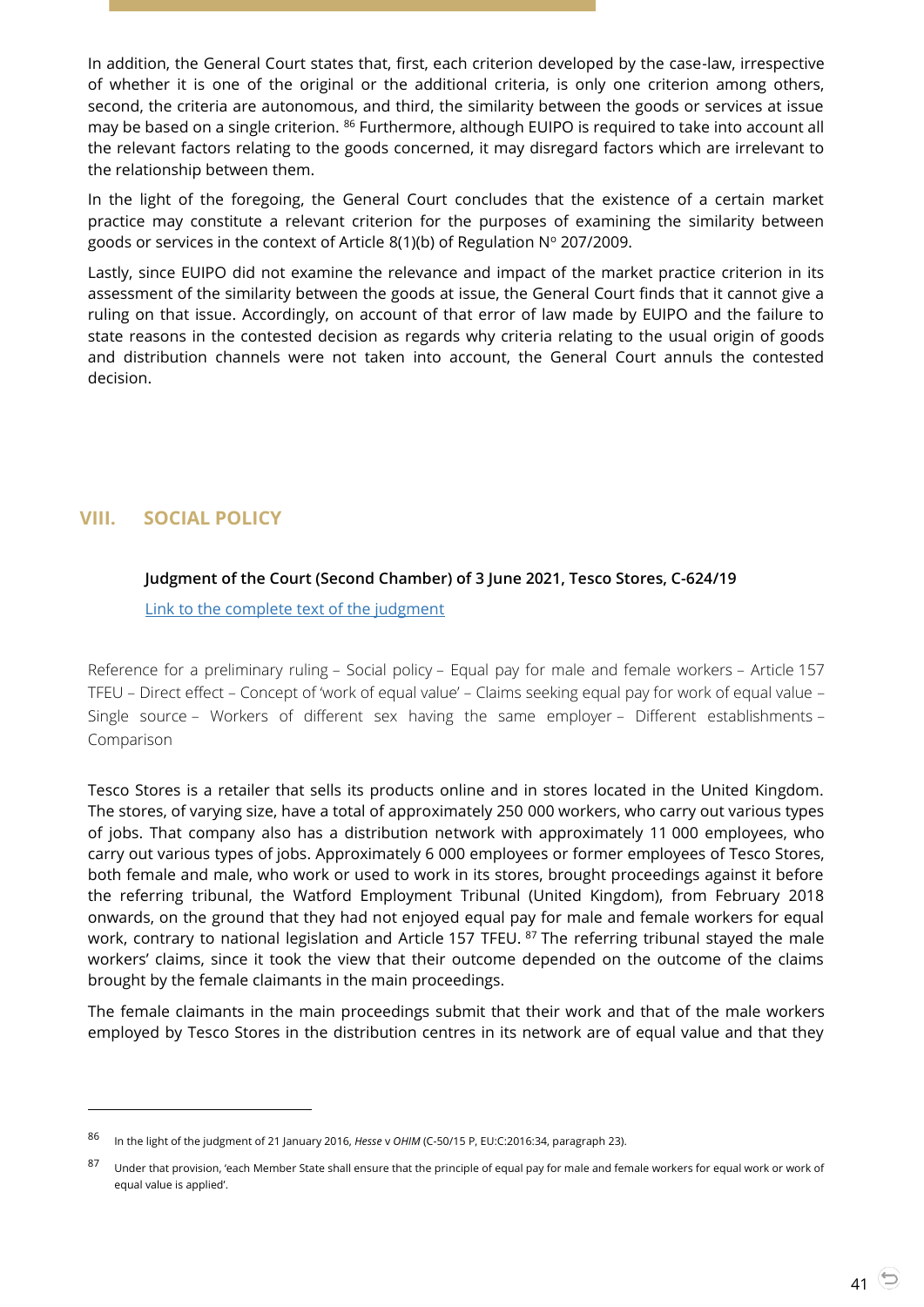are entitled to compare their work and that of those workers under Article 157 TFEU although the work is carried out in different establishments. They contend that, in accordance with that article, there is a 'single source', namely Tesco Stores, for their terms and conditions of employment and the terms and conditions of employment of those workers. Tesco Stores submits that Article 157 TFEU is not directly effective in the context of claims based on work of equal value, and therefore the female claimants in the main proceedings cannot rely on that provision before the referring tribunal. Furthermore, it disputes that it can be classified as a 'single source'.

The referring tribunal observes in respect of Article 157 TFEU that there is uncertainty, within United Kingdom courts and tribunals, regarding its direct effect, connected in particular with the distinction articulated by the Court between discrimination which may be identified solely with the aid of the criteria based on equal work and equal pay and discrimination which can only be identified by reference to more explicit implementing provisions. <sup>88</sup> The claims at issue in the main proceedings could fall within the latter category, where there is no direct effect.

It was in that context that the referring tribunal sought a preliminary ruling from the Court. In its judgment, the Court holds that Article 157 TFEU has direct effect in proceedings between individuals in which failure to observe the principle of equal pay for male and female workers for 'work of equal value', as referred to in that article, is pleaded.

## *Findings of the Court*

 $\overline{a}$ 

As a preliminary point, the Court holds that it has jurisdiction, pursuant to Article 86 of the withdrawal agreement,  $89$  to reply to the request for a preliminary ruling, despite the United Kingdom's withdrawal from the European Union.

As to the substance, the Court observes first of all, in respect of the wording of Article 157 TFEU, that that article imposes, clearly and precisely, an obligation to achieve a particular result and is mandatory as regards both 'equal work' and 'work of equal value'. It recalls next that, according to its settled case-law, Article 157 TFEU produces direct effects by creating rights for individuals which the national courts must safeguard, in particular in cases of discrimination arising directly from legislative provisions or collective labour agreements, as well as in cases in which work is carried out in the same establishment or service, whether private or public. The Court points out that it has explained that such discrimination is among the forms of discrimination which may be identified solely by reference to the criteria based on equal work and equal pay laid down by Article 119 of the EEC Treaty and that in such a situation a court is in a position to establish all the facts enabling it to decide whether a female worker is receiving lower pay than a male worker engaged in equal work or work of equal value. <sup>90</sup> Thus, it is apparent from settled case-law that, contrary to Tesco Stores' submissions, the direct effect of Article 157 TFEU is not limited to situations in which the workers of different sex who are compared perform 'equal work', but extends to situations of 'work of equal value'. In that context, the Court explains that the question whether the workers concerned perform 'equal work' or 'work of equal value' is a matter of factual assessment by the court.

Furthermore, the Court holds that the objective pursued by Article 157 TFEU, namely the elimination, for equal work or work of equal value, of all discrimination on grounds of sex as regards all aspects

<sup>88</sup> The referring tribunal makes reference, in that regard, to paragraph 18 of the judgment of 8 April 1976, *Defrenne* (43/75, EU:C:1976:56).

<sup>89</sup> See Decision (EU) 2020/135 of 30 January 2020 on the conclusion of the Agreement on the withdrawal of the United Kingdom of Great Britain and Northern Ireland from the European Union and the European Atomic Energy Community (EAEC) (OJ 2020 L 29, p. 1), by which the Council of the European Union approved that agreement (OJ 2020 L 29, p. 7), which was attached to the decision, on behalf of the European Union and the EAEC. The Court states that it follows from Article 86 of that agreement that it is to continue to have jurisdiction to give preliminary rulings on requests from courts and tribunals of the United Kingdom which were made before the end of the transition period set at 31 December 2020, and that this is so in the present instance.

<sup>90</sup> See, to that effect, judgments of <sup>8</sup> April 1976, *Defrenne* (43/75, EU:C:1976:56, paragraphs 18 and 21 to 23), and, subsequently, of 11 March 1981, *Worringham and Humphreys* (69/80, EU:C:1981:63, paragraph 23), concerning Article 119 of the EEC Treaty, which became, after amendment, Article 141 EC, now Article 157 TFEU.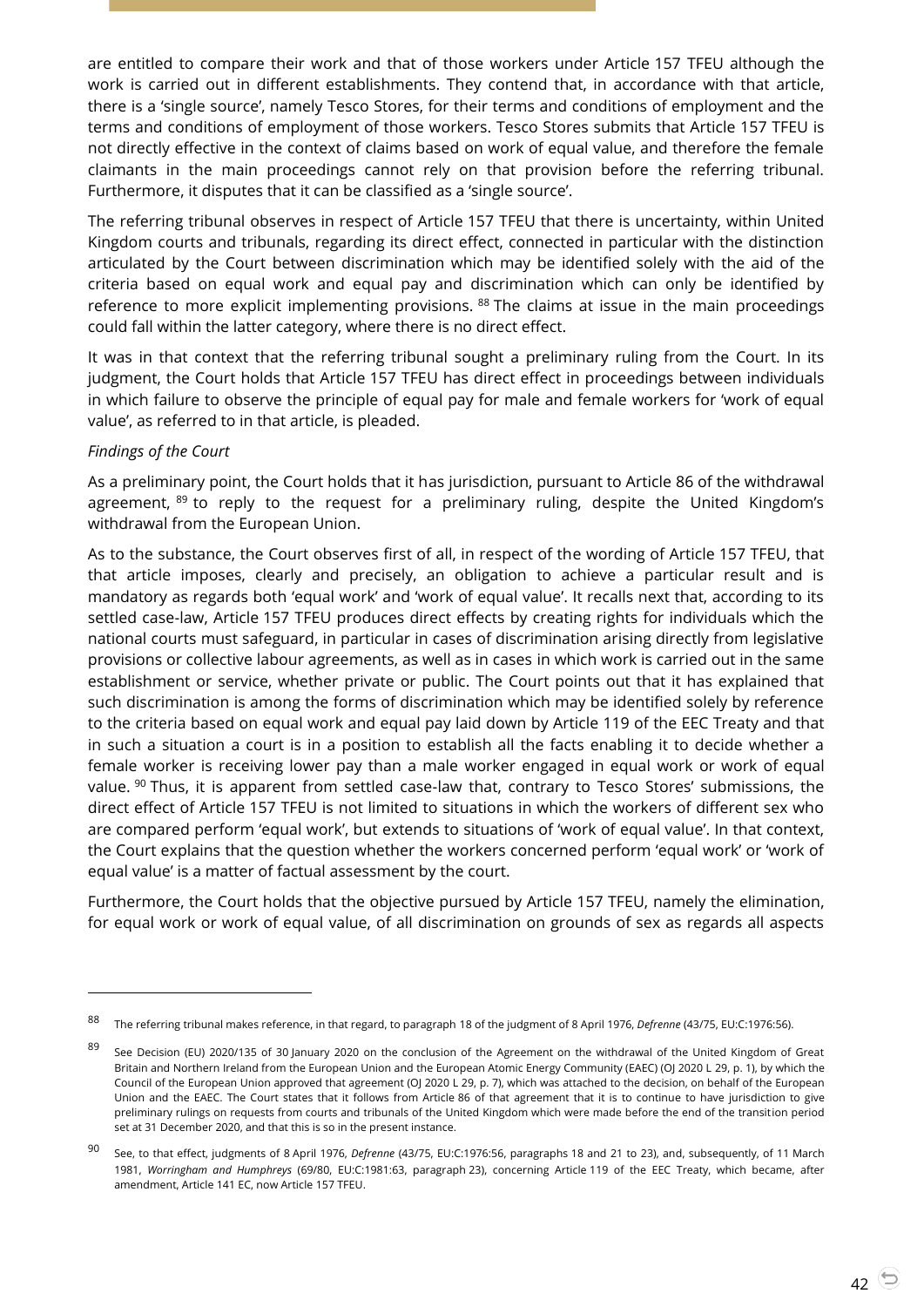and conditions of remuneration bears out such an interpretation. It observes in that regard that the principle, referred to in Article 157 TFEU, of equal pay for male and female workers for equal work or work of equal value forms part of the foundations of the European Union.

Finally, the Court points out that, where the differences identified in the pay conditions of workers performing equal work or work of equal value cannot be attributed to a single source, there is no entity which could restore equal treatment, with the result that such a situation does not come within the scope of Article 157 TFEU. By contrast, where such pay conditions can be attributed to a single source, the work and the pay of those workers can be compared, even if they work in different establishments. Consequently, that provision may be relied upon before national courts in proceedings concerning work of equal value carried out by workers of different sex having the same employer and in different establishments of that employer, provided that the latter constitutes such a single source.

## <span id="page-42-0"></span>**Judgment of the Court (Grand Chamber) of 3 June 2021, TEAM POWER EUROPE, C-784/19**

[Link to the complete text](https://curia.europa.eu/juris/document/document.jsf?text=&docid=242031&pageIndex=0&doclang=en&mode=lst&dir=&occ=first&part=1&cid=4099857) of the judgment

 $\overline{a}$ 

Reference for a preliminary ruling – Migrant workers – Social security – Legislation applicable – Regulation (EC) N<sup>o</sup> 883/2004 – Article 12(1) – Posting of workers – Temporary agency workers – Regulation (EC) Nº 987/2009 – Article 14(2) – A1 certificate – Determination of the Member State in which the employer normally carries out its activities – Concept of 'substantial activities, other than purely internal management activities' – No assignment of temporary agency workers in the territory of the Member State in which the employer is established

In 2018, a Bulgarian national concluded a contract of employment with Team Power Europe, a company established in Bulgaria, whose commercial purpose is the provision of temporary work and work placement services in Bulgaria and in other countries. Pursuant to that contract he was assigned to a user undertaking established in Germany. From 15 October to 21 December 2018, he was required to work under the direction and supervision of that German undertaking.

Taking the view, first, that the direct relationship between Team Power Europe and the worker in question had not been maintained and, second, that that undertaking did not carry out substantial activity in the Bulgarian territory, the revenue service for the City of Varna rejected Team Power Europe's application for an A1 certificate certifying that the Bulgarian social security legislation was applicable to the worker in question during the period of his assignment. According to that service, that worker's situation did not therefore fall within the scope of Article 12(1) of Regulation Nº 883/2004, <sup>91</sup> pursuant to which Bulgarian legislation would apply. The administrative complaint brought by Team Power Europe against the revenue service's decision was rejected.

In those circumstances, the Administrativen sad – Varna (Administrative Court, Varna, Bulgaria), seised of a court action seeking the annulment of the decision rejecting that administrative complaint, decided to ask Court of Justice as to the criteria to be taken into account in order to assess whether a temporary-work agency ordinarily performs 'substantial activities other than purely internal managerial activities' in the Member State in which it is established, within the meaning of

<sup>91</sup> Regulation (EC) Nº 883/2004 of the European Parliament and of the Council of 29 April 2004 on the coordination of social security systems (OJ 2004 L 166, p. 1, and corrigendum OJ 2004 L 200, p. 1), as amended by Regulation (EU) Nº 465/2012 of the European Parliament and of the Council of 22 May 2012 (OJ 2012 L 149, p. 4) ('Regulation N° 883/2004'). More specifically, pursuant to Article 12(1) of the regulation, 'a person who pursues an activity as an employed person in a Member State on behalf of an employer which normally carries out its activities there and who is posted by that employer to another Member State to perform work on that employer's behalf shall continue to be subject to the legislation of the first Member State, provided that the anticipated duration of such work does not exceed 24 months and that he/she is not sent to replace another posted person'.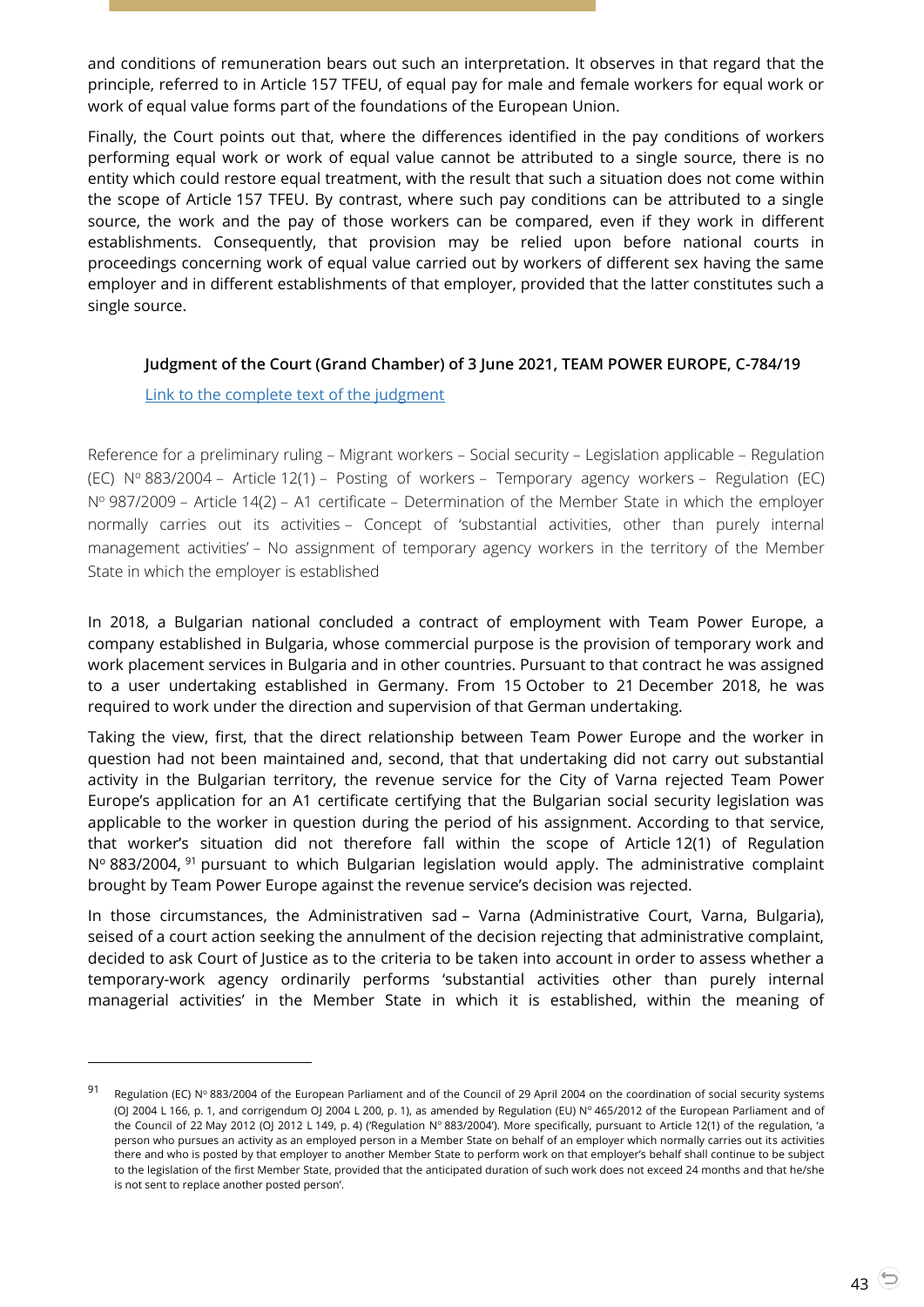Article 14(2) of Regulation Nº 987/2009,<sup>92</sup> which defines Article 12(1) of Regulation Nº 883/2004. The application of that latter provision to this case depends on Team Power Europe satisfying that requirement.

In its judgment, pronounced by the Grand Chamber, the Court clarifies, as regards temporary-work agencies, the meaning of the concept, laid down in that provision and defined in Article 14(2) of the Regulation  $N^{\circ}$  987/2009, of an employer that 'normally carries out its activities' in the Member State.

## *Findings of the Court*

The Court carried out, first of all, a literal interpretation of the latter provision and found that a temporary-work agency is characterised by the fact that it performs a set of activities consisting in the selection, recruitment and assignment of temporary agency workers to user undertakings. In that regard, the Court states that, even though the activities of selecting and recruiting temporary agency workers cannot be regarded as 'purely internal management activities' within the meaning of that provision, the performance of those activities in the Member State in which such an undertaking is established is insufficient for it to be regarded as performing 'substantial activities' there. The sole aim of the activities of selecting and recruiting temporary agency workers is the subsequent assignment of those workers by it to user undertakings. The Court observes in that regard that, although the selection and recruitment of temporary agency workers contribute to generating the turnover achieved by a temporary-work agency, since those activities constitute an essential prerequisite for the subsequent assignment of such workers, it is only the assignment of those workers to user undertakings, in performance of the contracts concluded with those undertakings for that purpose, that actually generates that turnover. Indeed, the income of such an undertaking depends on the amount of remuneration paid to temporary agency workers who have been assigned to user undertakings.

As regards, next, the context of the provision at issue, the Court recalls that the situation of a worker posted to perform work in another Member State remains subject to the legislation of the first Member State constitutes a derogation from the general rule that a person who pursues an activity as an employed or self-employed person in a Member State is subject to the legislation of that Member State. 93 Consequently, the provision governing such a situation must be subject to a strict interpretation. In those circumstances, that rule of derogation cannot apply to a temporary-work agency which, in the Member State in which it is established, does not assign any such workers to user undertakings which are also established there, or, at most, does so to a negligible extent. In addition, the definitions of the concepts of 'temporary-work agency' and 'temporary agency worker', laid down in Directive 2008/104,94 by making apparent the purpose of the activity of a temporarywork agency undertaking, also support the interpretation that such an undertaking cannot be regarded as carrying out, in the Member State in which it is established, 'substantial activities' unless it performs there, to a significant extent, activities of assigning workers for the benefit of user undertakings established and performing their activities in the same Member State.

As regards, lastly, the aim pursued by the provision in question, the Court states that the derogation contained in Article 12(1) of Regulation  $N^{\circ}$  883/2004, which represents an advantage offered to undertakings that exercise the freedom to provide services, cannot benefit temporary-work agencies

<sup>92</sup> Regulation (EC) N° 987/2009 of the European Parliament and of the Council of 16 September 2009 laying down the procedure for implementing Regulation (EC) N° 883/2004 on the coordination of social security systems (OJ 2009 L 284, p. 1). According to Article 14(2) of the regulation, 'for the purposes of the application of Article 12(1) of the basic Regulation, the words "which normally carries out its activities there" shall refer to an employer that ordinarily performs substantial activities, other than purely internal management activities, in the territory of the Member State in which it is established, taking account of all criteria characterising the activities carried out by the undertaking in question. The relevant criteria must be suited to the specific characteristics of each employer and the real nature of the activities carried out.'

<sup>93</sup> Laid down in Article 11(3)(a) of Regulation  $N^{\circ}$  883/2004.

<sup>94</sup> Directive 2008/104/EC of the European Parliament and of the Council of 19 November 2008 on temporary agency work (OJ 2008 L 327, p. 9).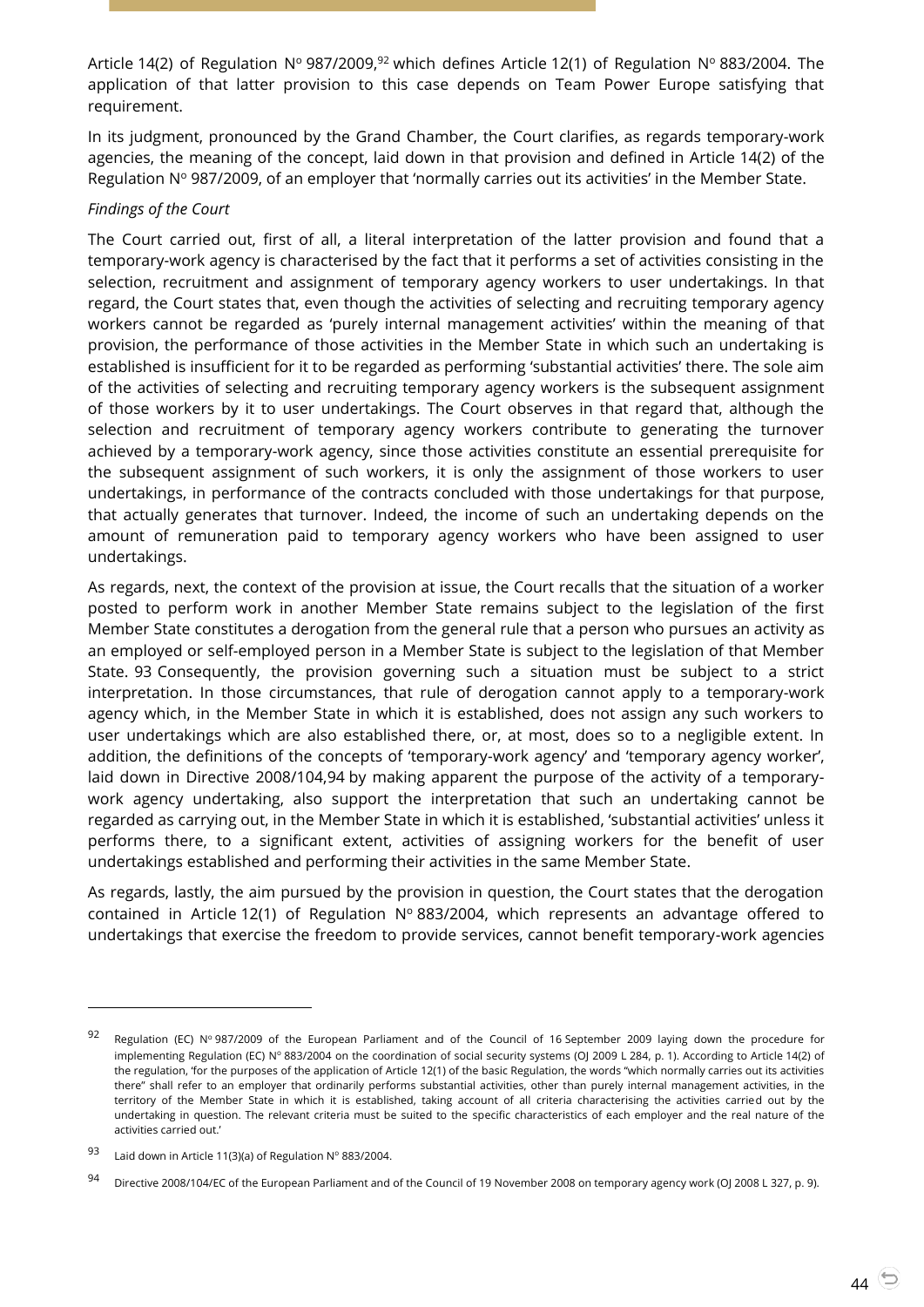that orient their activities of assigning temporary agency workers exclusively or mainly to one or more Member States other than that in which they are established. The contrary solution would be likely to encourage those undertakings to engage in forum shopping by establishing themselves in the Member States with the social security legislation that is the most favourable to them. Ultimately, such a solution might lead to a reduction in the level of protection offered by the Member States' social security systems. Furthermore, the Court noted that to grant such a benefit to those undertakings would have the effect of creating a distortion of competition between the various possible modes of employment in favour of recourse to temporary agency work as opposed to undertakings directly recruiting their workers, who would be affiliated to the social security system of the Member State in which they work.

The Court concludes that such a temporary-work agency established in a Member State must, in order for it to be considered that it 'normally carries out its activities' in that Member State, carry out a significant part of its activities of assigning temporary agency workers for the benefit of user undertakings established and carrying out their activities in the territory of that Member State.

# <span id="page-44-1"></span><span id="page-44-0"></span>**IX. CONSUMER PROTECTION**

## **Judgment of the Court (First Chamber) of 10 June 2021, KRONE – Verlag, C-65/20**

[Link to the complete text of the judgment](https://curia.europa.eu/juris/document/document.jsf?text=&docid=242561&pageIndex=0&doclang=en&mode=lst&dir=&occ=first&part=1&cid=4099857)

Reference for a preliminary ruling – Consumer protection – Liability for defective products – Directive 85/374/EEC – Article 2 – Concept of 'defective product' – Copy of a printed newspaper containing inaccurate health advice – Exclusion from the directive's scope

KRONE – Verlag is a newspaper company established in Austria. It is a media proprietor and the publisher of a regional edition of the *Kronen-Zeitung* newspaper. On 31 December 2016, it published an article in that newspaper on the benefits of grated horseradish poultices, signed by a member of a religious order who, as an expert in the field of herbal medicine, provides free advice in a column published daily by the newspaper.

The article read as follows:

'Alleviating rheumatic pain

Fresh coarsely grated horseradish can help to reduce the pain experienced as a result of rheumatism. First, rub a fatty vegetable oil or lard into the affected areas, before applying a layer of grated horseradish to them and applying pressure. You can leave this layer on for two to five hours before then removing it. Its application has a positive draining effect.'

However, the length of time, between two and five hours, specified in the article, for which the substance should be applied, was, however, inaccurate, as the term 'hours' had been used instead of 'minutes'. The applicant, an Austrian national, following the duration of the treatment set out in the article, applied the substance to her ankle joint for approximately three hours and removed it only after experiencing severe pain due to a toxic skin reaction.

Considering that she had suffered damage, the applicant made a claim for compensation for corporeal damage against KRONE – Verlag. As that claim was dismissed at first instance and on appeal, the applicant brought an appeal on a point of law before the Oberster Gerichtshof (Supreme Court, Austria).

Ruling on a question referred by that court, the Court of Justice holds that a copy of a printed newspaper that, concerning paramedical matters, provides inaccurate health advice relating to the use of a plant which, when followed, has proved injurious to the health of a reader of that newspaper,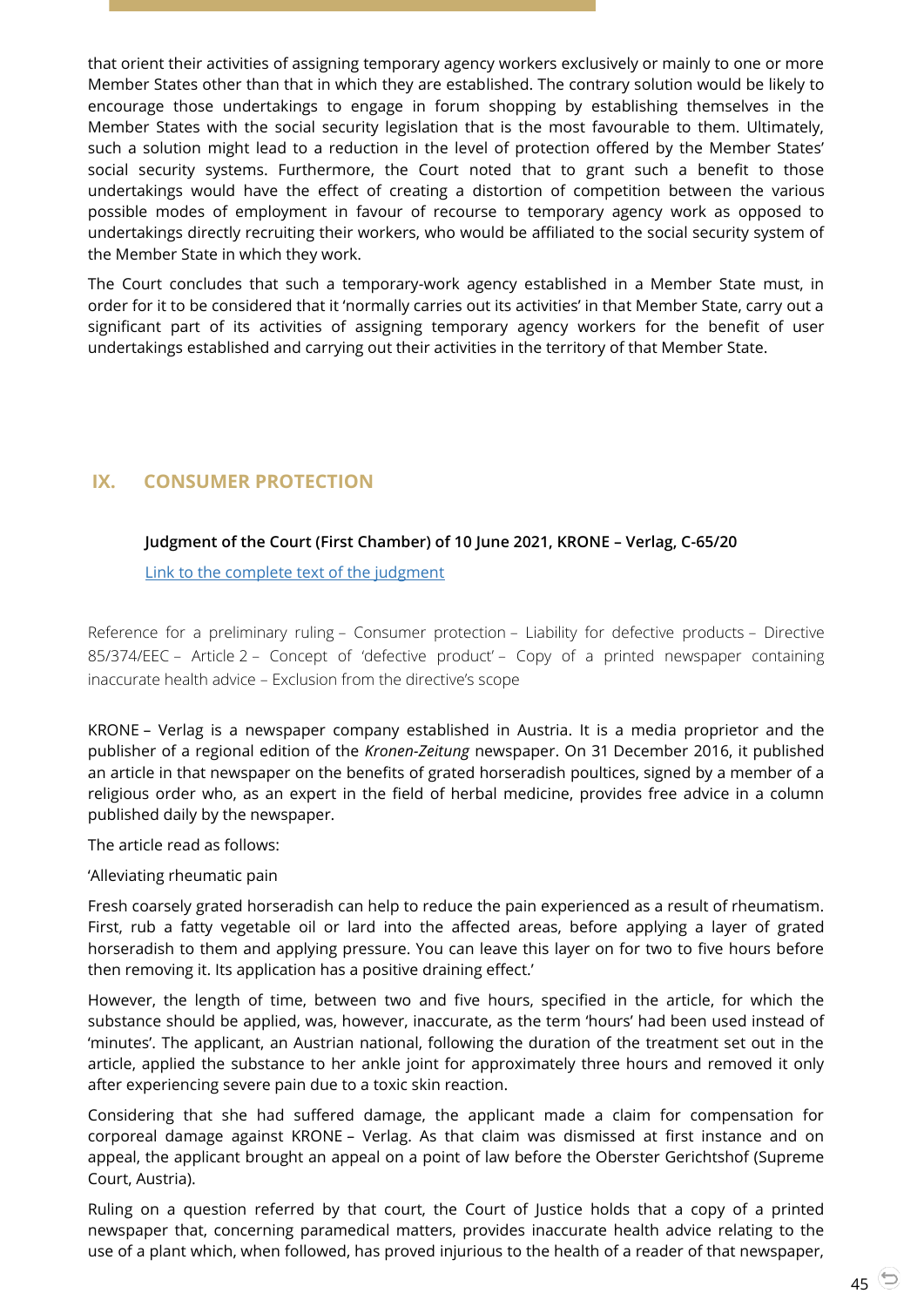does not constitute a 'defective product' within the meaning of the directive on liability for defective products. <sup>95</sup>

## *Findings of the Court*

The Court highlights at the outset that a product is defective within the meaning of the directive on liability for defective products <sup>96</sup> when it does not provide the safety which a person is entitled to expect. Its defective nature is determined on the basis of certain characteristics inherent to the product itself and related to, inter alia, its presentation, its use and the time when it was put into circulation.

Next, recalling that the fact that no provision is made in the directive for the possibility of liability for defective products in respect of damage caused by a service, of which the product is merely the medium, reflects the intentions of the EU legislature, the Court observes that, in this instance, the inaccurate advice does not relate to the printed newspaper of which it is the medium. More specifically, that service does not concern either the presentation or the use of the latter, with the result that that service is not part of the inherent characteristics of the printed newspaper which alone permit an assessment as to whether the product is defective.

Last, highlighting that the liability of service providers and the liability of manufacturers of finished products constitute two distinct liability regimes, as the activity of service providers cannot be equated with those of producers, importers and suppliers, the Court recalls that, having regard to the distinct characteristics of services, the liability regime applicable to providers should be governed by separate legislation. 97

Therefore, according to the Court, inaccurate health advice which is published in a printed newspaper and concerns the use of another physical item falls outside the scope of the directive on liability for defective products and is not such as to render that newspaper defective and the 'producer' strictly liable pursuant to that directive, whether they are the publisher or the printer of that newspaper or even the author of the article.

In that regard, the Court specifies that although strict liability for defective products, provided for by the directive, is inapplicable to the present case, other systems of contractual or non-contractual liability based on other grounds, such as fault or a warranty in respect of latent defects, may be applicable.

## <span id="page-45-0"></span>**Judgment of the Court (Sixth Chamber) of 10 June 2021, Ultimo Portfolio Investment (Luxembourg), C-303/20**

[Link to the complete text of the judgment](https://curia.europa.eu/juris/document/document.jsf?text=&docid=242562&pageIndex=0&doclang=en&mode=lst&dir=&occ=first&part=1&cid=4104379)

Reference for a preliminary ruling – Credit agreements for consumers – Directive 2008/48/EC – Risk of over-indebtedness – Article 8 – Creditor's obligation to assess the consumer's creditworthiness – Article 23 – Effective, proportionate and dissuasive nature of the penalty in the event of infringement of that obligation

<sup>95</sup> Article 2 of Council Directive 85/374/EEC of 25 July 1985 on the approximation of the laws, regulations and administrative provisions of the Member States concerning liability for defective products (OJ 1985 L 210, p. 29), as amended by Directive 1999/34/EC of the European Parliament and of the Council of 10 May 1999 (OJ 1999 L 141, p. 20), read in the light of Articles 1 and 6 thereof, as amended by Directive 1999/34.

<sup>96</sup> Article 6 of the directive.

<sup>&</sup>lt;sup>97</sup> Proposal for a Council Directive on the liability of suppliers of services COM(90) 482 final (OI 1991 C 12, p. 8) submitted by the Commission on 9 November 1990.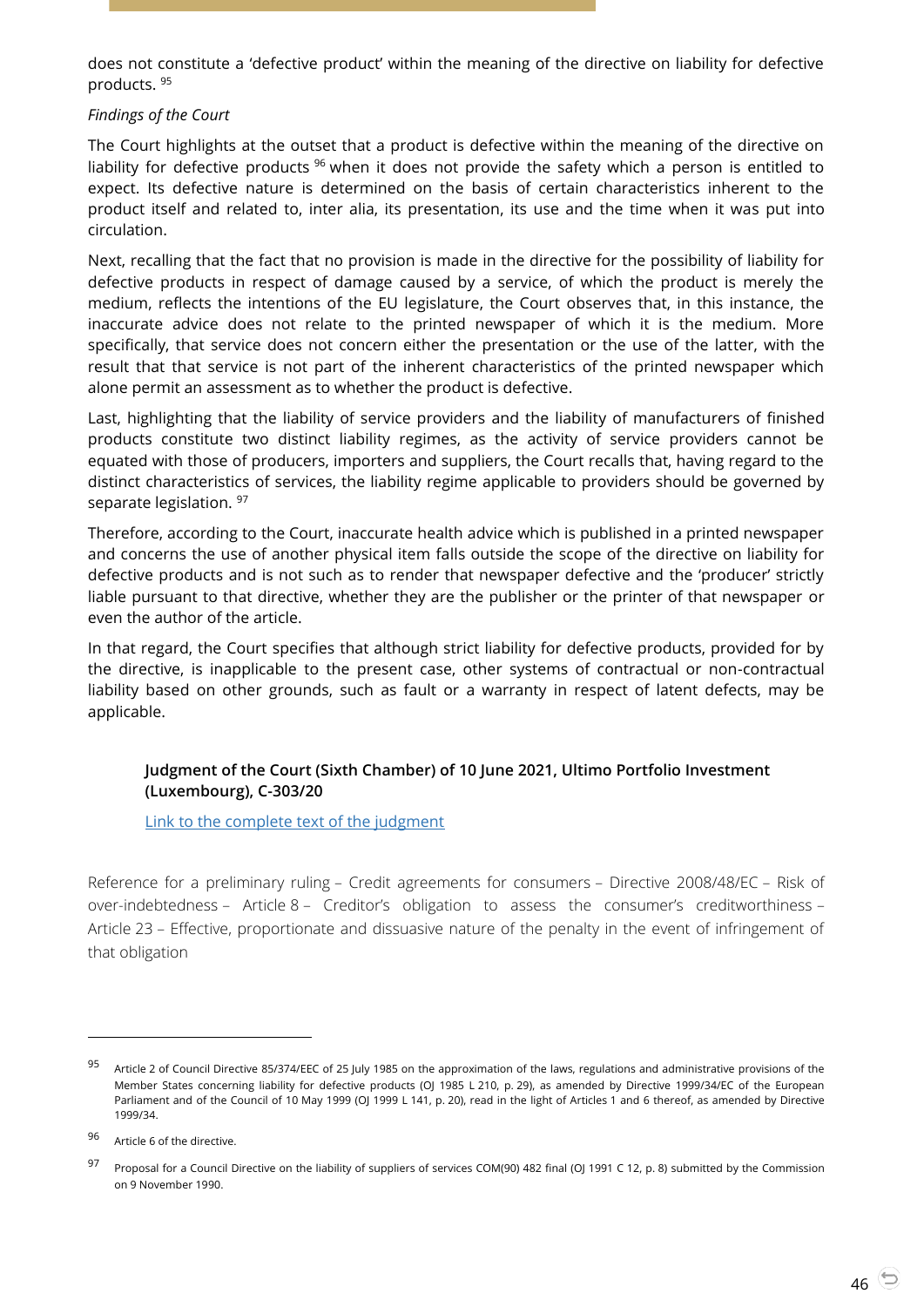On 23 May 2018, Aasa Polska, established in Warsaw (Poland), and KM, a natural person, concluded a consumer credit agreement, under which the total amount to be repaid was Polish zlotys (PLN) 8 626.58 (approximately EUR 1 862). The credit was to be repaid in 24 instalments amounting to PLN 408 each (approximately EUR 88). The debt arising from that agreement was assigned by Aasa Polska to Ultimo Portfolio Investment established in Luxembourg (Luxembourg).

As at the date on which the agreement in question was concluded, KM, as well as her husband, owed debts arising from various credit and loan agreements. The debts arising from all those agreements totalled PLN 457 830 (approximately EUR 98 840) and the corresponding monthly payments totalled PLN 9 974.35 (approximately EUR 2 153). As at the same date, KM was employed on the basis of an employment contract with a net salary of PLN 2 300 (approximately EUR 500), whereas her husband did not work for health reasons and received no income.

As stated by the Sąd Rejonowy w Opatowie I Wydział Cywilny (District Court, Opatów, First Civil Division, Poland) – before which an action was brought by Ultimo Portfolio Investment concerning a debt of PLN 7 139.76 (approximately EUR 1 540) – the agreement at issue in the main proceedings was concluded through a credit intermediary and, before the conclusion of that agreement, Aasa Polska did not check KM's financial situation nor the amount of her debts.

The referring court explained that, under the directive on credit agreements for consumers,  $98$ Member States must ensure that, before the conclusion of the credit agreement, the creditor assesses the consumer's creditworthiness on the basis of sufficient information, where appropriate obtained from the consumer and, where necessary, on the basis of a consultation of the relevant database. <sup>99</sup> Furthermore, again under that directive, Member States must adopt rules on effective, proportionate and dissuasive penalties applicable to infringements of that obligation, by taking all necessary measures to ensure that they are implemented.  $100$  According to the referring court, the Polish law in force does not guarantee compliance with those requirements imposed by that directive. Under the national legislation, such non-compliance with the obligation to assess the consumer's creditworthiness is penalised only by imposing a fine provided for in the Code of minor offences. <sup>101</sup>

Having received a request for a preliminary ruling from the referring court, the Court of Justice holds that the examination of the effectiveness, proportionality and dissuasiveness of the penalties provided for in Article 23 of the directive on credit agreements for consumers, in the event, inter alia, of the failure to comply with the obligation to examine the creditworthiness of the consumer, laid down in Article 8 of that directive, must be carried out taking into account, in accordance with the third paragraph of Article 288 TFEU, <sup>102</sup> not only the provision adopted specifically in national law to transpose that directive, but also all the provisions of that law, interpreting them, so far as possible, in the light of the wording and objectives of that directive, so that those penalties meet the requirements laid down in Article 23 thereof.

*Findings of the Court*

Directive 2008/48/EC of the European Parliament and of the Council of 23 April 2008 on credit agreements for consumers and repealing Council Directive 87/102/EEC (OJ 2008 L 133, p. 66).

<sup>99</sup> Article 8(1) of the directive.

<sup>100</sup> Article 23 of the directive.

<sup>101</sup> Article 138c(1a) and (4) of the ustawa – Kodeks wykroczeń (Law establishing the Code of minor offences) of 20 May 1971 ('the Code of minor offences') penalises non-compliance with the obligation to assess the consumer's creditworthiness by imposing the fine provided for in Article 24 of that code. In addition, the national legislation provides for the liability not of lenders as legal persons which have concluded loan agreements, but only of natural persons such as a director or the person authorised by the lender to conclude agreements with consumers.

<sup>&</sup>lt;sup>102</sup> The third paragraph of Article 288 TFEU provides that a directive is binding as to the result to be achieved upon each Member State to which it is addressed, while leaving to the national authorities the choice of form and methods.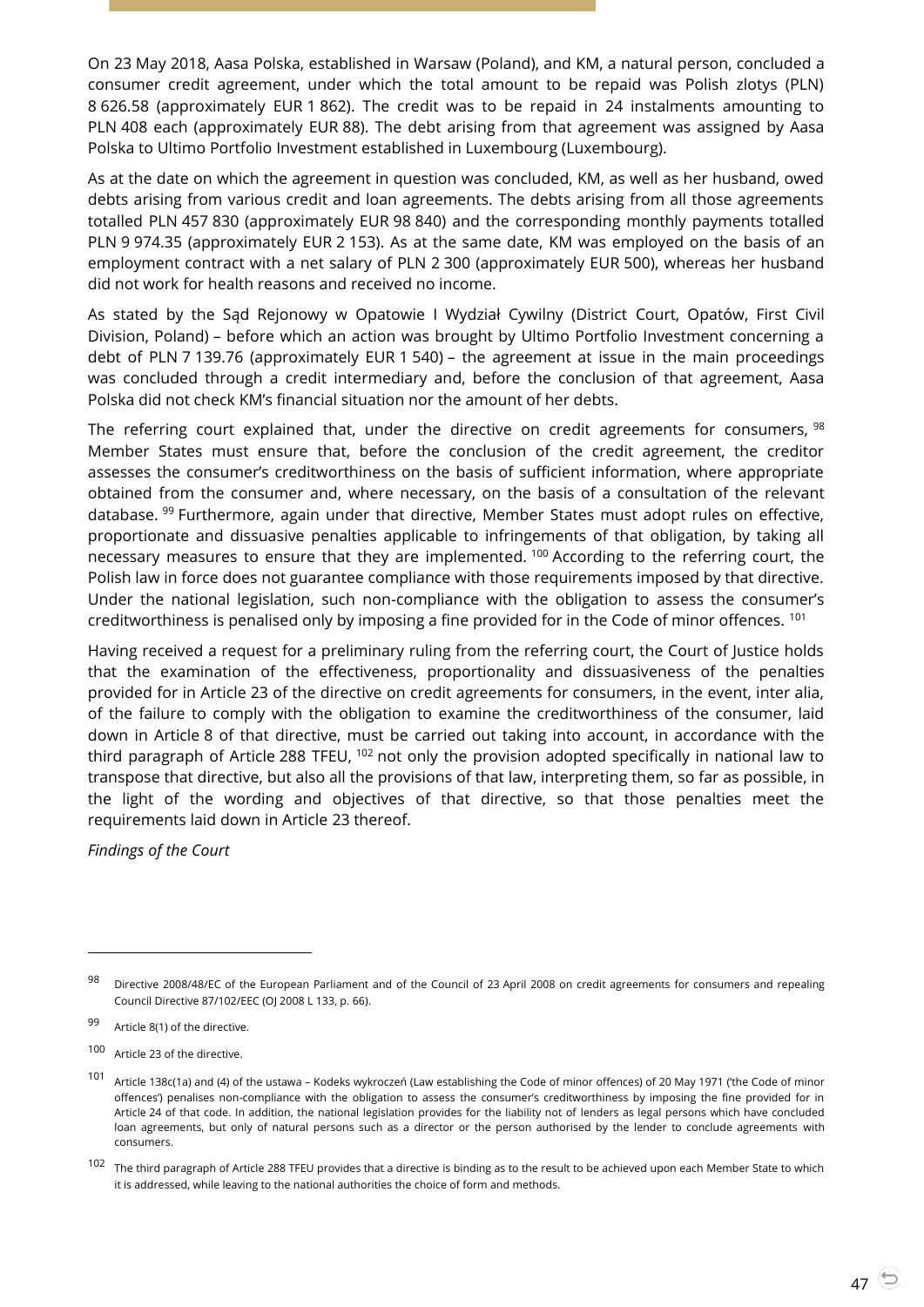First of all, the Court points out that, prior to the conclusion of a credit agreement, the creditor must assess the consumer's creditworthiness. <sup>103</sup> The Court notes, in that regard, that the purpose of that obligation is to make a creditor accountable and to prevent that creditor from granting credit to consumers who are not creditworthy.

The Court interprets, next, Article 23 of Directive 2008/48, which provides, first, that the system of penalties applicable in the event of infringement of the national provisions adopted pursuant to that obligation must be established in such a way as to ensure that the penalties are effective, proportionate and dissuasive and, secondly, that the Member States are to take all measures necessary to ensure that they are implemented, the choice of penalties remaining within the discretion of the Member States. In that regard, the Court observes that, in addition to the penalty resulting from the Code of minor offences, Polish law provides for a number of other penalties, including civil penalties, which the national courts may impose in the event of failure to comply with the obligation to check a consumer's creditworthiness. <sup>104</sup>

As regards, in the first place, the effectiveness and dissuasiveness of a fine provided for under Polish law, the Court points out that although a fine may, admittedly, constitute a dissuasive penalty, its low amount may nonetheless render that penalty inadequate and, above all, such a penalty is not capable of ensuring, in a sufficiently effective manner, the protection of consumers against the risks of overindebtedness and insolvency, sought by the directive on credit agreements for consumers, if it has no effect on the situation of a consumer to whom credit was granted without assessing his or her creditworthiness.

However, the Court points out, in the second place, that a directive, while binding as to the result to be achieved upon each Member State to which it is addressed, leaves to the national authorities the choice of form and methods. <sup>105</sup> Consequently, in order to determine whether national legislation adequately implements the obligations resulting from a given directive, it is important to take into account not only the legislation specifically adopted for the purposes of transposing that directive, but also all the available and applicable legal rules. In that context, the Court clarifies that civil penalties, provided for in the Polish consumer protection legislation, must, in the light of the particular importance afforded to consumer protection by the directive on credit agreements for consumers, be implemented in compliance with the principle of effectiveness.

In the present case, as regards, first of all, the forfeiture of entitlement to interest, the Court recalls that that type of penalty, provided for by national legislation, must be regarded as proportionate, within the meaning of Article 23 of that directive, as regards cases of the creditor's breach of a vitally important obligation in the context of that directive, namely the obligation to check a consumer's creditworthiness.

As regards, next, the division of performance of the contract, the Court points out that this may allow the consumer's situation to be taken into account and avoid exposing the consumer to particularly unfavourable consequences.

Lastly, in order to meet the requirements laid down in Article 23 of the directive on credit agreements for consumers, the Court states that the referring court may apply that directive in conjunction with

<sup>103</sup> Article 8(1) of the directive.

<sup>104</sup> More specifically, the provisions laid down by national legislation include the forfeiture of entitlement to interest, the division of the performance of the contract into non-interest-bearing instalments and the invalidity of certain terms on the basis of the national legislation transposing Council Directive 93/13/EEC of 5 April 1993 on unfair terms in consumer contracts (OJ 1993 L 95, p. 29) and Directive 2005/29/EC of the European Parliament and of the Council of 11 May 2005 concerning unfair business-to-consumer commercial practices in the internal market and amending Council Directive 84/450/EEC, Directives 97/7/EC, 98/27/EC and 2002/65/EC of the European Parliament and of the Council and Regulation (EC) Nº 2006/2004 of the European Parliament and of the Council ('Unfair Commercial Practices Directive') (OJ 2005 L 149, p. 22).

<sup>105</sup> The third paragraph of Article 288 TFEU.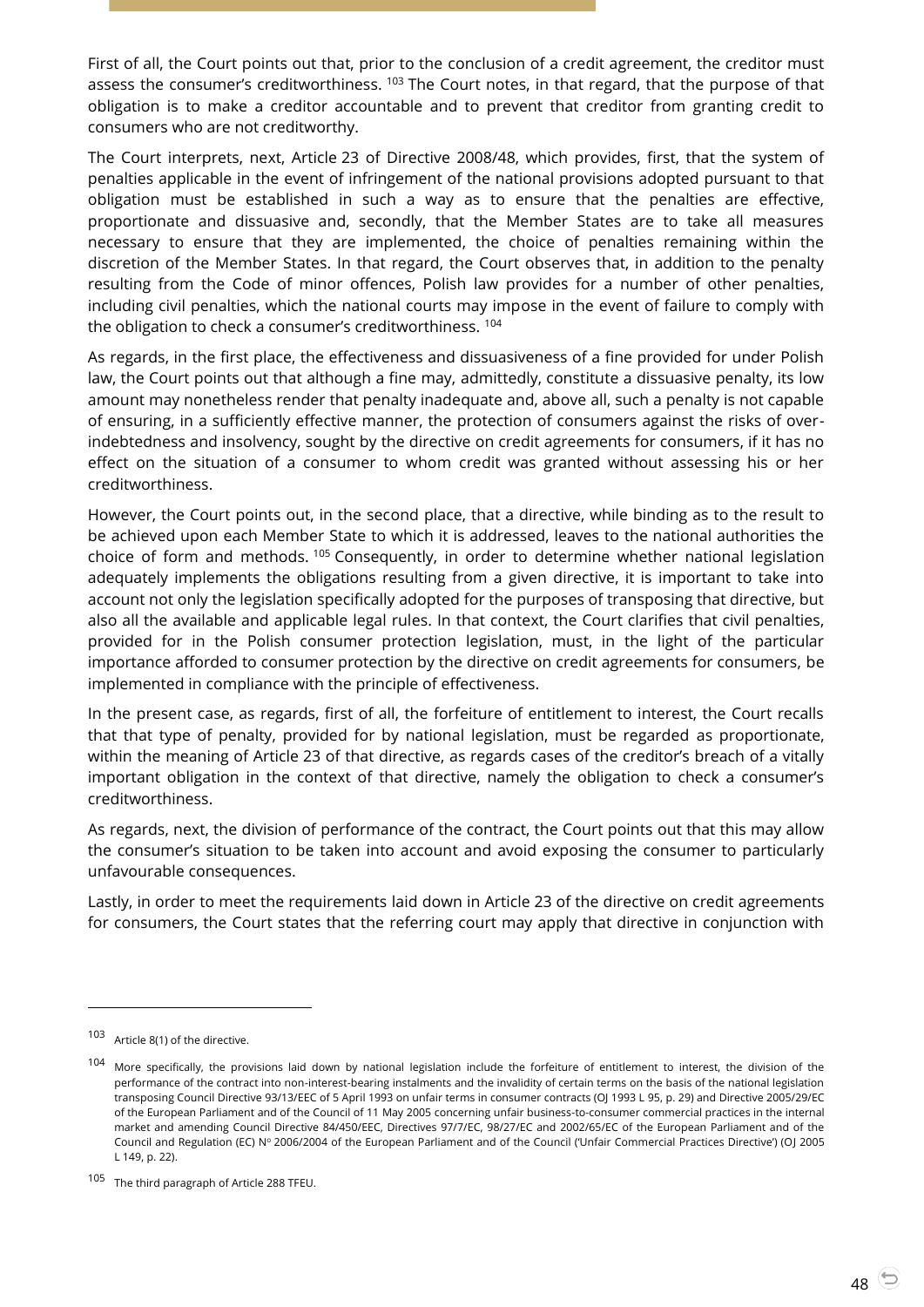the directive on unfair terms in consumer contracts, <sup>106</sup> in order, where appropriate, to reach the conclusion that terms relating to excessive charges are not binding on the consumer. In so doing, the referring court must ascertain whether the imposition of the penalty provided for by that latter directive is not less advantageous for the consumer than a simple penalty of forfeiture of entitlement to interest, provided for by the national legislation.

# <span id="page-48-1"></span><span id="page-48-0"></span>**X. ENVIRONMENT**

## **Judgment of the General Court (First Chamber) of 16 June 2021, Krajowa Izba Gospodarcza Chłodnictwa i Klimatyzacji v European Commission, T-126/19**

Environment – Regulation (EU)  $N^{\circ}$  517/2014 – Fluorinated greenhouse gases – Allocation of quotas for placing hydrofluorocarbons on the market – Plea of illegality – Article 16 of Regulation Nº 517/2014 and Annexes V and VI thereto – Principle of non-discrimination – Obligation to state reasons

Krajowa Izba Gospodarcza Chłodnictwa i Klimatyzacji ('the applicant') is a Polish undertaking whose activity gives rise to emissions of fluorinated greenhouse gases, in particular hydrofluorocarbons (HFCs). HFCs are a category of fluorinated greenhouse gases whose climatic warming potential is much higher than that of carbon dioxide (CO2), and which are used, inter alia, in refrigeration and airconditioning systems, aerosols and the manufacture of insulating foam. Regulation  $N^{\circ}$  517/2014 on fluorinated greenhouse gases <sup>107</sup> seeks to limit those HFC emissions in the long term by gradually reducing the quantities of HFCs placed on the market by producers or importers. To that end, the Commission determines each year a maximum quantity of HFCs that may be placed on the market in the European Union. It also set up an electronic registry for quotas for placing HFCs on the market, where producers and importers which are active on that market must register.

In 2014, the applicant registered in that registry as a 'new market player', that is to say as an undertaking which had not declared that it had placed HFCs on the market between 2009 and 2012. The allocation of quotas for that category of undertakings is based exclusively on the annual declarations submitted to the Commission. For 2019, the applicant declared a need of 207 433 tonnes of CO2 equivalent HFC. By decision of the Commission of 11 December 2018 ('the contested decision'), the applicant was allocated a quota of 4 096 tonnes of CO2 equivalent HFC.

The applicant challenged that decision before the General Court, raising a plea of illegality in respect of Article 16 of Regulation  $N^{\circ}$  517/2014, read in conjunction with Annexes V and VI thereto, which introduces the quota allocation system in question and which forms the basis of the contested decision. In that regard, it maintained, in particular, that the rules on the apportionment of quotas are contrary to the principle of non-discrimination. In its judgment, the Court dismisses the applicant's action and upholds the validity of Article 16 of Regulation  $N^{\circ}$  517/2014.

## *Findings of the Court*

The Court observes, first of all, that the principle of non-discrimination requires equal treatment of comparable situations. According to the case-law, for the EU legislature to be accused of breaching

<sup>106</sup> See footnote 7 above.

<sup>107</sup> Regulation (EU) Nº 517/2014 of the European Parliament and of the Council of 16 April 2014 on fluorinated greenhouse gases and repealing Regulation (EC) Nº 842/2006 (OJ 2014 L 150, p. 195).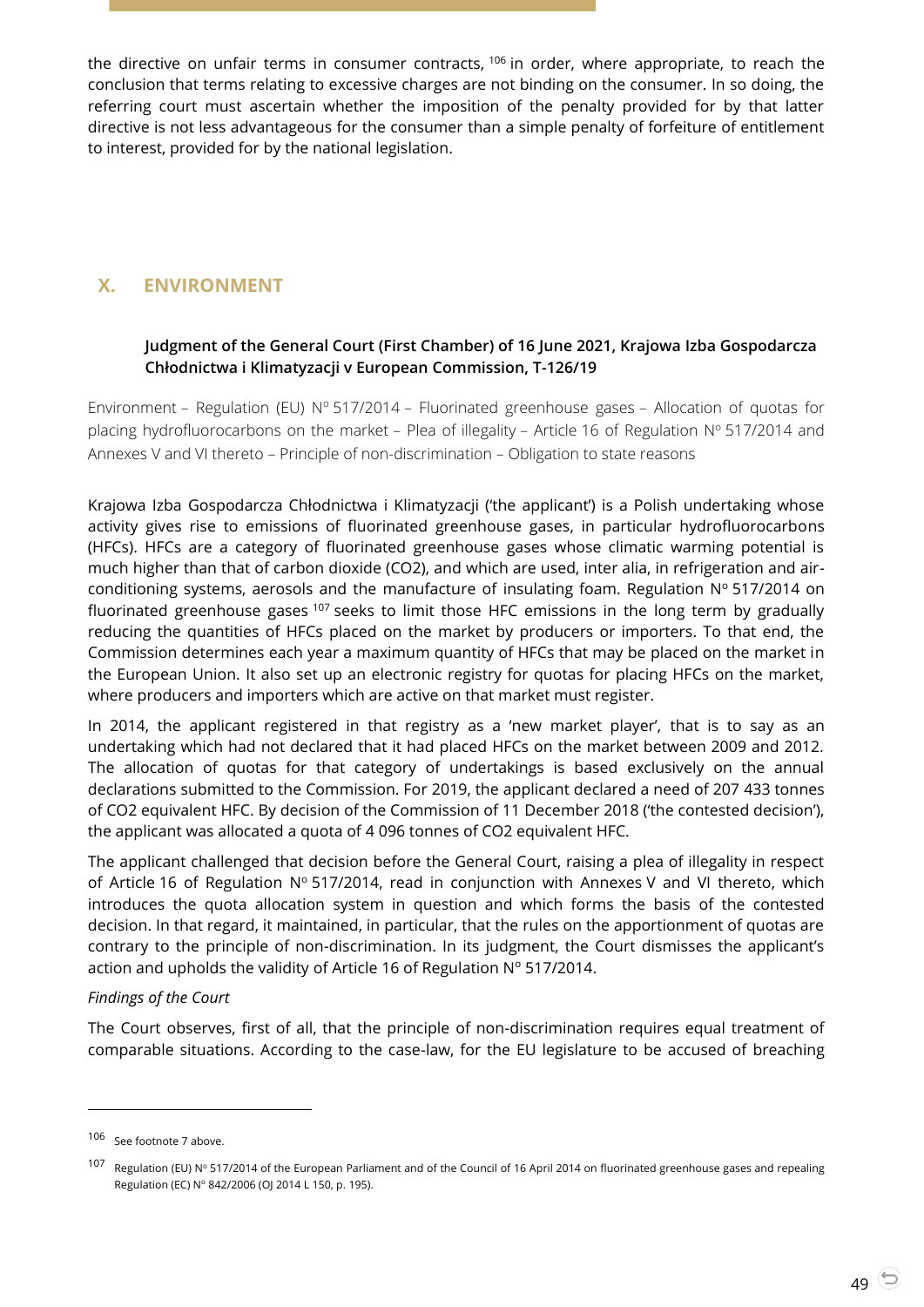the principle of non-discrimination, it must have treated comparable situations differently, thereby subjecting some persons to disadvantages as opposed to others. Next, that difference in treatment must not be capable of being justified on the basis of an objective and reasonable criterion and must not be proportionate to the aim pursued by that difference in treatment. In addition, where it is called upon to make choices, in particular, of a political nature, and undertake complex assessments, the legislature has a broad discretion.

Thus, the Court states, first, that there is a difference in treatment when allocating quotas for placing HFCs on the market between the historical undertakings, namely those which have declared that they had placed HFCs on the market between 2009 and 2012, and new entrants, which have not declared that they had placed HFCs on the market during that period. The historical undertakings were allocated, during the first three-year period when Regulation  $N^{\circ}$  517/2014 was applicable, quotas representing 89% of the maximum quantity of HFCs that could be placed on the EU market each year, while the entirety of new entrants were allocated only 11%.

Second, historical undertakings and new entrants are in a comparable situation in the light of the purpose and objective of Regulation  $N^{\circ}$  517/2014. Those two categories of undertaking produce greenhouse gas emissions which have an equally negative effect on the climate and require quotas for placing HFCs on the market.

Third, the difference in treatment gives rise to disadvantages for new entrants, such as the applicant, resulting, in particular, from the allocation to historical undertakings of quotas representing the majority of the available quantities of HFCs that can be placed on the EU market each year.

As to the justification for that difference in treatment, the Court notes, fourth, that it is based on a consideration of the relevant data resulting from an impact assessment and from a wide public consultation preceding the adoption of the regulation. It is apparent from that data that the free quota allocation system was favoured by the legislature as compared with the option of selling quotas by auction. The latter option would be disproportionate in relation to the size of the HFC market and its proper functioning would not be ensured given the highly concentrated nature of that market. In addition, the legislature opted for a quota allocation system based on historical emissions and not on requests from undertakings, in order to combat the practice of 'over-reporting' emissions. It follows that the difference in treatment is based on objective and appropriate criteria in order to ensure the proper functioning of the quota allocation system and guarantee sufficient access to the market for new entrants.

Finally, the Court concludes that the difference in treatment is proportionate to the aim pursued and that the legislature did not exceed its margin of discretion in the matter, since it took account of the interests of new entrants by providing them with a fixed reserve, for the first three-year period in which quotas were allocated, set at 11% of the available quantities of HFCs. In that regard, the Court notes that the proportion of quotas allocated from the reserve and, therefore, available to new entrants, will continue to increase over the years, while the proportion of the quantities to be allocated to historical undertakings will continually decrease.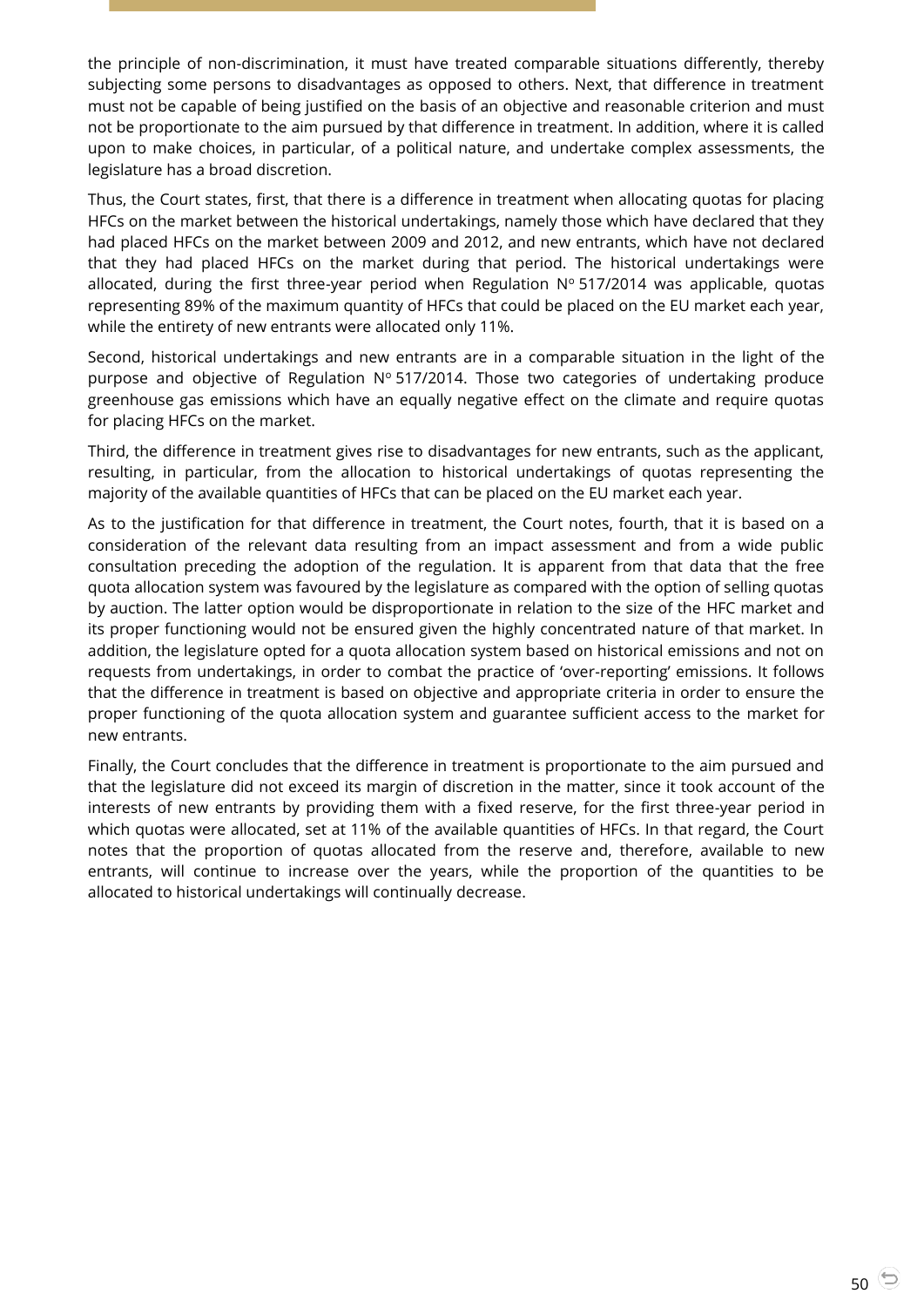# <span id="page-50-1"></span><span id="page-50-0"></span>**XI. COMMON FOREIGN AND SECURITY POLICY**

## **Judgment of the General Court (Fourth Chamber) of 9 June 2021, Borborudi v Council, T-580/19**

#### [Link to the complete text](https://curia.europa.eu/juris/document/document.jsf?text=&docid=242421&pageIndex=0&doclang=en&mode=lst&dir=&occ=first&part=1&cid=4109206) of the judgment

Common foreign and security policy – Restrictive measures taken against Iran with the aim of preventing nuclear proliferation – Freezing of funds – List of persons, entities and bodies subject to the freezing of funds and economic resources – Retention of the applicant's name on the list – Error of assessment – Article 266 TFEU

In 2010, the Council of the European Union adopted restrictive measures <sup>108</sup> in order to compel the Islamic Republic of Iran to end proliferation-sensitive nuclear activities or activities contributing to the development of nuclear weapon delivery systems by providing for the freezing of funds and economic resources of persons and entities involved in that nuclear programme. The applicant, Mr Borborudi, had been included on 1 December 2011 on the list of persons and entities covered by those measures on the grounds that he held the post of Deputy Head of the Atomic Energy Organisation of Iran (AEOI) and, in particular, that he had been involved in Iran's nuclear programme since at least 2002. The Council had subsequently extended that listing on several occasions.

Following the adoption of Decision 2019/870<sup>109</sup> and Regulation 2019/855, <sup>110</sup> by which the Council extended the inclusion of his name on the list at issue on the same grounds against him, the applicant brought an action for annulment of that regulation. He alleged, inter alia, that the Council had made an error of assessment and had failed to establish that the restrictive measures were well founded.

The General Court annuls Regulation 2019/855 in so far as it concerns the applicant and examines the consequences of the annulment of that regulation, adopted on the basis of Article 215 TFEU, on Decision 2019/870, adopted on the basis of Article 29 TEU.

#### *Findings of the Court*

 $\overline{a}$ 

In the first place, the Court considers that the fact that the subject matter of the action is limited to an application for annulment of Regulation 2019/855, in so far as it concerns the applicant, and does not also relate to Decision 2019/870 does not preclude its examination. It recalls in that regard that decisions adopted on the basis of Article 29 TEU and regulations adopted on the basis of Article 215 TFEU are two types of act, the first declaring the Union's position with respect to the restrictive measures to be adopted and the second constituting the instrument giving effect to those measures at Union level. Despite their close connection, the Court holds that those acts are distinct and independent, so that there is nothing to prevent an applicant from challenging only an implementing regulation.

In the second place, the Court considers that the first ground for inclusion on the list at issue is unfounded in so far as the Council has not established that the applicant, on the date of adoption of the contested measure, was a Deputy Head of the AEOI. The Court notes in that regard that the

<sup>108</sup> Council Decision 2010/413/CFSP of 26 July 2010 concerning restrictive measures against Iran and repealing Common Position 2007/140/CFSP (OJ 2010 L 195, p. 39), and Council Regulation (EU) Nº 961/2010 of 25 October 2010 on restrictive measures against Iran and repealing Regulation (EC) Nº 423/2007 (OJ 2010 L 281, p. 1).

<sup>109</sup> Council Decision (CFSP) 2019/870 of 27 May 2019 amending Decision 2010/413/CFSP concerning restrictive measures against Iran (OJ 2019 L 140, p. 90).

 $110$  Council Implementing Regulation (EU) 2019/855 of 27 May 2019 implementing Regulation (EU) Nº 267/2012 concerning restrictive measures against Iran (OJ 2019 L 140, p. 1).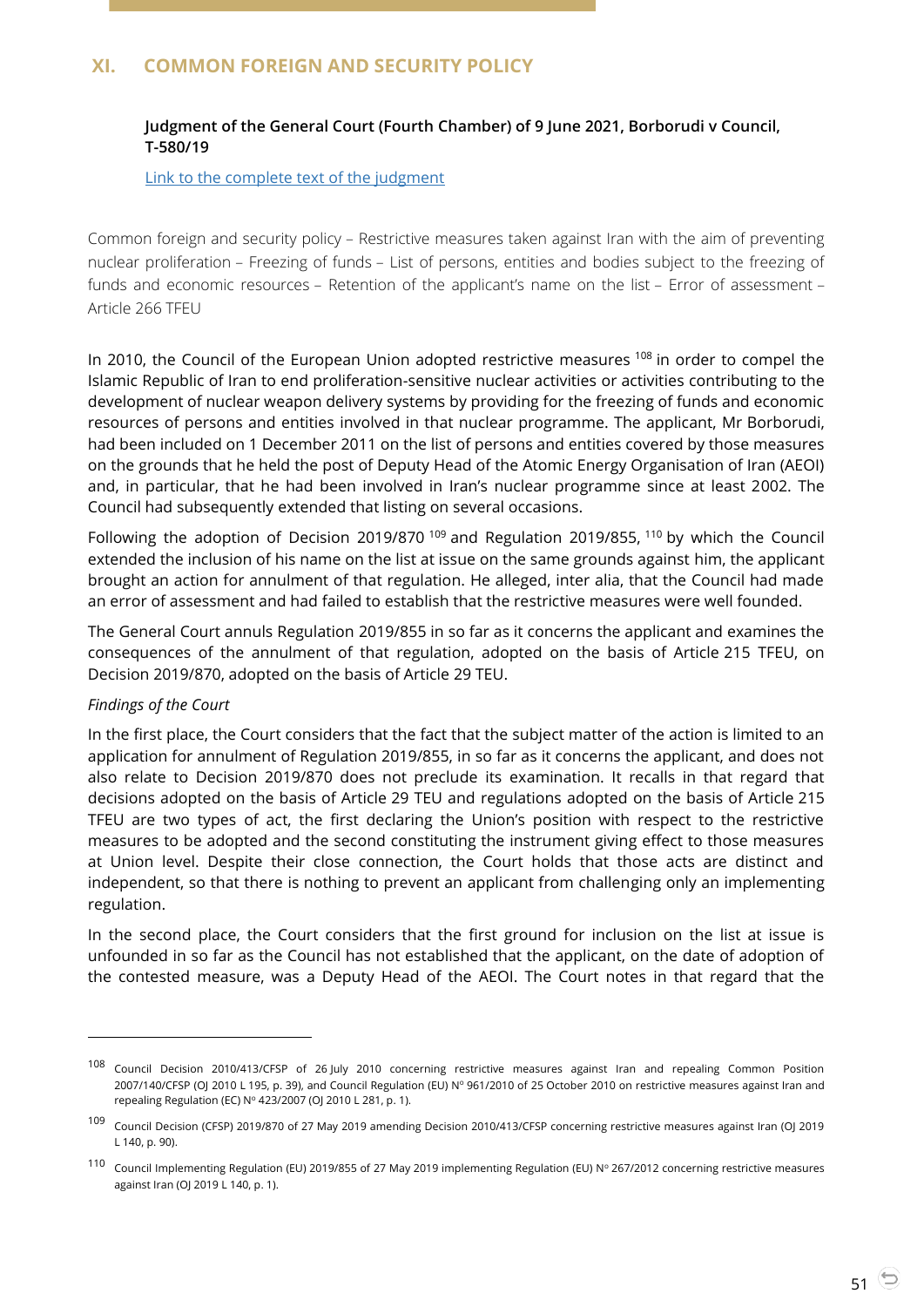Council was not entitled to criticise the applicant, without reversing the burden of proof, for not having established that he had ceased all activity within the AEOI by requiring him to inform it of that fact and to submit evidence to the Council in that regard. On the contrary, the Council was required to examine carefully, in the context of the annual review of the restrictive measures, <sup>111</sup> the evidence substantiating the inclusion of the applicant's name on the list at issue, notwithstanding the power vested in the applicant to submit, at any time, observations or new evidence. <sup>112</sup> The Court observes, in the present case, that there is no evidence to substantiate the ground that, as was stated in the non-confidential extract of the listing proposal, the applicant was a Deputy Head of the AEOI on the date of adoption of the Regulation.

In the third place, the Court considers that the Council replaces the grounds on which the contested measure is based by claiming that the retention of the applicant's name on the list at issue is justified by his past activities. The Court recalls that the listing criterion relating to the provision of support for Iran's proliferation-sensitive nuclear activities implies that the existence of a direct or indirect link is established between the activities of the person and nuclear proliferation. It specifies in that respect that the adoption of restrictive measures against a person does not necessarily presuppose that that person has actually previously acted reprehensibly; the risk that that person may do so in the future may be sufficient in itself. However, the existence of a direct or indirect link between a person's activities and nuclear proliferation is, on the other hand, a necessary condition for the inclusion of that person's name on the list at issue. The Council could not, therefore, rely, on the date of adoption of the contested measure, on the applicant's former employment with the AEOI and his former involvement in Iran's nuclear programme, without adducing sound and consistent evidence from which it might be inferred that the applicant maintained links with the AEOI and that programme, or, more generally, with proliferation-sensitive nuclear activities.

Lastly, the Court examines the consequences of the annulment of Regulation 2019/855, in so far as it concerns the applicant, for Decision 2019/870, which the applicant has not challenged. It observes, first of all, that this judgment does not automatically lead to the annulment of Decision 2019/870. However, in so far as those two acts impose identical measures on the applicant, Decision 2019/870's remaining applicable despite the annulment of the contested measure would risk seriously jeopardising legal certainty. The Court goes on to recall that, in order to comply with the annulment judgment, the Council is required to have regard both to the operative part of the judgment and to the grounds on which it is based. Those grounds identify the grounds for including the applicant's name on the list at issue as being illegal and indicate the specific reasons for their illegality. The Council must therefore ensure that any subsequent decisions to freeze funds that may be adopted after the judgment are not vitiated by the same defects. For that purpose, the Court states, in the light of the retroactive effect of annulling judgments, that the finding of unlawfulness takes effect from the date on which the annulled measure entered into force. In so far as the date on which Decision 2019/870 enters into force is the same as that of the contested measure, the Court infers from this that the Council may be under an obligation to eliminate from that decision the grounds for including the applicant's name with the same content as those held to be unlawful in the present judgment, if those grounds are substantiated by the same evidence.

<sup>111</sup> Article 26(3) of Decision 2010/413 and Article 46(7) of Regulation  $N^{\circ}$  267/2012.

<sup>112</sup> Article 24(4) of Decision 2010/413 and Article 46(5) of Regulation  $N^{\circ}$  267/2012.